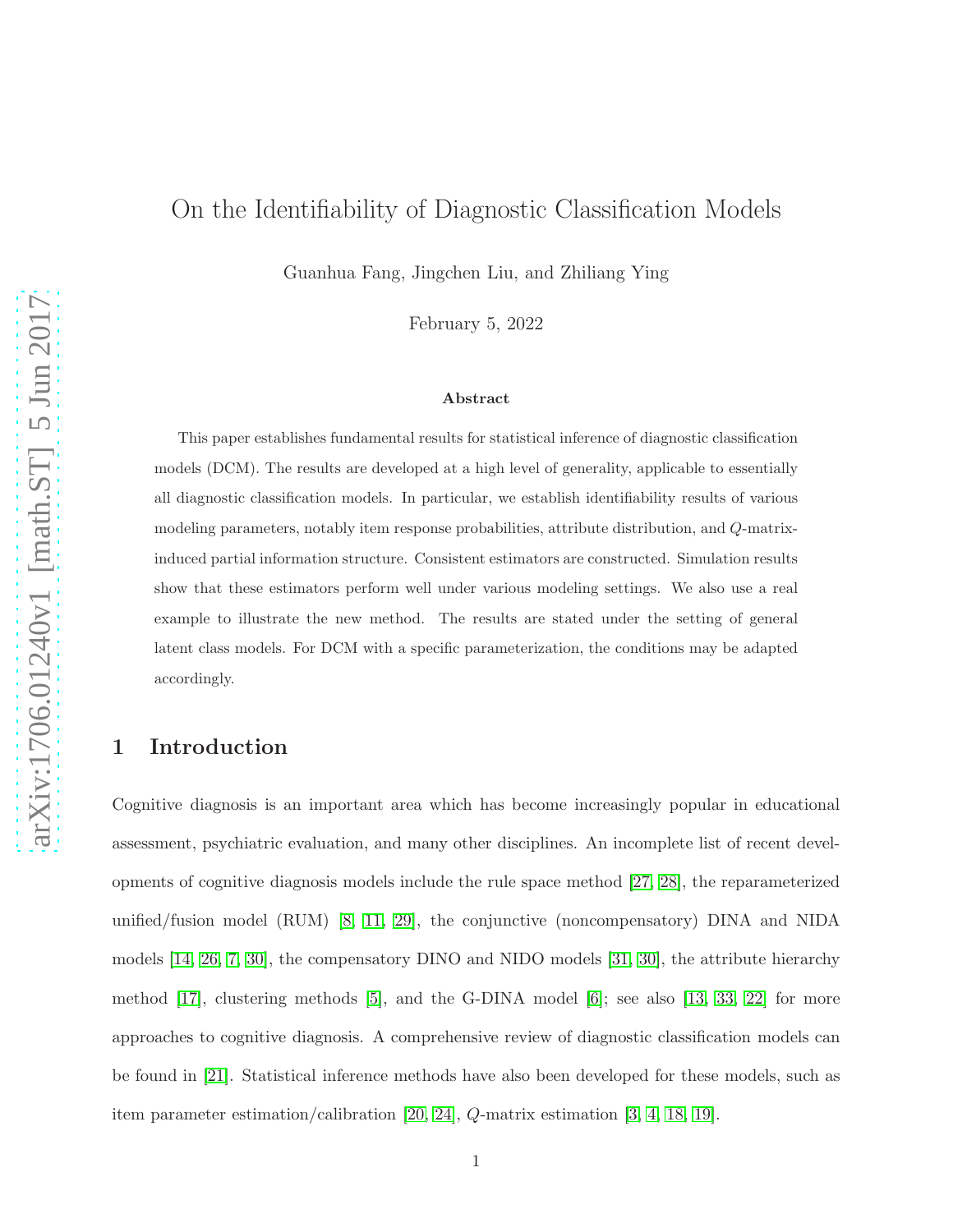The primary focus of this paper is to develop a theoretical foundation for statistical inferences of diagnostic classification models. More precisely, we present identifiability results for various model parameters. We aim at developing results under a general framework that is applicable to essentially all diagnostic classification models. To do so, we cast the diagnostic classification models under the framework of a more general family, i.e. the latent class models, and consider DCMs as latent class models with special parameterizations or constraints.

Parameter identifiability is an important and long-standing issue in latent variable/factor models. This is mostly due to the fact that latent variables are not directly observed and the observed data provide limited information of the model parameters. Nonidentifiability is often present in such models when proper constrains are not imposed. In exploratory factor analysis, such as multidimensional item response theory models, the factor loading matrix is identifiable only up to a rotation and a reflection, which is mathematically equivalent to performing an orthogonal transformation of the continuous latent factors (Jöreskog  $[12]$ ). In the context of cognitive diagnosis, the latent variables are discrete and cannot be rotated or reflected. Nonetheless, identifiability issues remain an open problem for general DCMs. In this paper, we develop sufficient conditions, under which the model parameters can be consistently estimated based on the data, in most cases, by the maximum likelihood estimator.

The technical discussion falls into two parts. We first consider the parameters for the item response functions and the attribute population. These parameters live on a continuous space and are considered as "regular" parameters compared to the item partial information that is described in the subsequent discussion. In the literature of latent class models, there are existing identifiability results in this regard. For instance, recent work in [\[1\]](#page-30-6) discusses *generic identifiability* of general latent class models, hidden Markov models, and several other models with latent variables. The identifiability results are *generic* in the sense that they hold when the parameters do not lie on some measure zero set. This set is never clearly specified either in the statements or in the technical proofs. As we will discuss in the sequel, the parameters of diagnostic classification models always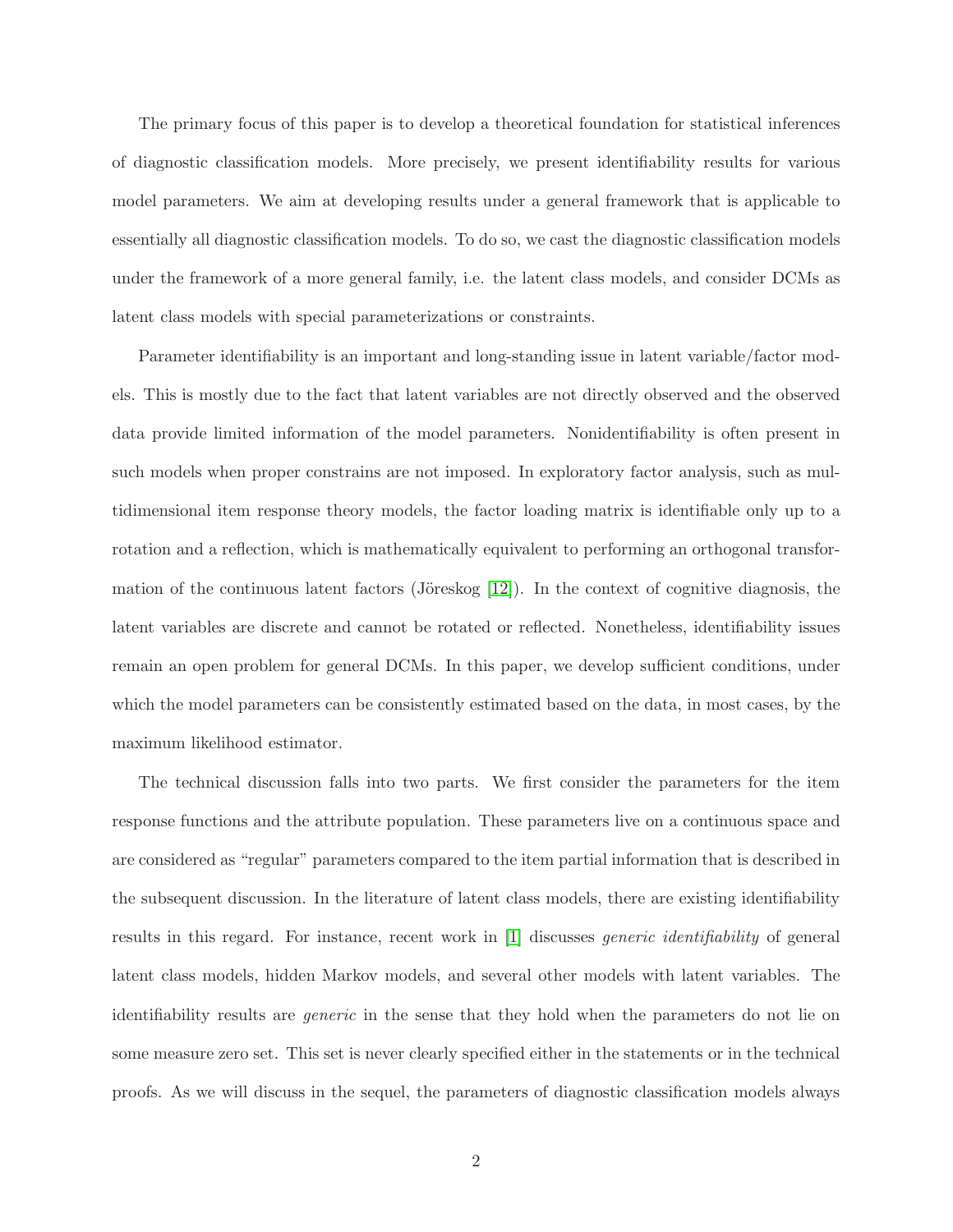live on a low-dimensional manifold that is indeed a measure zero set. Therefore, the results in [\[1\]](#page-30-6) cannot be applied in this context. The results of this paper stand on the fundamental results of Kruskal [\[15\]](#page-31-6) concerning the rank of three-dimensional arrays. We investigate the special structures of diagnostic classification models, adapt Kruskal's analysis to this particular context, and develop identifiability results.

In the analysis of diagnostic classification models, Bayesian models and inference are popular. Technically speaking, model identifiability is a lesser issue for Bayesian inference that is valid as long as the posterior distribution is well defined. On the other hand, this seemingly plausible solution in fact could be misleading in that, in case of nonidentifiability, the likelihood function does not provide information to differentiate among certain parameters and thus it all relies on the prior information that is mostly subjective. Computational issues may also exist under this situation. Thus, identifiability results are of importance to Bayesian models as well.

Besides developing identifiability results for the item parameters, we also provide discussion of the Q-matrix that is a key quantity in the specification of diagnostic classification models. The Q-matrix provides a qualitative description of the item-attribute relationship. However, this precise relationship depends on the specific model parameterization and the interaction among attributes. This paper develops general results applicable to essentially all DCMs instead of specific parametric models. We consider a slightly different estimand implied by the Q-matrix, the partial information structure for each item that will be defined in the subsequent discussion. We develop identifiability results for the partial information structure for each item. Under specific model parameterizations, the Q-matrix can also be reconstructed based on the estimated partial information for each item. This will be illustrated via a real data analysis.

To illustrate the identifiability results, we consider estimation of the item response parameters, the attribute distribution, and the partial information structure under a latent class model with Dirichlet allocation. This model is proposed for exploratory analysis. It contains infinitely many mixtures and thus is a saturated and over-parameterized model. To regularize the overfitting (the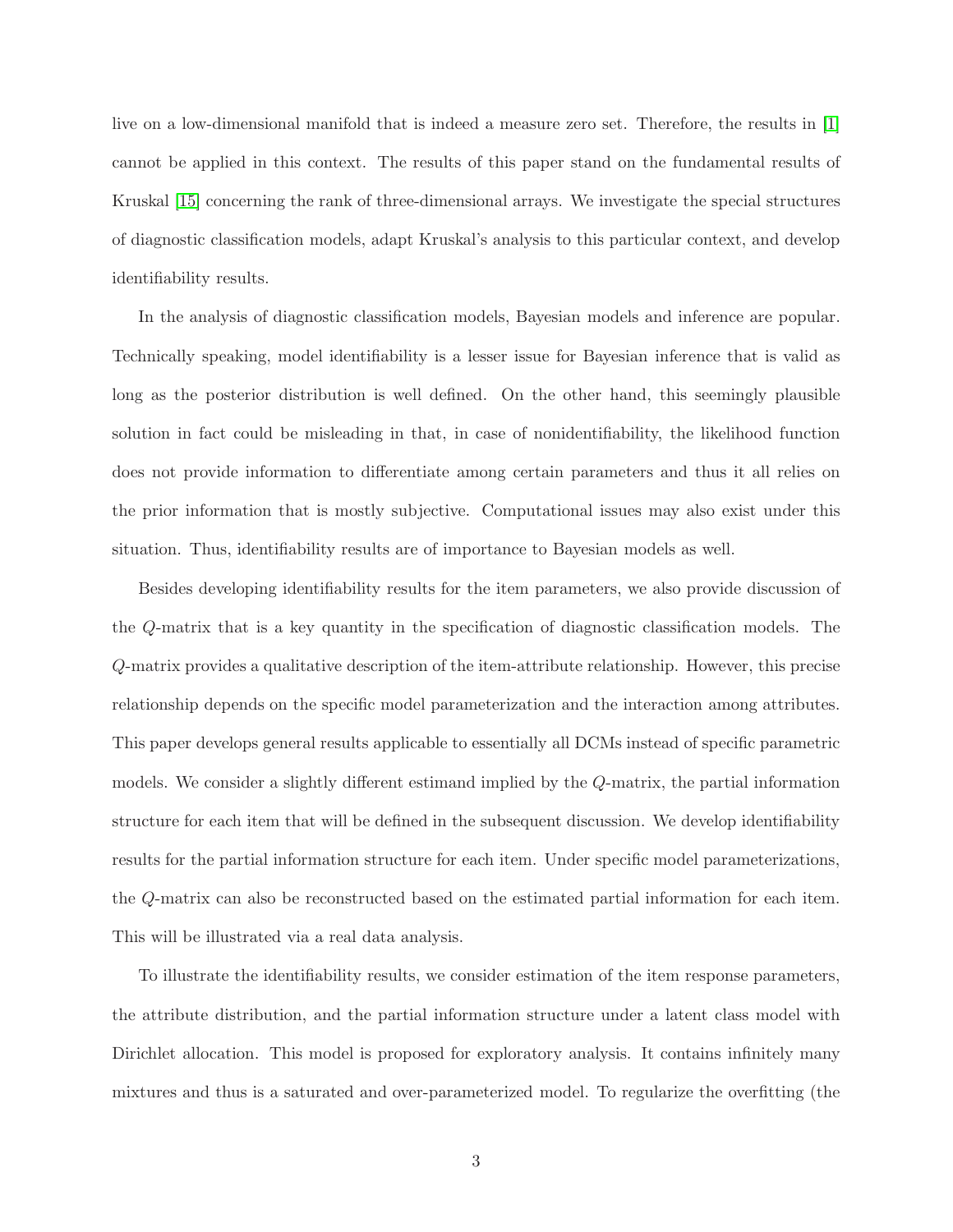number of latent classes), the model adopts a prior distribution for the attribute population via the stick-breaking representation that is originated from the derivation of the Dirichlet processes. In the analysis, we adopt a full Bayesian setting. The posterior distribution can be obtained by means of a Gibbs sampling scheme without truncation to a finite mixture model. An estimator of the partial information structure is proposed based on a clustering algorithm combined with a Bayesian estimator. We illustrate the identifiability results by fitting this model to simulated data generated from several diagnostic classification models and a real data set. For the latter, we reconstructed a parametric loading structures and its Q-matrix.

The rest is organized as follows. In Section [2,](#page-3-0) we present basic concepts including latent class models, diagnostic classification models, identifiability, and estimation consistency. In Section [3,](#page-9-0) the main results are presented including the identifiability of item parameters, attribute distribution, and the partial information structure. The latent class model with Dirichlet allocation along with its inference is presented in Section [4.](#page-15-0) Simulation studies and real data analysis are presented in Sections [5](#page-17-0) and [6,](#page-24-0) respectively.

# <span id="page-3-1"></span><span id="page-3-0"></span>2 Preliminaries

#### 2.1 Latent class models and diagnostic classification models

We start with descriptions of the latent class models and the diagnostic classification models and establish their connections. Consider a J-dimensional multivariate categorical response random vector  $\mathbf{Y} = (Y^1, ..., Y^J)$ . We use subscript to index independent replications, that is,  $\mathbf{Y}_i$  and  $Y_i^j$  $\frac{f}{i}$ . The random vector  $(Y)$  or variable  $(Y^j)$  without a subscript denotes a generic random vector or variable. Let  $Y^j$  be a discrete random variable taking  $k_j$  possible values. Without loss of generality, let  $Y^j \in \{1, ..., k_j\}$ . In the formulation of latent class models, the dependence among  $Y^1, ..., Y^J$  is induced by a discrete latent variable (latent class)  $\alpha$  taking values in a discrete set A. We similarly use  $\alpha_i$  to denote its independent replications. Conditional on  $\alpha$ , the distribution of Y falls into some simple form. In this paper, we assume that  $Y^1, ..., Y^J$  are conditionally independent given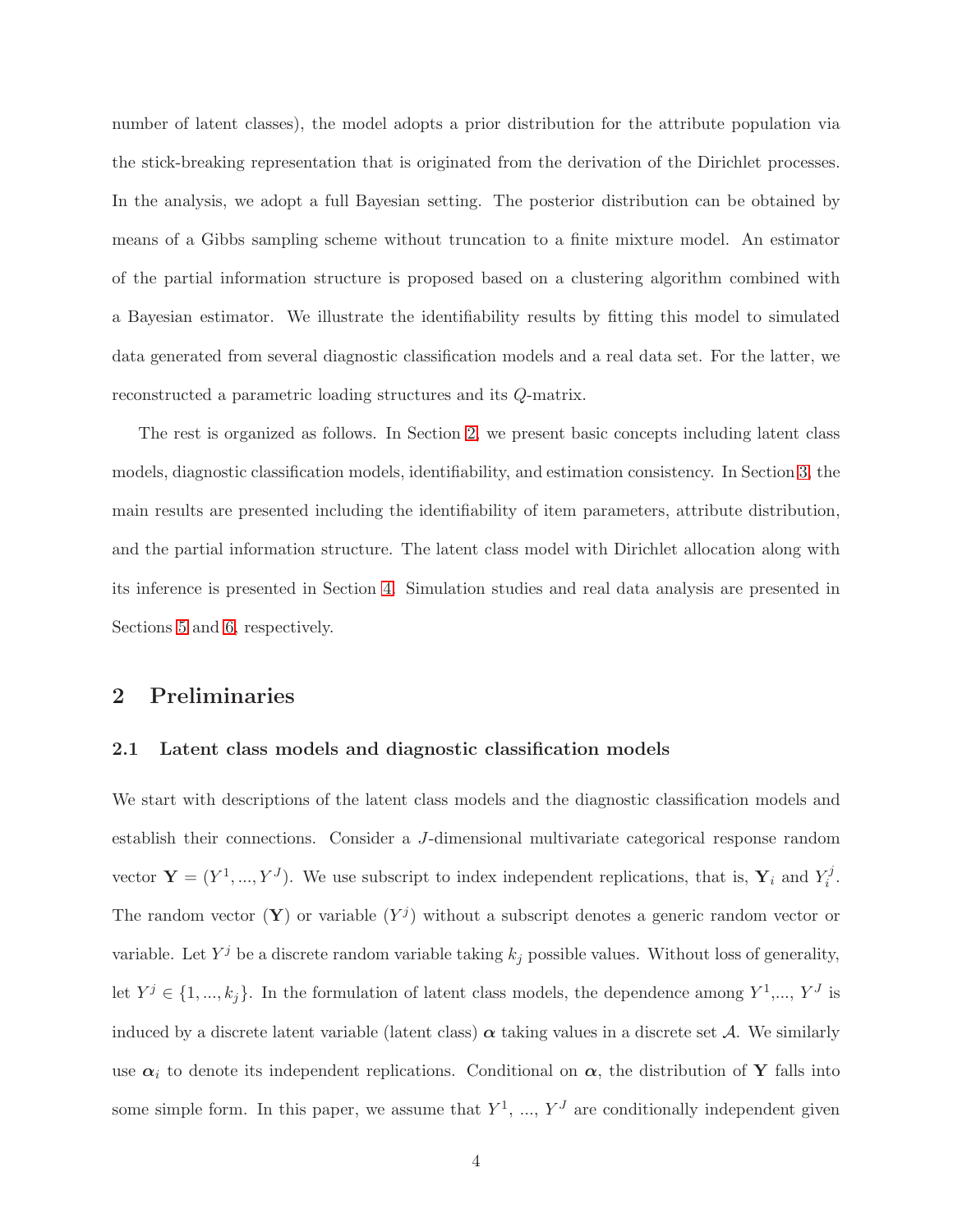$\alpha$ , that is,

$$
P(Y^{j} = y^{j}, j = 1, ..., J|\alpha) = \prod_{j=1}^{J} P(Y^{j} = y^{j}|\alpha).
$$

This is known as the *local independence* assumption. The  $\pi_{\alpha}$  is the probability mass function of the latent class membership  $\alpha$ . Suppose conditional distribution is parameterized through

$$
P(Y^j = y^j | \boldsymbol{\alpha}) = f_j(y^j | \theta, \boldsymbol{\alpha}),
$$

where  $\theta_j$  is the item parameter specific to item j. Thus, the joint marginal distribution of Y can be expressed as

<span id="page-4-0"></span>
$$
P(Y^{1} = y^{1}, ..., Y^{J}, = y^{J}) = \sum_{\alpha \in \mathcal{A}} \left\{ \prod_{j=1}^{J} P(Y^{j} = y^{j} | \alpha) \pi_{\alpha} \right\}.
$$
 (1)

Diagnostic classification models in general admit the same distribution as in  $(1)$ . However, it often imposes additional parametric or low-dimensional structures so that the item response function  $f_j$  and the latent variable  $\alpha$  have practical interpretations. Here, we adopt the following parameterization. The latent variable  $\alpha$  is parameterized by a multidimensional binary or multicategory vector, i.e.  $\alpha \in (\alpha^1, ..., \alpha^K)$  where  $\alpha^k$  takes  $d_k$  possible values. Each  $\alpha^k$  is known as an attribute or trait indicating the presence/absence or level of a latent characteristic.

In addition to the multidimensional structure of the latent class space, the item response function  $f_j$  also admits some parametric and usually low-dimensional structures that distinguish themselves from the general latent class models. To elaborate on this feature, we need to introduce the Qmatrix that is a  $J \times K$  matrix taking binary values and indicating the item-attribute association. Each row of Q corresponds to an item and each column corresponds to an attribute. We write

$$
Q = \left(\begin{array}{c} q_1 \\ \vdots \\ q_J \end{array}\right),
$$

where  $q_j = (q_{j1}, ..., q_{jK})$  is a K-dimensional row vector. As mentioned previously,  $q_{jk} = 1$  or 0,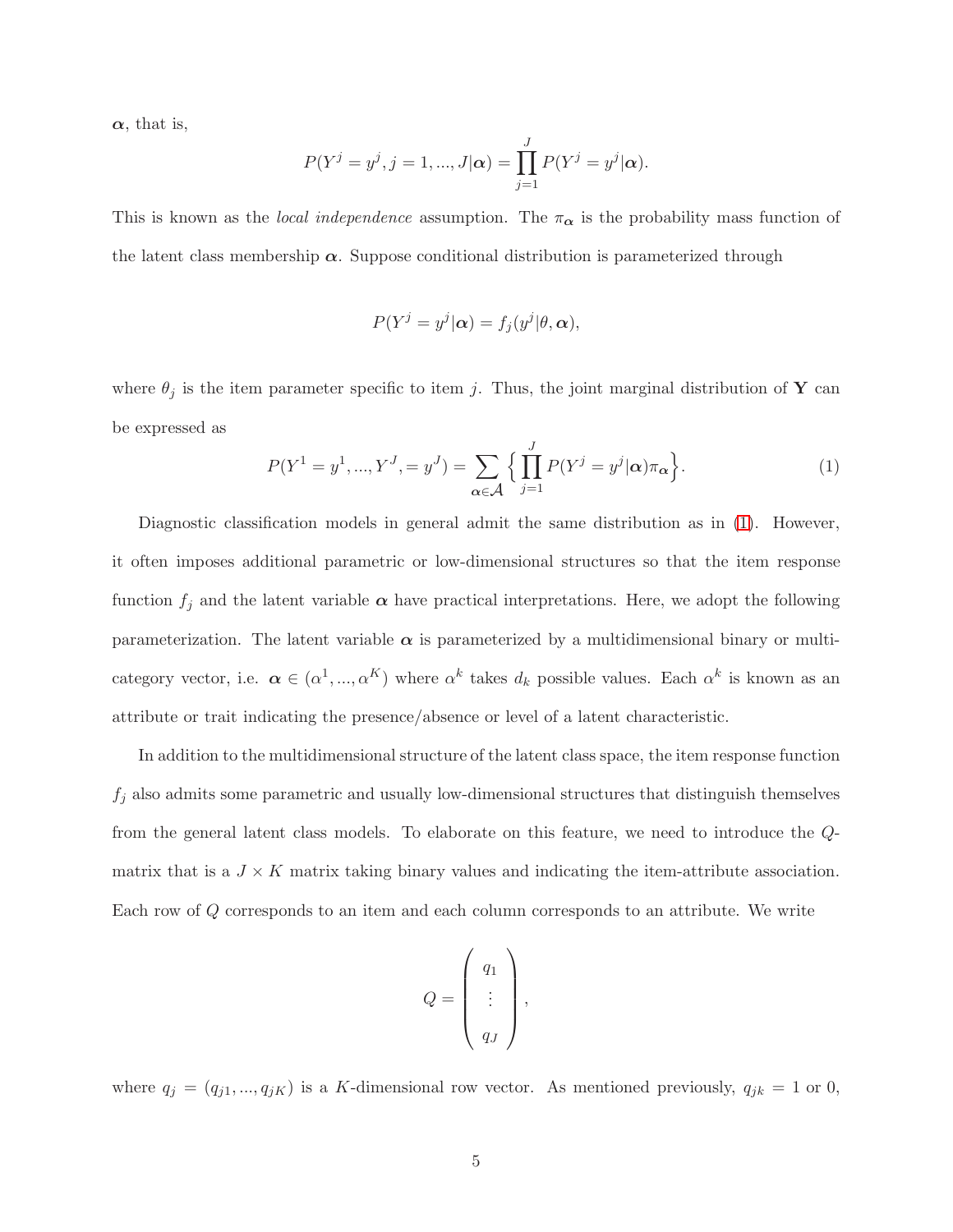indicates whether or not  $f_j$  depends on  $\alpha^k$ . For instance, if  $q_j = (1, 1, 0)$ , then

$$
f_j(y|\theta,\alpha) = f_j(y|\theta,\alpha^1,\alpha^2).
$$

The Q-matrix qualitatively describes the relationship between items and attributes. The specific forms of  $f_j$  as functions of  $\alpha$  are determined by the parametric model subject to the constraints implied by the Q-matrix. The specification also consists of additional item parameters. An important feature of the item response function is that  $f_j(y|\theta, \alpha)$  as a function of  $\alpha$  usually does not necessarily depend on all  $\alpha^k$ ,  $k = 1, \ldots, K$ .

### 2.2 Examples of diagnostic classification models

In what follows, we provide a few examples of parametric diagnostic classification models.

Example 1 (DINA model, [\[14\]](#page-31-1)) *For item* j *and attribute vector* α*, we define the ideal response*

$$
\xi_{DINA}^{j}(\boldsymbol{\alpha}, Q) = \prod_{k=1}^{K} (\alpha_k)^{q_{jk}} = I(\alpha_k \ge q_{jk} \text{ for all } k)
$$
\n(2)

*that is, whether*  $\alpha$  *has all the attributes required by item j. For each item, there are two additional parameters*  $s_j$  *and*  $g_j$ , *known as the slipping and guessing parameters. The response probability*  $p_{j,\alpha}$ *takes the form*

$$
p_{j,\alpha} = (1 - s_j)^{\xi_{DINA}^j(\alpha,Q)} g_j^{1 - \xi_{DINA}^j(\alpha,Q)}.
$$
\n(3)

*If*  $\xi_{DINA}^{j}(\boldsymbol{\alpha}, Q) = 1$  *(the subject is capable of solving a problem), then the positive response probability is*  $1-s_j$ *; otherwise, the probability is*  $g_j$ *. The item parameter vector is*  $(s_j, g_j : j = 1, \dots, J)$ *.* 

*The DINA model assumes a conjunctive (non-compensatory) relationship among attributes. It is necessary to possess all the attributes indicated by the* Q*-matrix to be capable of providing a positive response. In addition, having additional unnecessary attributes does not compensate for the lack of necessary attributes. The DINA model is popular in the educational testing applications and is often used for modeling exam problem solving processes.*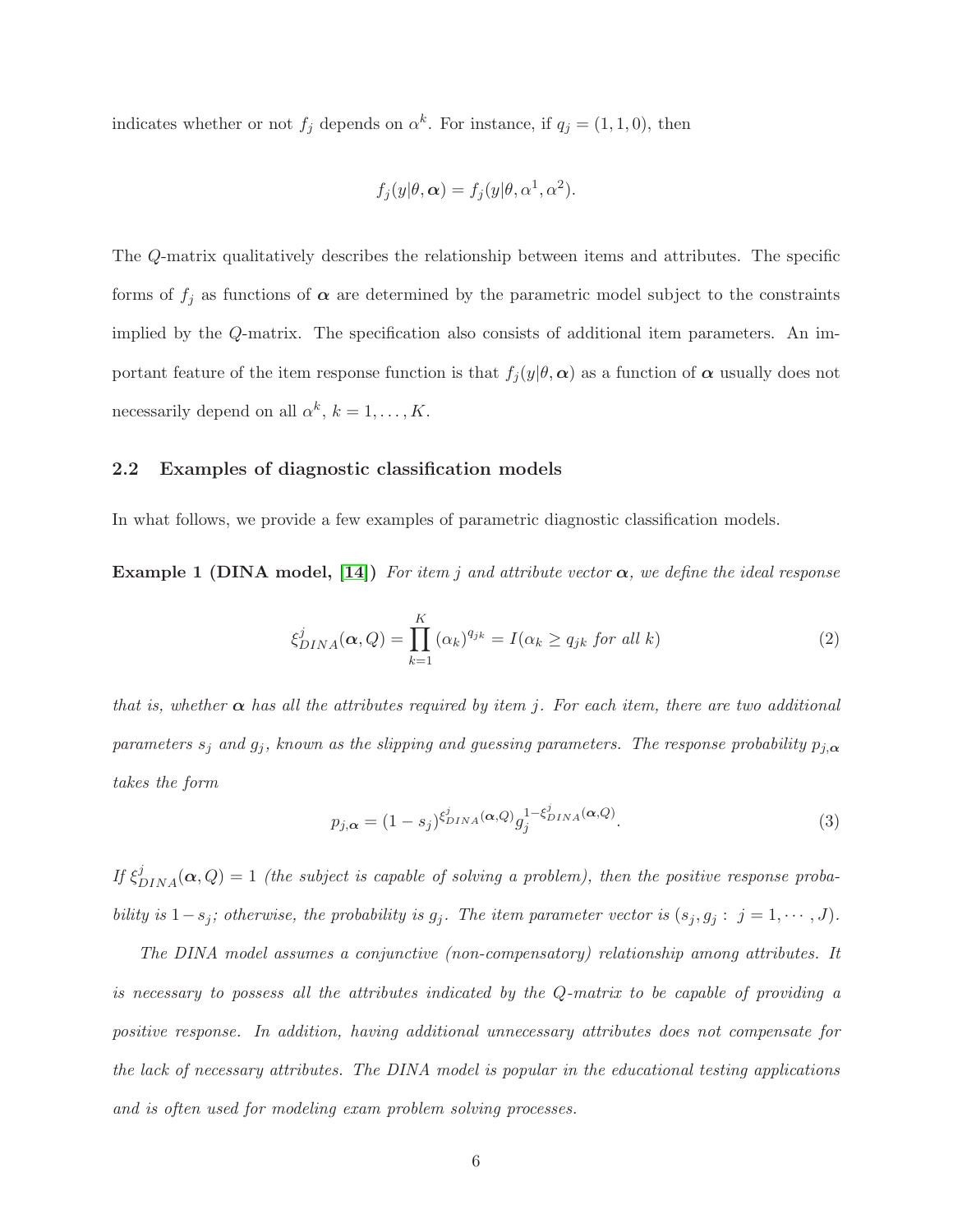Example 2 (NIDA model) *The NIDA model admits the following form*

$$
p_{j,\alpha} = \prod_{k=1}^K [(1 - s_k)^{\alpha_k} g_k^{1 - \alpha_k}]^{q_{jk}}.
$$

*The problem solving involves multiple skills indicated by the* Q*-matrix. For each skill, the student has a certain probability of implementing it:* 1−s<sup>j</sup> *for mastery and* g<sup>j</sup> *for non-mastery. The problem is solved correctly if all required skills have been implemented correctly by the student, which leads to the above positive response probability.*

The following reduced NC-RUM model is also a conjunctive model, and it generalizes the DINA and the NIDA models by allowing the item parameters to vary among attributes.

Example 3 (Reduced NC-RUM model) *Under the reduced noncompensatory reparameterized unified model (NC-RUM), we have*

$$
p_{j,\alpha} = \phi_j \prod_{k=1}^{K} (r_{jk})^{q_{jk}(1-\alpha_k)}, \qquad (4)
$$

*where*  $\phi_j$  *is the correct response probability for subjects who possess all required attributes and*  $r_{j,k}$ ,  $0 < r_{j,k} < 1$ , is the penalty parameter for not possessing the kth attribute. The corresponding item *parameters are*  $(\phi_j, r_{j,k} : j = 1, \cdots, J, k = 1, \cdots, K)$ .

In contrast to the DINA, NIDA, and Reduced NC-RUM models, the following DINO and C-RUM models assume compensatory (non-conjunctive) relationship among attributes, that is, one only needs to possess one of the required attributes to be capable of providing a positive response.

Example 4 (DINO model) *The ideal response of the DINO model is given by*

$$
\xi_{DINO}^{j}(\boldsymbol{\alpha},Q) = 1 - \prod_{k=1}^{K} (1 - \alpha_k)^{q_{jk}} = I(\alpha_k \ge q_{jk} \text{ for at least one } k). \tag{5}
$$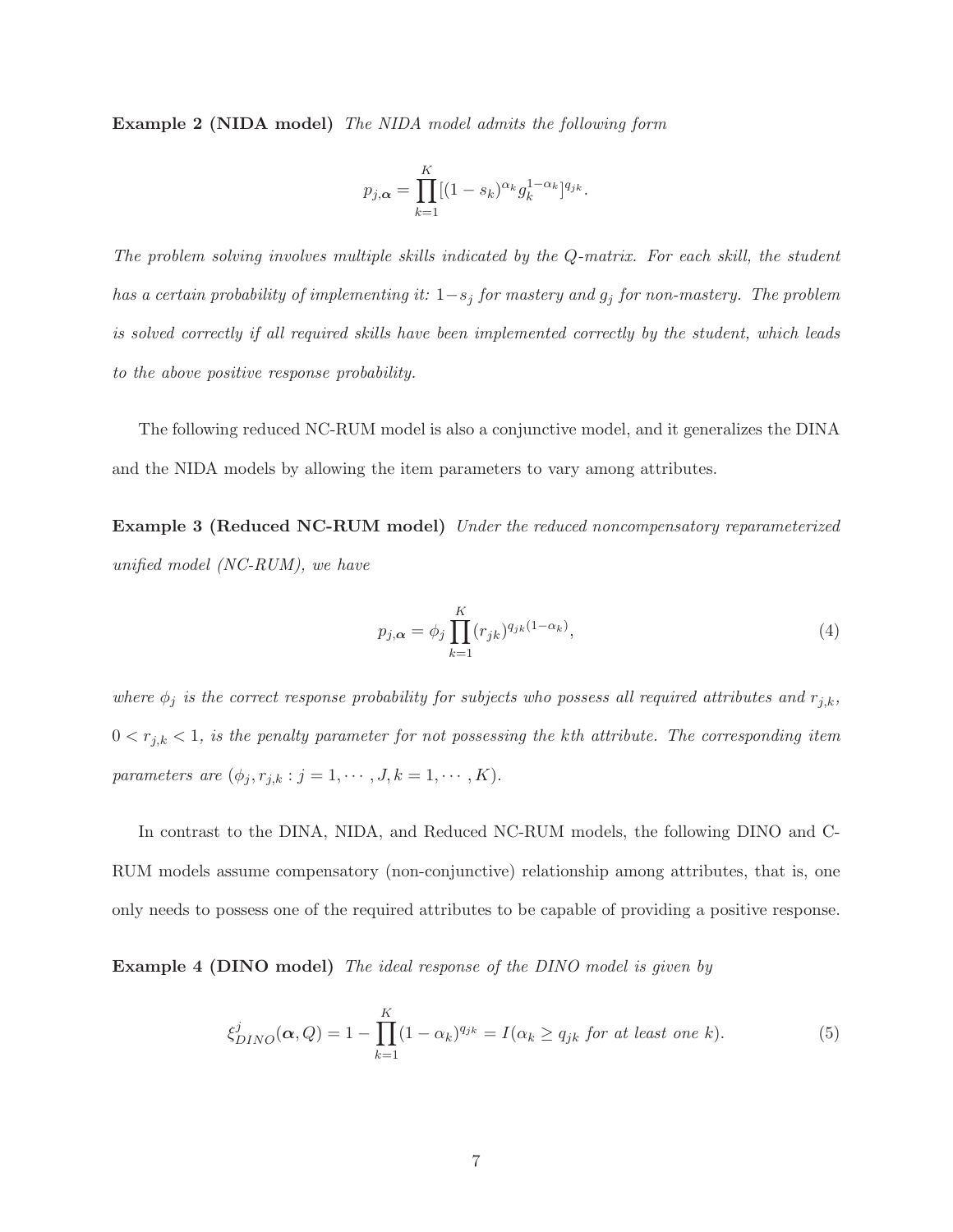*Similar to the DINA model, the positive response probability is*

$$
p_{j,\alpha} = (1 - s_j)^{\xi_{DINO}^j(\alpha,Q)} g_j^{1 - \xi_{DINO}^j(\alpha,Q)}.
$$

*The DINO model is the dual model of the DINA model. The DINO model is often used in the application of psychiatric assessment, for which the positive response to a diagnostic question (item) could be due to the presence of one disorder (attributes) among several.*

Example 5 (C-RUM model) *The GLM-type parametrization with a logistic link function is used for the compensatory reparameterized unified model (C-RUM), that is*

<span id="page-7-0"></span>
$$
p_{j,\alpha} = \frac{\exp(\beta_0^j + \sum_{k=1}^K \beta_k^j q_{jk}\alpha_k)}{1 + \exp(\beta_0^j + \sum_{k=1}^K \beta_k^j q_{jk}\alpha_k)}.
$$
 (6)

*The corresponding item parameter vector is*  $(\beta_k^j)$  $k: j = 1, \cdots, J, k = 0, \cdots, K$ . *The C-RUM model is a compensatory model and one can recognize [\(6\)](#page-7-0) as a structure in multidimensional IRT model or in factor analysis.*

#### 2.3 Identifiability of model parameters

We discuss the identifiability for two types of parameters separately: 1. item parameters and the attribute distribution, 2. item partial information and the Q-matrix. Let  $\theta$  denote the vector of all item parameters and the attribute distribution. Its identifiability is defined as follows.

**Definition 1** The parameter  $\theta$  is said to be identifiable if, for any  $\theta' \neq \theta$ , the resulting marginal *distributions of the responses* Y *in* [\(1\)](#page-4-0) *are distinct.*

If the parameter  $\theta$  is identifiable, then, thanks to the entropy inequality [\[16\]](#page-31-7) and under very mild conditions, the maximum likelihood estimator is consistent.

The identifiability of the Q-matrix is different from that of the regular item parameters. In what follows, we provide some discussions on the estimation of the Q-matrix for a generic diagnostic classification model. One may view this problem from different perspectives. The most straightforward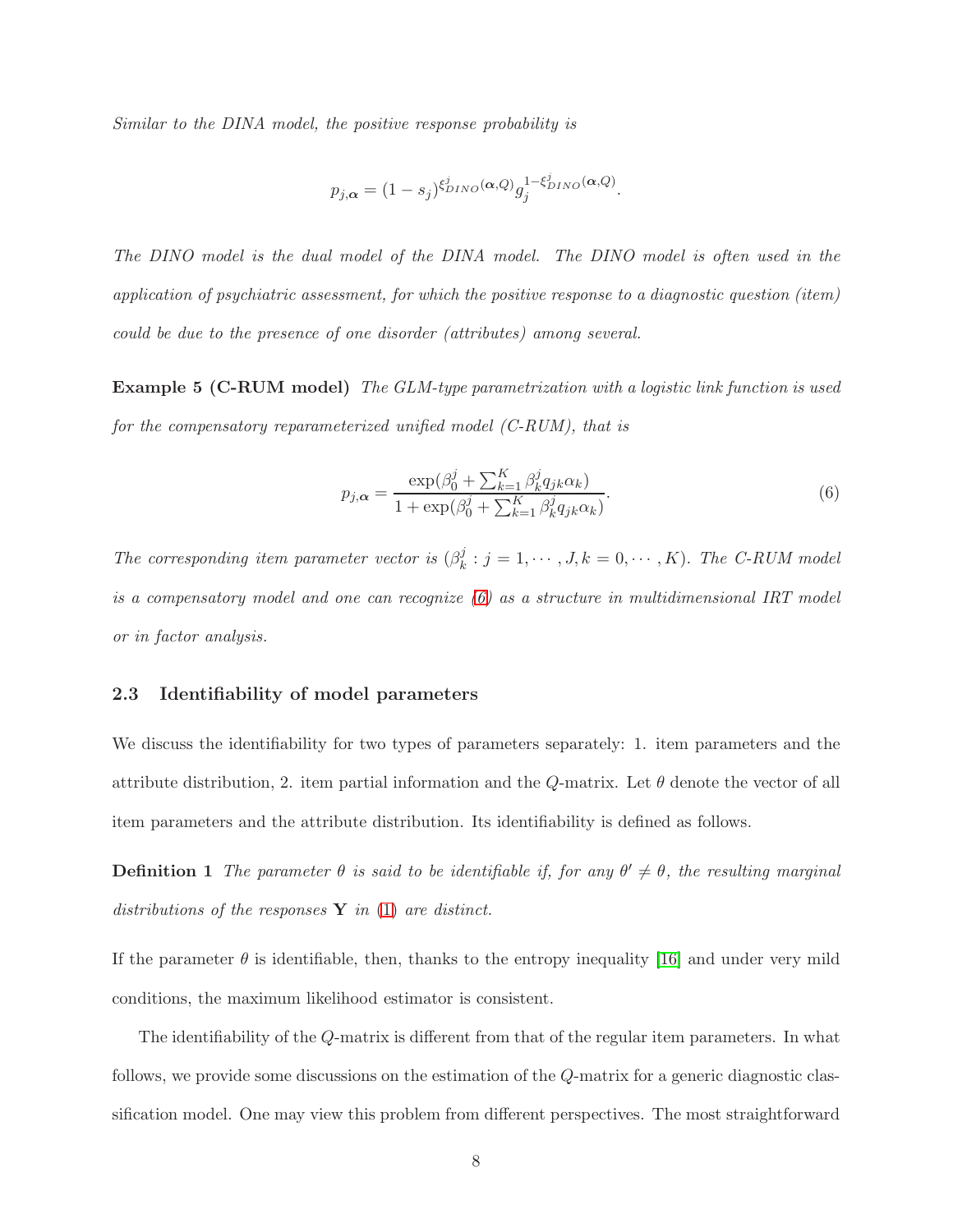approach is to treat Q as part of the model parameters and to consider it as a usual estimation problem. This is often difficult from the computational aspect in that Q is a discrete matrix living on a high dimensional space, in particular,  $Q \in \{0,1\}^{J \times K}$ . Even with a reasonably small number of items and a few attributes, this space is often too large to explore thoroughly by any existing numerical method as the dimension grows exponentially fast with both  $J$  and  $K$ . Estimators developed based on this idea, even though theoretically sound, often suffer from substantial computational overhead. One of such instances is the maximum likelihood estimator of Q. Generally speaking, optimizing a discrete and nonlinear function over  $\{0,1\}^{J \times K}$  is computationally intensive and sometimes infeasible. This approach does not take advantage of the special structures of the Q-matrix and further of the likelihood function.

A different approach is to cast the Q-matrix estimation in the context of variable selection. Consider the item response function  $f_j(y|\theta, \alpha)$ . If both the response  $Y^j$  and the latent variable  $\alpha$ were observed, then the estimation of  $Q$  is a regular variable selection problem. In most situations,  $f_j$  takes the form of a generalized linear model, in which the responses to items are the dependent variables, the attributes play the role of covariates, and the item parameters  $\theta$  are the regression coefficients. Thus, the Q-matrix estimation is equivalent to a variable selection problem. However, in the context of latent class models, the covariates  $\alpha$ 's are all missing and therefore the task is, rigorously speaking, to select latent variables. Chen et al. [\[3\]](#page-30-4) took this viewpoint and developed estimation methods for the Q-matrix via regularized likelihood.

The last approach is similar to the previous one, but is more generic and is the primary focus of the current analysis. The introduction of the Q-matrix suggests that a single item usually does not provide information to differentiate all dimensions of the attribute profile. In particular,  $q_{jk} = 0$ means that item  $j$  is irrelevant to attribute k. Under the setting of latent class models (not necessarily possessing a specific parameterization), this corresponds to an item-specific *partial information structure*. Each particular attribute profile  $\alpha$  in the DCM parameterization corresponds to one latent class. If an item does not differentiate all dimensions of  $\alpha$ , then some distinct attribute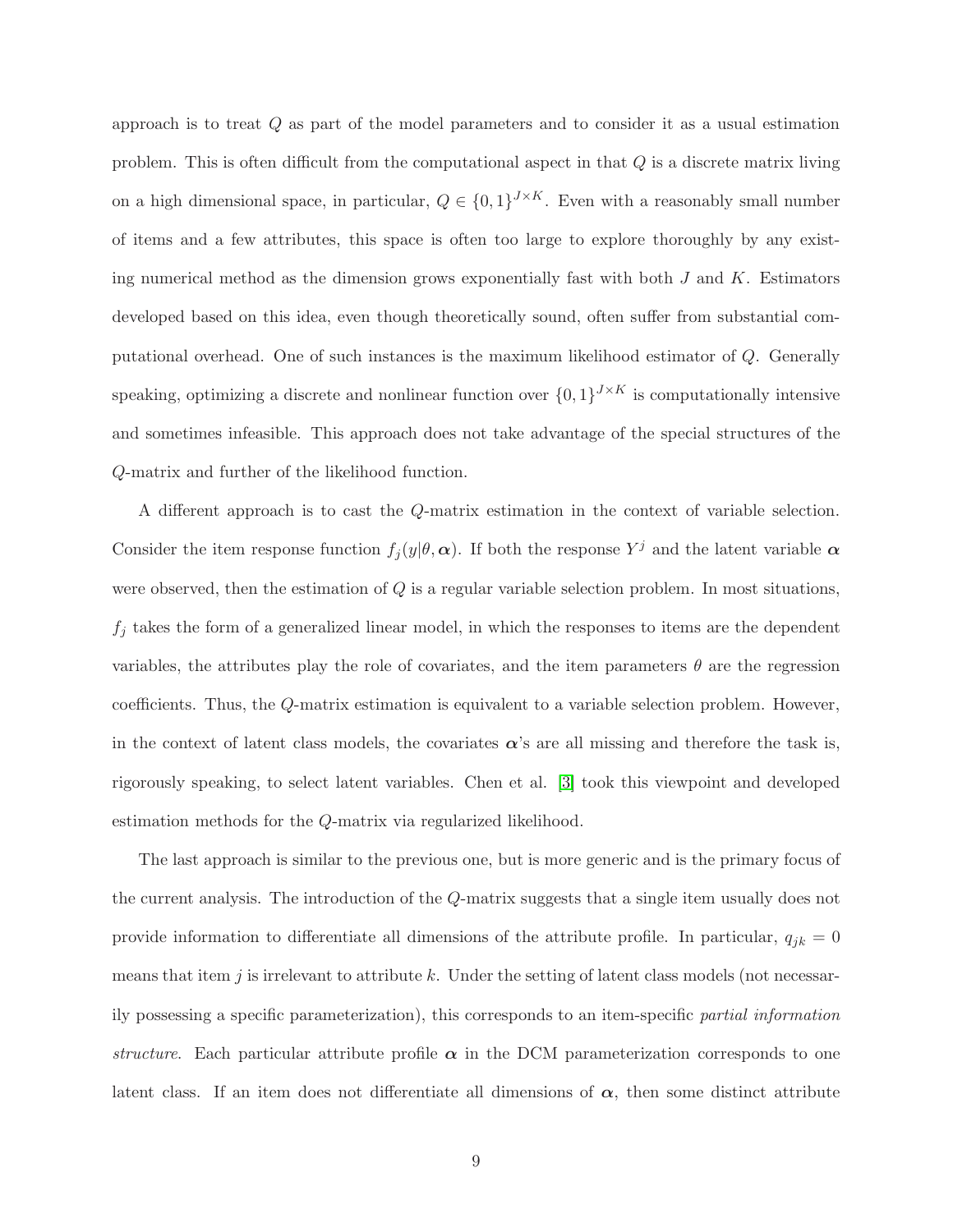profiles may admit the same response distribution. In other words, there exist  $\alpha_1 \neq \alpha_2$  such that  $f_j(y|\theta, \alpha_1) = f_j(y|\theta, \alpha_2)$  for all y. In this case, responses to this item of subjects in latent classes  $\alpha_1$  and  $\alpha_2$  admit the same probability law. Thus, each item usually provides partial information of the entire attribute profile. This information structure will be formulated mathematically in the sequel. Each Q-matrix along with a specific model parameterization (such as the DINA and DINO models, etc) maps to a unique item-specific partial information structure.

# <span id="page-9-0"></span>3 On the identifiability of diagnostic classification models

We present the main identifiability results in this section. In the current formulation, the identifiability of diagnostic classification models consists of two components: 1. the item parameters and the attribute population, 2. the partial information structure of each item.

#### 3.1 Identifiability of item parameters and the attribute distribution

We first present four theorems that are applicable to different situations. We start with the simplest case that the responses are binary and each item only has two possible response distributions. The binary response settings will be relaxed in subsequent theorems. The result is applicable to stylized models such as the DINA and the DINO models.

<span id="page-9-1"></span>Theorem 1 *We consider the general setting of a latent class model with* M > 2 *latent classes. The responses are binary and take values in*  $\{0, 1\}$ *. For each item* j, let  $p_{j\alpha} = P(Y_j = 1 | \alpha)$ *. Let*  $\pi_{\alpha}$  be the probability of each latent class. Suppose that the following assumptions are satisfied.

- *A1 There exist three non-overlap subsets of items denoted by* I1*,* I2*, and* I<sup>3</sup> *such that for each*  $\alpha_1 \neq \alpha_2$  *and*  $l = 1, 2$ *, and* 3*, the conditional distributions of*  $(Y_j : j \in I_l)$  *on classes*  $\alpha_1$  *and*  $\alpha_2$  *are distinct.*
- *A2 For each*  $j \in I_1 \cup I_2 \cup I_3$ *, the response probabilities*  $(p_{j\alpha} : \alpha = 1, ..., M)$  *take only two possible values.*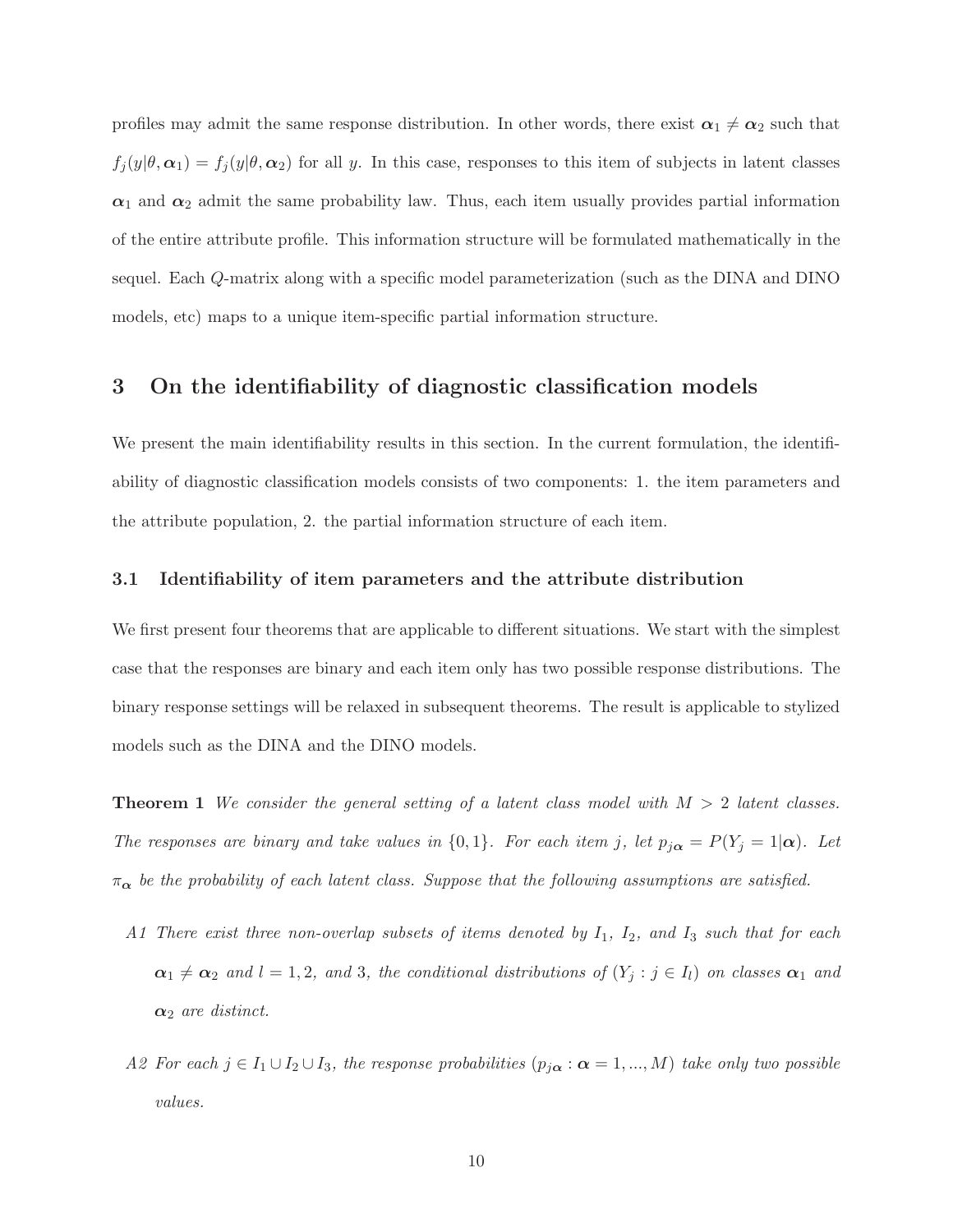*A3*  $\pi_{\alpha} > 0$  *for*  $\alpha = 1, 2, ..., M$ .

Then, the item parameters  $p_{j\alpha}$  and the latent class population  $\pi_{\alpha}$  are identifiable up to a permuta*tion of the class label.*

For the latent class models, the class labels are not identifiable based on the data. The identifiability up to a permutation of class label refers to the following fact. Suppose that there exist a set of item parameters and attribute prior distribution, denoted by  $\tilde{p}_{j\alpha}^k$  and  $\tilde{\pi}_{\alpha}$ , yielding the same marginal distribution as that in [\(1\)](#page-4-0) with parameters  $p_{j\alpha}^k$  and  $\pi_{\alpha}$ . Then, there exists a permutation of the class labels  $\lambda$  such that

$$
\tilde{p}_{j\lambda(\alpha)}^k = p_{j\alpha}^k
$$
 and  $\tilde{\pi}_{\lambda(\alpha)} = \pi_{\alpha}$ .

Theorem [1](#page-9-1) relies on several assumptions. Assumption A2 requires that each item response function take only two values. This is applicable to simple models, such as the DINA and the DINO model. In the context of educational testing, the population is often split to two groups: capable and incapable. In psychiatric assessments, the partition corresponds to the presence or absence of mental disorders. Regarding assumption A1 for a test, it is necessary to have at least one set of items I such that the conditional distributions of  $(Y_j : j \in I)$  are different for all  $\alpha$ , that is, the items in I differentiate among all latent classes; otherwise, it is always possible to merge some latent classes and reduce the model to satisfy the condition. Following the idea of repeated measurements [\[34\]](#page-33-3), Assumption A1 requires three such sets of items. It is often satisfied for tests with reasonably high accuracy.

<span id="page-10-0"></span>The following corollary of Theorem [1](#page-9-1) presents easy-to-check conditions for diagnostic classification models. The corollary does not assume a particular paramerization.

Corollary 1 *Consider a diagnostic classification model for* J *binary responses with* K *binary attributes. Suppose that we can rearrange the columns and rows of* Q *such that it contains three distinct identity submatrices. Then, the item response function and the attribute population are identifiable up to a relabeling of the latent classes.*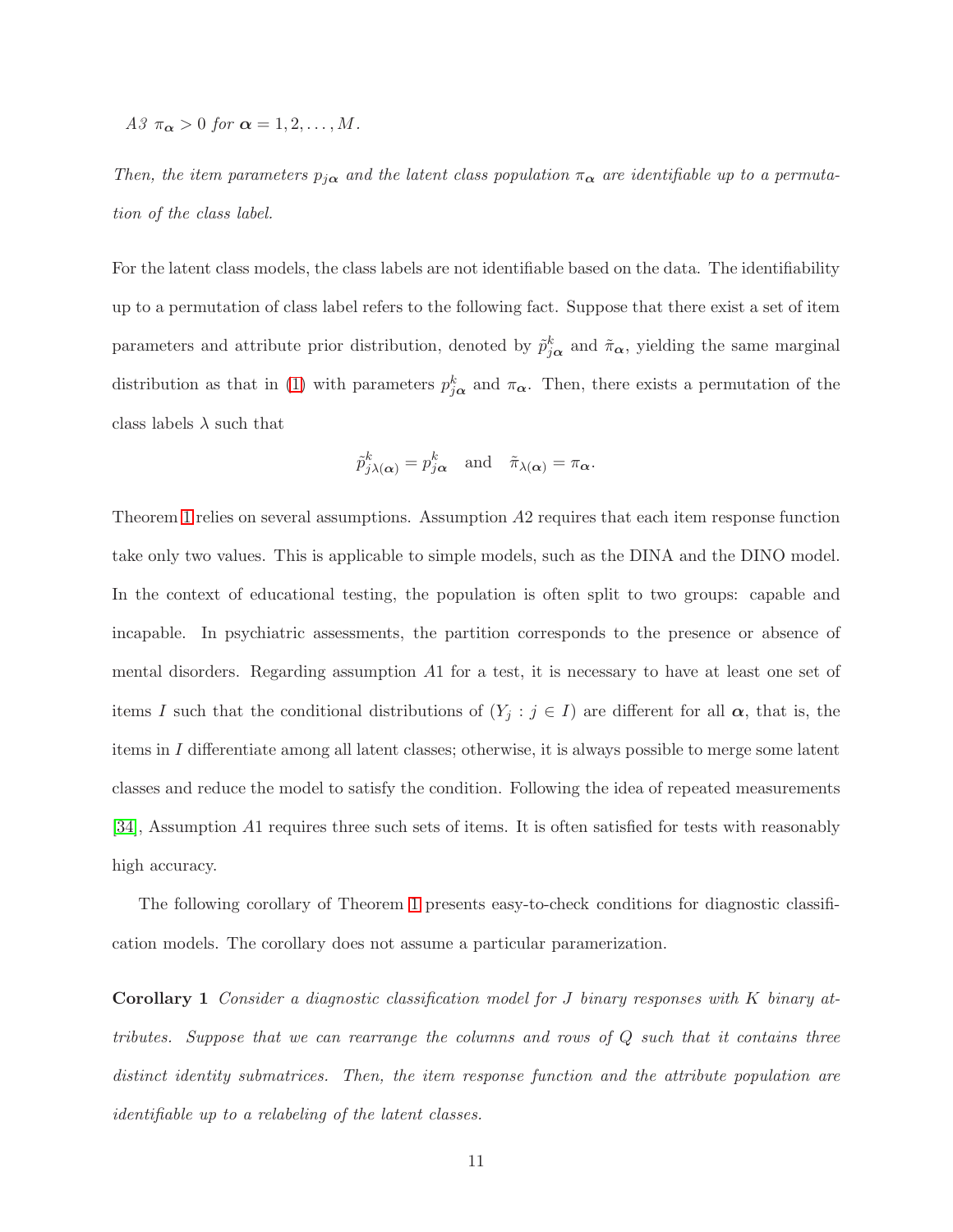Model identifiability is closely related to the completeness of Q-matrix. A Q-matrix is said to be complete if it can differentiate all latent classes. It is well known that for a Q-matrix to be complete, it must have a K by K identity submatrix. [\[5\]](#page-30-2) However, having an identity is not sufficient enough. In our corollary [1](#page-10-0) above, we require three identity matrices structure in Q-matrix to ensure a stronger sufficient conditions for identifiability of parameters.

<span id="page-11-0"></span>The following theorem generalizes the results to the cases of multi-category responses.

Theorem 2 *We consider the general setting of a latent class model with* M > 2 *classes. The response to item j takes*  $k_j$  *possible values*  $\{1, ..., k_j\}$ *. Let*  $p_{j\alpha}^k = P(Y_j = k | \alpha)$  *and*  $\mathbf{p}_{j\alpha} = (p_{j\alpha}^1, ..., p_{j\alpha}^{k_j})$ *be the response vector. Let*  $\pi_{\alpha}$  *be the probability of each latent class. Suppose that the following conditions are satisfied for each item* j*.*

- *B1* The response vector  $\mathbf{p}_{j\alpha}$  takes only two distinct values for all  $\alpha = 1, ..., M$ .
- *B2* There exist three non-overlap subsets of items denoted by  $I_1$ ,  $I_2$ , and  $I_3$  *such that for*  $\alpha_1 \neq \alpha_2$ *and*  $l = 1, 2$ *, and* 3*, there exists*  $j \in I_l$  *such that*

$$
p_{j\alpha_1}^1 + \ldots + p_{j\alpha_1}^k \neq p_{j\alpha_2}^1 + \ldots + p_{j\alpha_2}^k
$$

*for some*  $k = 1, ..., k_j - 1$ *.* 

*B3*  $\pi_{\alpha} > 0$  *for*  $\alpha = 1, 2, ..., M$ .

Then, the item parameters  $p_{j\alpha}^k$  and the latent class population  $\pi_{\alpha}$  are identifiable up to a permuta*tion of the class labels.*

We now proceed to the results of the general diagnostic classification models in which the responses are multi-categorical variables and the response function may take more than two possible values. We need to introduce the  $T$ -matrix. Consider a test of  $K$  attributes and  $J$  items. The response to item j takes  $k_j$  different values  $\{1, ..., k_j\}$  and attribute i takes  $d_i$  possible different values  $\{1, ..., d_i\}$ . There are  $\kappa = \prod_{j=1}^{J} k_j$  possible response patterns and  $M = \prod_{k=1}^{K} d_k$  latent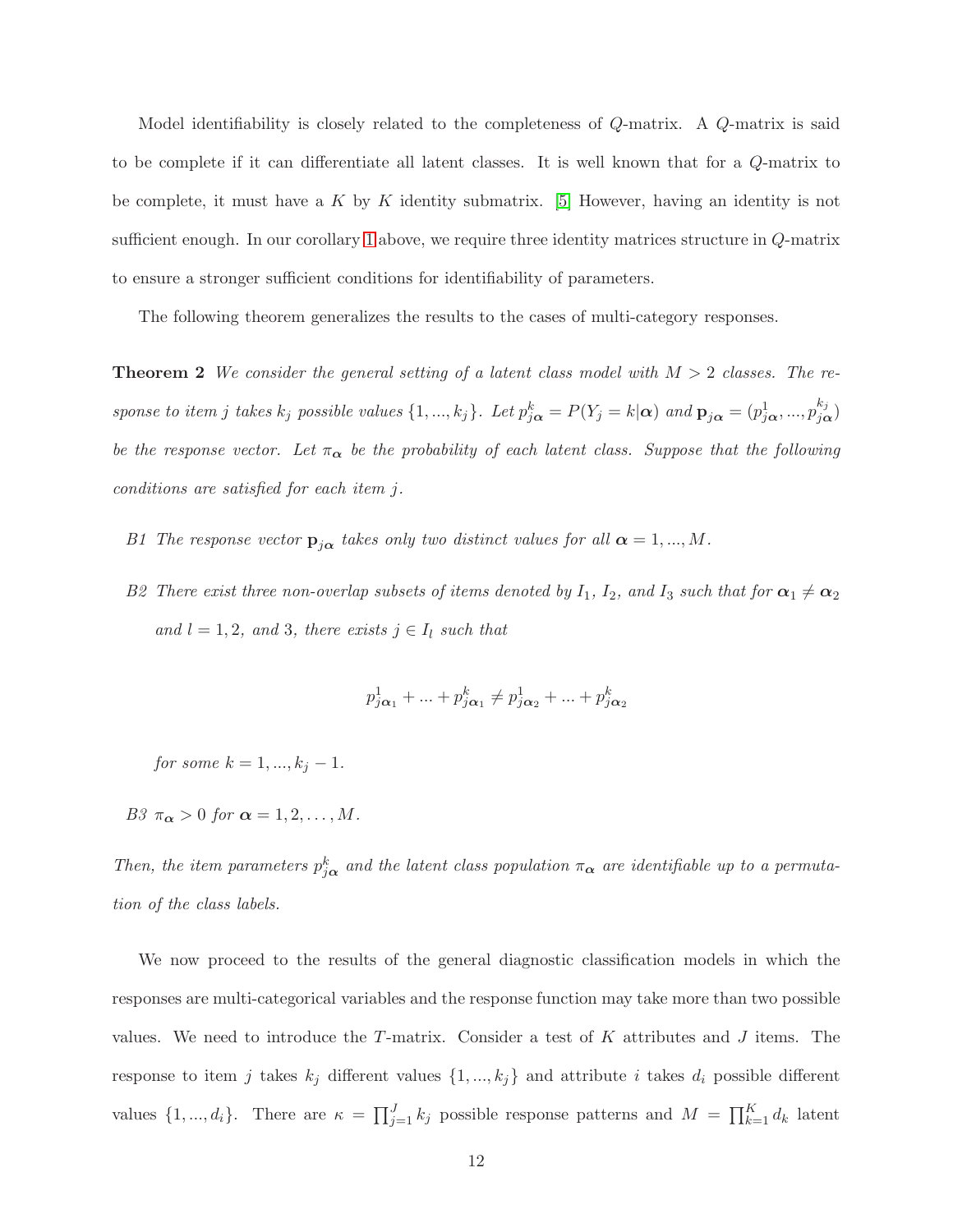classes. We defined the T-matrix as a  $\kappa \times M$  matrix. Each column of the matrix corresponds to one attribute profile or one latent class and each row corresponds to one response pattern. The particular order of the columns and rows of the T-matrix does not affect the results. For technical convenience, we use  $\boldsymbol{\alpha}$  and  $\mathbf{y} = (y^1, ..., y^J)$  to label its columns and rows, that is,  $t_{\mathbf{y}\alpha}$  is the element in row y and column  $\alpha$ .

$$
t_{\mathbf{y}\alpha} = P(\mathbf{Y} = \mathbf{y}|\alpha) = \prod_{j=1}^{J} p_{j\alpha}^{y^{j}}.
$$

Very often, we construct a T-matrix for a subset of items  $I \subset \{1, ..., J\}$ . We use  $T_I$  to denote the corresponding matrix of the items in  $I$  and  $T$  to denote the matrix to all items. We first present a theorem that is essentially applicable to all situations, but its conditions are sometimes difficult to check and then we provide a few propositions for specific situations.

<span id="page-12-0"></span>Theorem 3 *Consider a diagnostic classification model for* J *items with* K *attributes. Suppose that we are able split the items into three nonoverlap subsets*  $I_1$ ,  $I_2$ *, and*  $I_3$ *, that is,*  $I_1 \cup I_2 \cup I_3 = \{1, ..., J\}$ *.* If  $T_{I_1}$ ,  $T_{I_2}$ , and  $T_{I_3}$ , the T*-matrices corresponding to each of the three subsets, are all of full column rank. The probability of each latent attribute profile class*  $\pi_{\alpha}$  *is positive. Then the item parameters*  $p_{j\alpha}^k$  and the latent class population  $\pi_{\alpha}$  are identifiable up to a permutation of the class labels.

The above theorem provides sufficient conditions for the identifiability. These conditions are very weak but are sometimes difficult to check in practice. This is mostly due to the fact that the T-matrix is computationally costly to construct. For instance, consider a subset of 20 items having binary responses and its T-matrix has  $2^{20} = 1,048,576$  rows. Thus, construction of T-matrix for reasonably large-scale studies is impossible. For this concern, we present the following theorem that provides stronger but much easier to check conditions. It requires the constructions of much smaller T-matrices.

<span id="page-12-1"></span>Theorem 4 *Consider a diagnostic classification model for* J *items with* K *multi-category attributes. For each attribute*  $k = 1, ..., K$ *, there exist three nonoverlap subsets of items*  $I_{1,k}$ *,*  $I_{2,k}$ *, and* I3,k *satisfying the following conditions.*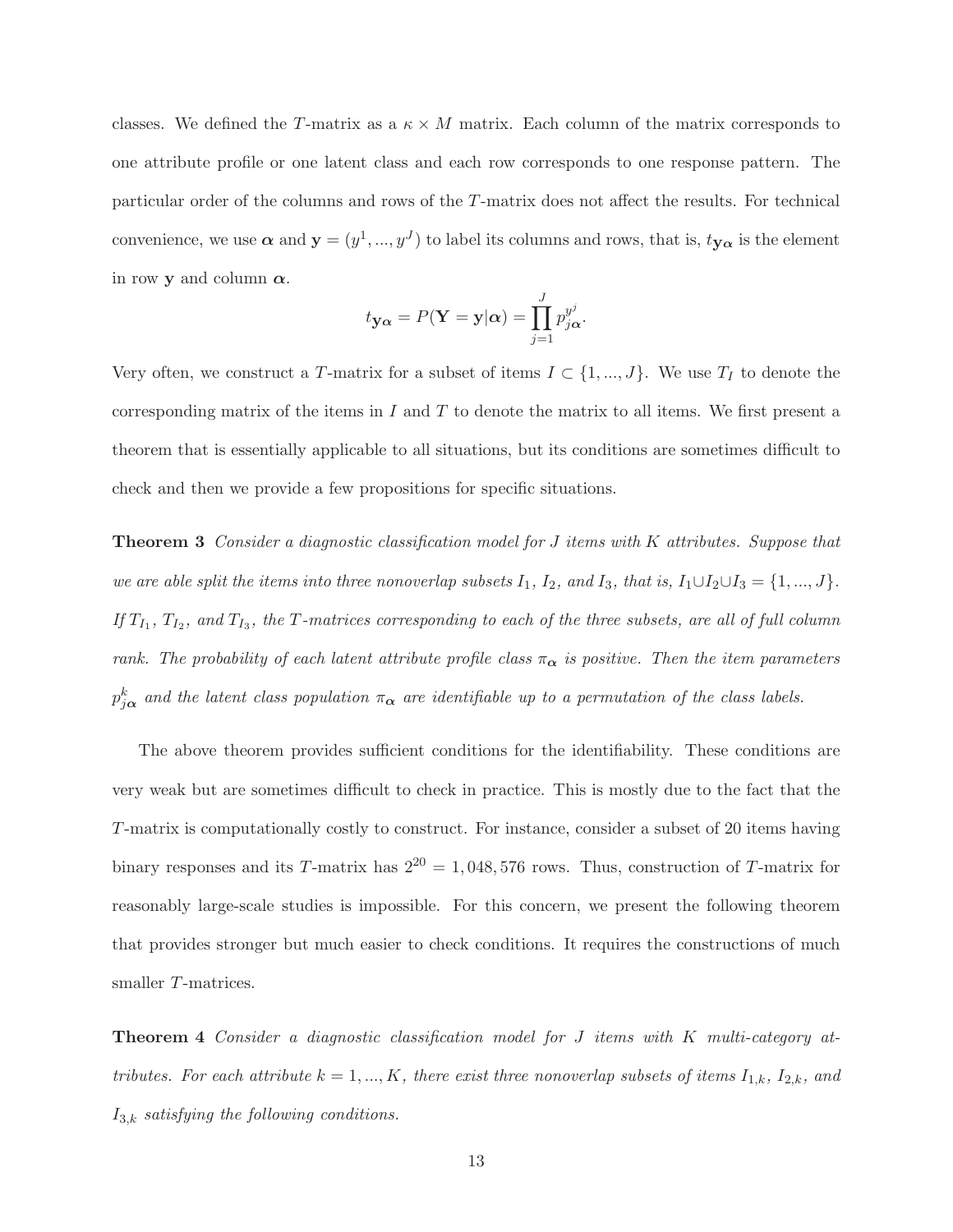- *C1* The items in  $I_{i,k}$  are only associated with attribute k, that is, their corresponding row vector *in* Q *is* ek*.*
- *C2 Let*  $T_{I_{i,k}}$  *be the corresponding*  $T$ -matrix of this reduced simple-attribute model. The matrix  $T_{I_{i,k}}$  *is of full column rank.*
- *C3* Let  $\pi_{\alpha}$  be the probability of latent class  $\alpha$ .  $\pi_{\alpha} > 0, \alpha = 1, 2, ..., M$ .

Then, the item parameters  $p_{j\alpha}^k$  and the latent class population  $\pi_{\alpha}$  are identifiable up to a permuta*tion of the class labels.*

The above theorem seemingly requires many single-attribute items. In practice, each of the subset  $I_{i,k}$  usually contains very few, in fact most of the time, single items. However, notice that the matrix  $T_{I_{i,k}}$  for the reduced single-attribute model contains  $d_k$  columns. In the case of binary attribute, it is sufficient to include a single item in each  $I_{i,k}$ ; see the proof of Theorem [2.](#page-11-0) It may remain possibly sufficient to include a single item in each  $I_{i,k}$  if the response to the item also takes more than two possible values. Generally speaking, we need to include sufficiently many items in each  $I_{i,k}$  so that their responses contain information to differentiate different latent classes defined by attribute  $k$ . Furthermore, the construction of the T-matrices for the reduced model is much easier as  $I_{i,k}$  often contains very few items and the matrix only contains  $d_k$  columns.

#### 3.2 Identifiability of partial information structure

The previous subsection provides results on the identifiability of the item parameters and the attribute population. We now proceed to a discussion of the Q-matrix. The Q-matrix provides a qualitative description between the item-attribute relationship. The specific form an item response function takes depends on the model parameterization and the loading structure. As the aim of this study is to provide results applicable to general diagnostic classification models, we take a slightly different viewpoint and state the identifiability of the partial information structure for each item that is mathematically a more general concept than the Q-matrix.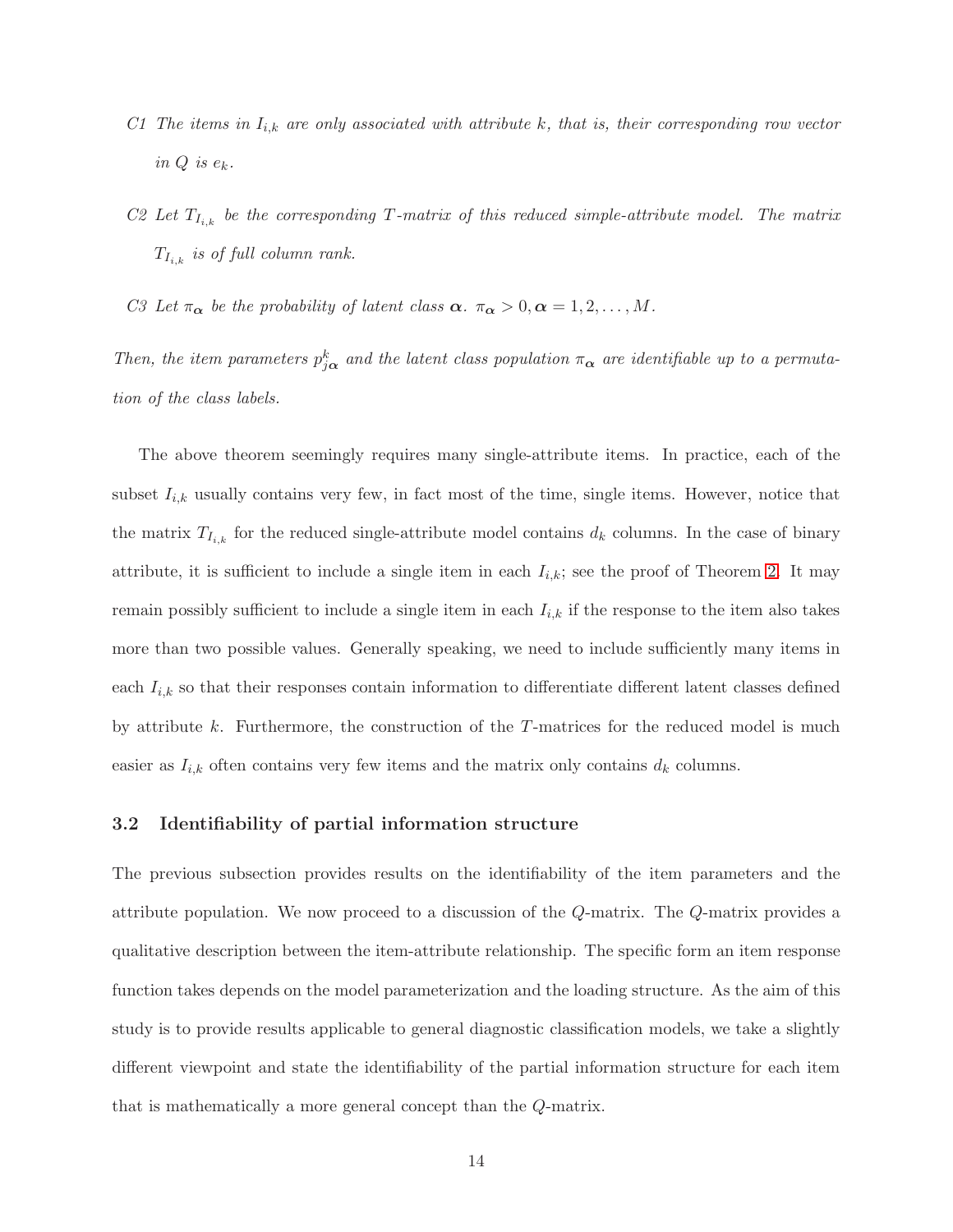To proceed, we start with a description of the partial information of an item in the context of a general latent class model. Let  $\alpha \in \mathcal{M} = \{1, ..., M\}$  denote the latent class membership. The partial information of item  $j$  characterizes the latent classes it is capable of differentiating. Mathematically, we define an item-specific equivalence relation on M, denoted by " $\stackrel{.}{=}$ ". For  $\alpha_1, \alpha_2 \in \mathcal{M}$ ,

$$
\alpha_1 \stackrel{j}{=} \alpha_2
$$
 if  $p_{j\alpha_1}^y = p_{j\alpha_2}^y$  for all  $y = 1, ..., k_j$ .

It is not hard to verify that " $\stackrel{j}{=}$ " is an equivalence relation. We define the quotient set  $\mathcal{M}/\stackrel{j}{=}$  as the partial information of item j and use  $[\alpha]_j$  to denote the corresponding equivalence class that latent class  $\alpha$  belongs to. The map  $[\cdot]_j$  is known as the canonical projection which leads to a partition of latent classes. Two latent classes are mapped to the same equivalence class,  $[\alpha_1]_j = [\alpha_2]_j$  if  $\alpha_1 \stackrel{j}{=} \alpha_2$  and, in this case, item j does not provide information to differentiate  $\alpha_1$  and  $\alpha_2$ .

From the modeling point of view, the Q-matrix along with a particular loading parameterization determines the partial information of each item. Consider a particular item  $j$  whose corresponding row vector in Q has the first l entries being one and others being zero. Then, the conditional response distribution reduces to

$$
P(Yj = yj | \alpha) = P(Yj = yj | \alpha1, ..., \alphal).
$$

Consider two attribute profiles  $\alpha_1$  and  $\alpha_2$ . If their first l components are identical, then  $[\alpha_1]_j =$  $[\alpha_2]_j$ . Under some simple loading structures (for instance, the DINO model), even if some of their first l elements are not identical,  $\alpha_1$  and  $\alpha_2$  may still belong to the same equivalence class. The following theorem presents identifiability of the partial information structure of each item.

<span id="page-14-0"></span>Theorem 5 *Under each set of conditions of Theorems [1,](#page-9-1) [2,](#page-11-0) [3,](#page-12-0) or [4,](#page-12-1) the partial information of each item can be consistently estimated up to a permutation of the latent class label. That is, letting* " $\langle \rangle_j$ " be the estimated canonical projection of item j, there exists a permutation of latent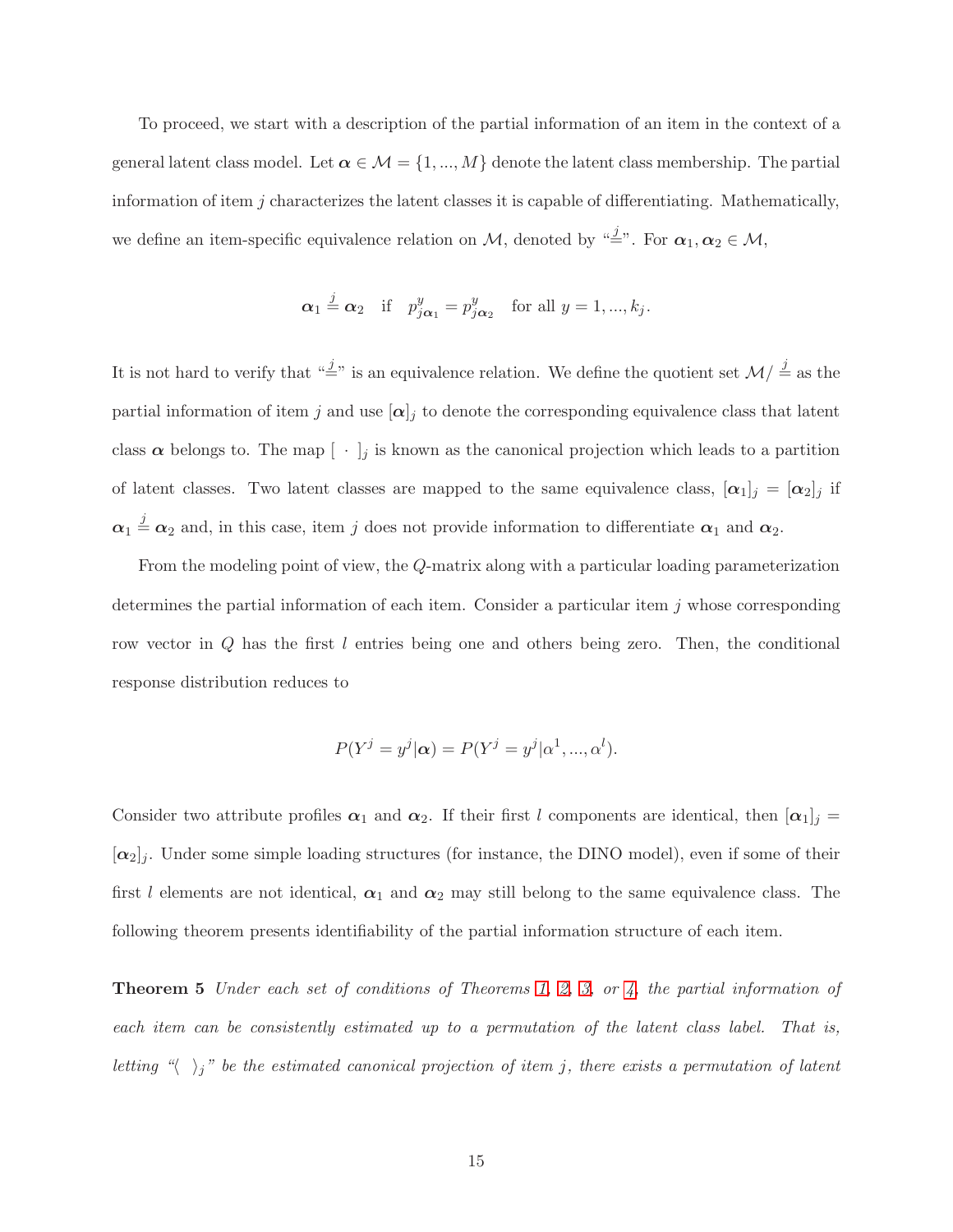*class labels* λ *such that*

$$
P(\langle \lambda(\boldsymbol{\alpha})\rangle_j = [\boldsymbol{\alpha}]_j) \to 1
$$

<span id="page-15-0"></span>*as the sample size*  $n \to \infty$ ,  $\alpha \in \mathcal{M}$ .

### 4 Estimation via a latent class model with Dirichlet allocation

In this section, we provide estimation for the partial information structure in the context of a latent class model using Dirichlet allocation [\[9\]](#page-30-7). We adopt the general setup of the latent class models in Section [2.1.](#page-3-1) In the exploratory analysis, the number of latent classes is usually unknown. In this analysis, we do not assume an upper bound on the number of latent classes. Without loss of generality, we assume that the latent classes are labeled by natural numbers  $\mathcal{M} = \{1, 2, ..., \}$ . The marginal distribution of the responses in [\(1\)](#page-4-0) becomes

<span id="page-15-1"></span>
$$
P(Y^{1} = y^{1}, ..., Y^{J}, = y^{J}) = \sum_{\alpha=1}^{\infty} \pi_{\alpha} \prod_{j=1}^{J} P(Y^{j} = y^{j} | \alpha).
$$
 (7)

The unknown parameters are **p** and  $\pi$ . This infinite mixture model is overly parameterized as it is unnecessary to include infinitely many latent classes for which the estimation is impossible. We adopt a Bayesian model and a proper prior distribution to regularize this over parameterization. The item response probabilities follow a Dirichlet prior distribution

<span id="page-15-2"></span>
$$
\mathbf{p}_{j\alpha} = (p_{j\alpha}^{y} : y = 1, ..., k_j) \sim Dirichlet(1, ..., 1).
$$
\n(8)

The attribute distribution  $\pi$  is an infinite-dimensional vector summing up to one. We adopt a stick-breaking [\[23\]](#page-32-9) representation for its prior. In particular, let  $\{V_i : i = 1, 2, ...\}$  be a sequence of i.i.d. random variables following the Beta distribution  $Beta(1,\beta)$ . For each natural number  $\alpha$ , the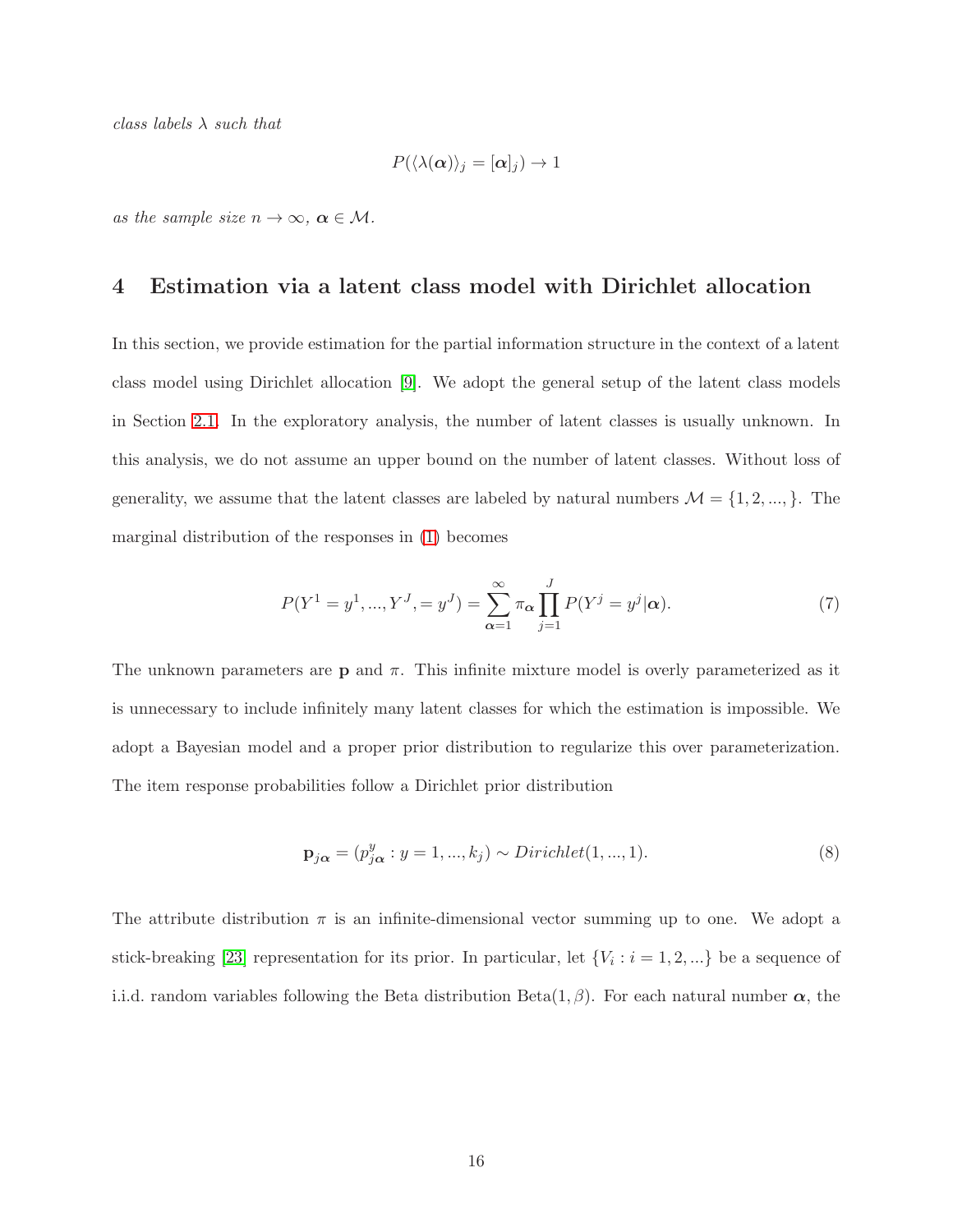prior distribution of  $\pi_{\alpha}$  has the following representation

<span id="page-16-0"></span>
$$
\pi_{\alpha} = V_{\alpha} \prod_{l < \alpha} (1 - V_l). \tag{9}
$$

It is easy to verify that  $\pi_{\alpha}$  under the above construction is a well defined probability mass function. This is known as the stick-breaking representation originated from the Dirichlet process. We borrow this representation mostly due to its technical convenience for modeling a discrete distribution. The likelihood function [\(7\)](#page-15-1) and the prior distributions [\(8\)](#page-15-2) and [\(9\)](#page-16-0) completely specify a Bayesian model.

We adopt this model for several reasons. First, it does not require to specify the number of latent classes. The stick-breaking representation penalizes the "tail" latent classes. In addition, the posterior distribution of this model can be obtained through a sliced sampler [\[35\]](#page-33-4) that is a Gibbs sampler via a data augmentation scheme without truncating the model to a finite mixture. Given that this is not the emphasis of this paper, we present the posterior simulation scheme in the appendix.

Henceforth, we assume that the posterior distribution of the model parameters has been obtained numerically. We consider posterior mean as the point estimator, that is,

$$
(\hat{\mathbf{p}}, \hat{\pi}) = E\{(\mathbf{p}, \pi)|\mathbf{y}_1, ..., \mathbf{y}_n\}.
$$

It is well known that the posterior mean has the same asymptotic distribution as that of the maximum likelihood estimator; see, for instance, [\[25\]](#page-32-10). The item-wise partial information is estimated by clustering the item response probabilities. For each item j, let  $\hat{\mathbf{p}}_{j\alpha} = (\hat{p}_{j\alpha}^1, ..., \hat{p}_{j\alpha}^{k_j})$  be its item response distribution of latent class  $\alpha$ . We treat  $\hat{\mathbf{p}}_{j1}$ ,  $\hat{\mathbf{p}}_{j2}$ ,  $\hat{\mathbf{p}}_{j3}$ , ... as (infinitely many) samples, each of which is a  $k_j$  dimensional vector, and apply the K-means clustering algorithm. Although there are seemingly infinitely many samples,  $\hat{\mathbf{p}}_{j\alpha}$ 's are practically identical for  $\alpha$  large enough. This is because the data do not provide information for all  $\mathbf{p}_{j\alpha}$ . For the latent classes to which the data provide little information, their posterior means are essentially the same as the prior mean. In this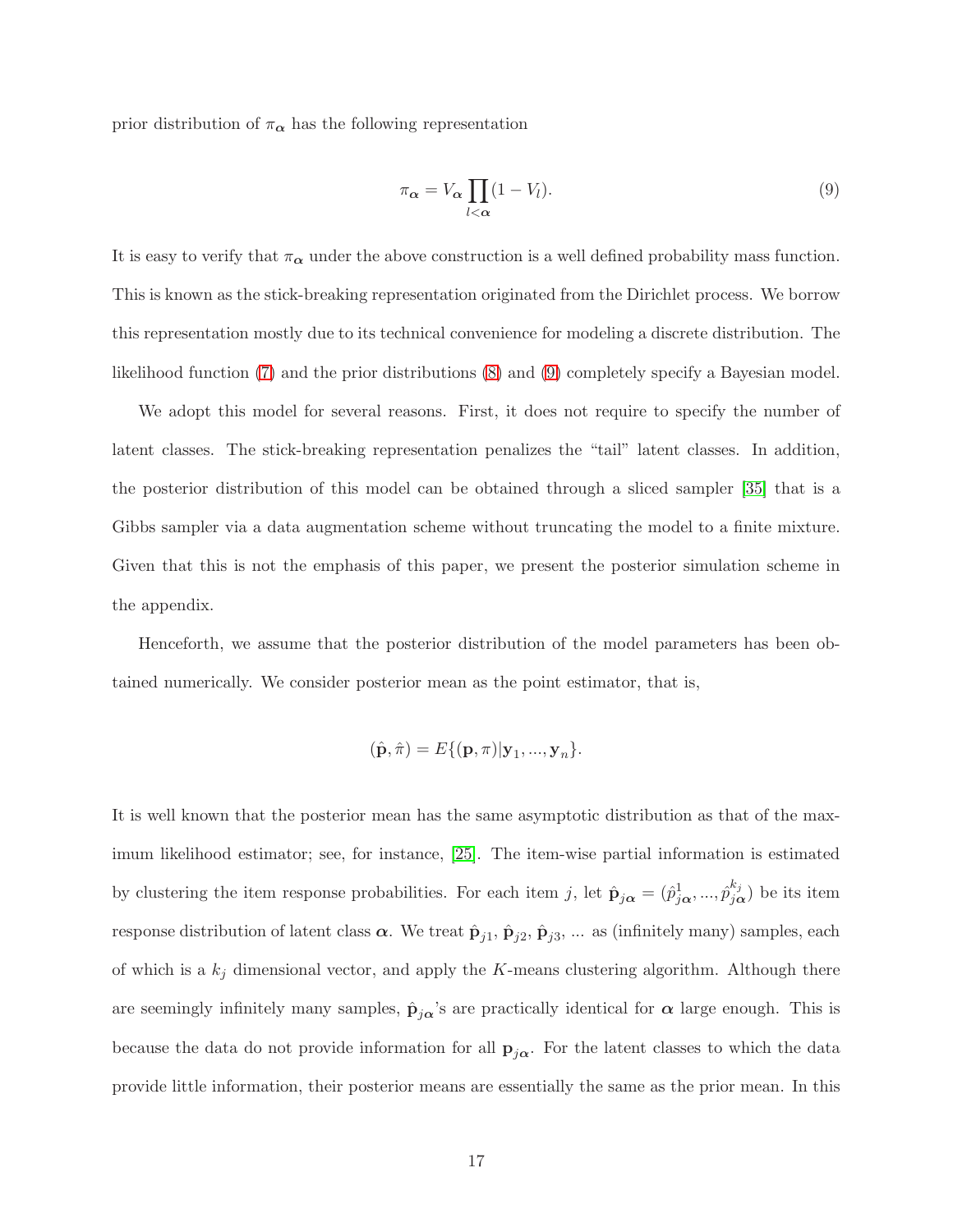procedure, we select the largest M such that

$$
\hat{\pi}_{\alpha} \ll n^{-1/2} \quad \alpha = M + 1, M + 2, \dots
$$

That is, we treat latent classes of very small proportion  $(o(\frac{1}{\sqrt{2}}))$  $(\frac{1}{n})$  as practically non existing. In applying the K-means algorithm, we truncate the finite sample to  $\hat{\mathbf{p}}_{j1}$ ,  $\hat{\mathbf{p}}_{j2}$ , ...,  $\hat{\mathbf{p}}_{jM}$ . Then, the estimated partial information is given by  $\alpha_1 \stackrel{j}{=} \alpha_2$  if  $\hat{p}_{j\alpha_1}$  and  $\hat{p}_{j\alpha_2}$  are in the same cluster according to the K-means algorithm. In the following sections, we apply this method to both simulated and real data to assess its performance.

### <span id="page-17-0"></span>5 Simulation study

In this section, simulation studies are conducted to assess the performance of the proposed method and identifiability results. We consider three models for the data generation: NIDA model, reduced NC-RUM model, and LCDM model. The results are presented assuming all the model parameters are unknown including the Q-matrix, attribute distribution, and the item response probabilities.

#### 5.1 NIDA model simulation

Here, we consider a three-attribute NIDA model. The response probabilities are given by

$$
p_{j,\alpha} = \prod_{k=1}^K [(1 - s_k)^{\alpha_k} g_k^{1 - \alpha_k}]^{q_{jk}}.
$$

The Q-matrix and parameters  $s_k, g_k$  are listed in Table [1.](#page-18-0) There are three attributes and eight classes in total. We consider sample size 2000. The latent class of attribute profile  $(1, 0, 0)$  has mixture probability  $\pi_1$ ,  $(0, 1, 0)$  has probability  $\pi_2$ ,  $(0, 0, 1)$  has probability  $\pi_3$ ,  $(1, 1, 0)$  has mixture probability  $\pi_4$ ,  $(1, 0, 1)$  has mixture probability  $\pi_5$ ,  $(0, 1, 1)$  has mixture probability  $\pi_6$ ,  $(1, 1, 1)$  has probability  $\pi_7$  and  $(0, 0, 0)$  has mixture probability  $\pi_8$ . And we set  $\pi_1 = \pi_2 = \pi_3 = \pi_7 = 0.15, \pi_4 = 0.15$  $\pi_5 = \pi_6 = \pi_8 = 0.1$ . This model setup satisfies the identifiability condition.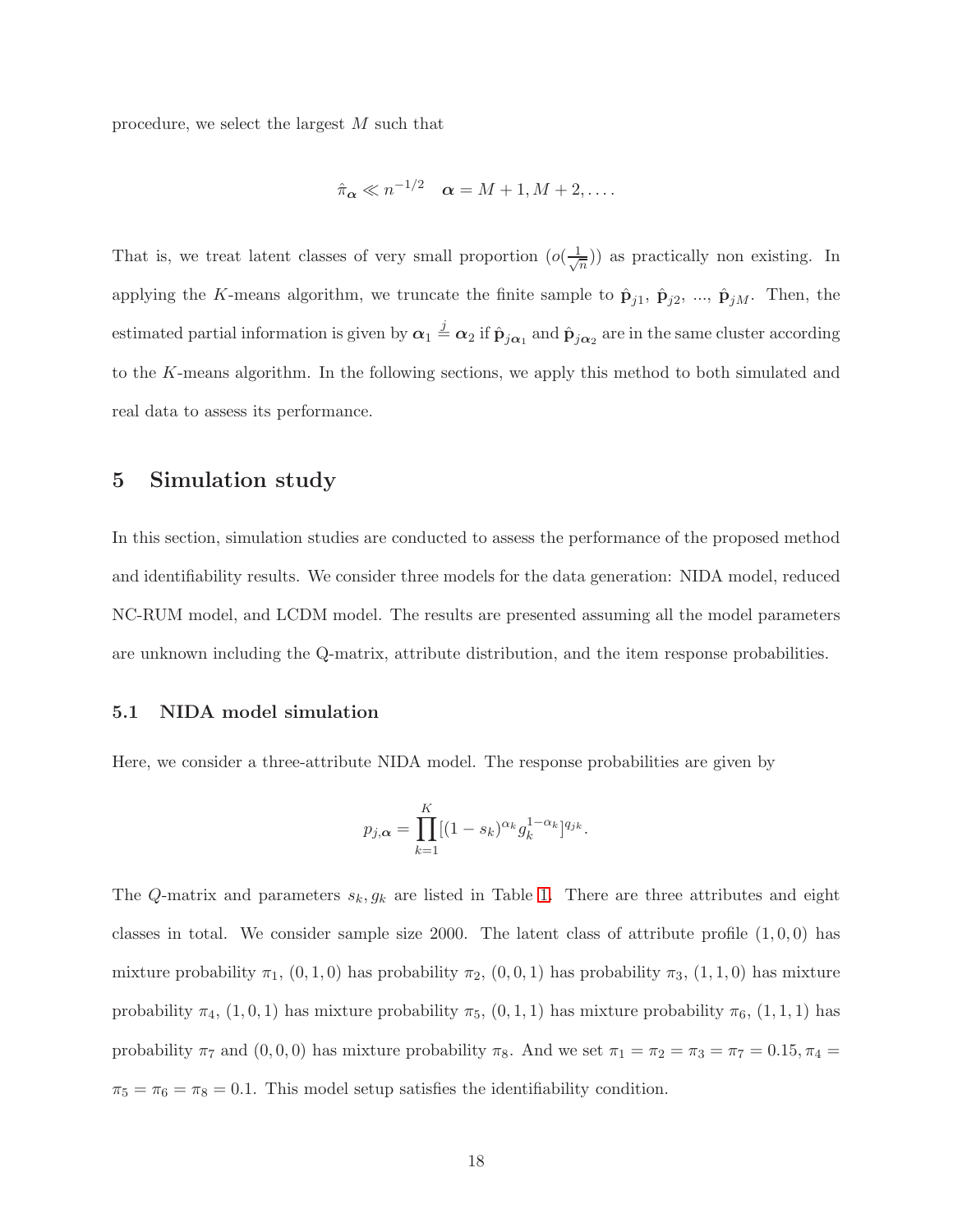| Item             |          | Q-matrix |                  |     |     |     | G and S parameters |     |     |
|------------------|----------|----------|------------------|-----|-----|-----|--------------------|-----|-----|
|                  |          |          |                  | s1  | g1  | s2  | g2                 | s3  | g3  |
| $\mathbf{1}$     | 1        | $\Omega$ | $\Omega$         | 0.1 | 0.1 |     |                    |     |     |
| $\overline{2}$   | 1        | $\theta$ | $\boldsymbol{0}$ | 0.1 | 0.1 |     |                    |     |     |
| 3                | 1        | $\theta$ | $\theta$         | 0.1 | 0.1 |     |                    |     |     |
| $\overline{4}$   | 0        | 1        | $\boldsymbol{0}$ |     |     | 0.1 | 0.2                |     |     |
| $\overline{5}$   | 0        | 1        | $\theta$         |     |     | 0.1 | 0.2                |     |     |
| $\boldsymbol{6}$ | 0        | 1        | $\boldsymbol{0}$ |     |     | 0.1 | 0.2                |     |     |
| 7                | 0        | $\theta$ | 1                |     |     |     |                    | 0.1 | 0.3 |
| 8                | $\theta$ | 0        | 1                |     |     |     |                    | 0.1 | 0.3 |
| 9                | $\theta$ | $\theta$ | 1                |     |     |     |                    | 0.1 | 0.3 |
| 10               | 1        | 1        | $\boldsymbol{0}$ | 0.1 | 0.5 | 0.1 | 0.5                |     |     |
| 11               | 1        | $\theta$ | 1                | 0.1 | 0.5 |     |                    | 0.1 | 0.5 |
| 12               | 0        | 1        | 1                |     |     | 0.1 | 0.5                | 0.1 | 0.5 |
| 13               | 1        | 1        | 1                | 0.1 | 0.5 | 0.1 | 0.5                | 0.1 | 0.5 |

<span id="page-18-0"></span>Table 1: Q-matrix and parameters setting for NIDA model simulation

|                                                                             | C2 | C3 | C4 | C5 | C <sub>6</sub> | C8                                                       |
|-----------------------------------------------------------------------------|----|----|----|----|----------------|----------------------------------------------------------|
| Averaged estimates   0.141  0.144  0.145  0.091  0.095  0.100  0.150  0.097 |    |    |    |    |                |                                                          |
| MSE                                                                         |    |    |    |    |                | $18e-4$ $3e-4$ $4e-4$ $2e-4$ $3e-4$ $2e-4$ $2e-4$ $4e-4$ |

Table 2: The mean and mse of the estimated class probabilities based on 100 simulation runs.

We fit the model in Section [4](#page-15-0) and the parameter estimates (averaging over 100 independent replications) are given in Tables [3](#page-19-0) and [4.](#page-19-1) We can see our estimated response probabilities are very close to the true. The mean squared errors of the estimators are computed based on 100 independent replicates. The mixture probabilities of other classes except these eight are less than 5e-3. Our proposed method can recover the number of classes very well. The frequentist properties of estimation of response probabilities are listed in Table [3.](#page-19-0)

We apply the K-means method to the estimated response probabilities of each item. We use the average Silhouette method to choose the number of clusters. We obtain the estimated partial information structure and reconstruct the Q-matrix accordingly. The proportion of the correctly estimated item's partial information structure is 88.4%.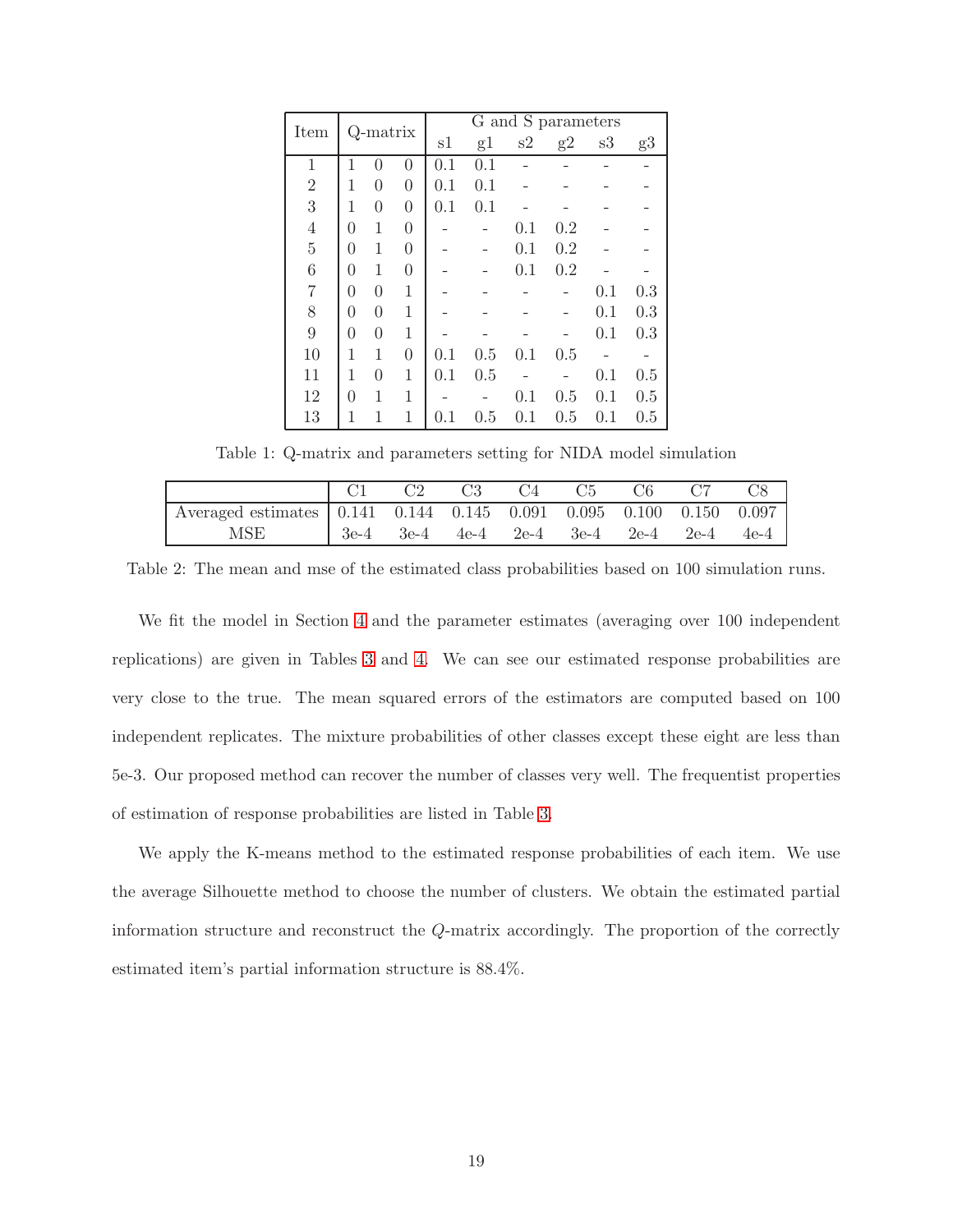|                |      |                |                | Estimated prob |                |      |      |      |        |        |                |        | MSE of prob    |        |        |        |
|----------------|------|----------------|----------------|----------------|----------------|------|------|------|--------|--------|----------------|--------|----------------|--------|--------|--------|
| $\perp$        | C1   | C <sub>2</sub> | C <sub>3</sub> | C4             | C <sub>5</sub> | C6   | C7   | C8   | С1     | C2     | C <sub>3</sub> | C4     | C <sub>5</sub> | C6     | C7     | C8     |
|                | 0.91 | 0.10           | 0.10           | 0.90           | 0.90           | 0.10 | 0.90 | 0.10 | $7e-4$ | 8e-4   | $6e-4$         | $1e-3$ | $1e-3$         | 8e-4   | $4e-4$ | $1e-3$ |
| $\overline{2}$ | 0.91 | 0.10           | 0.09           | 0.90           | 0.90           | 0.10 | 0.90 | 0.10 | $6e-4$ | $6e-4$ | $4e-4$         | $1e-3$ | $9e-4$         | 8e-4   | $3e-4$ | $9e-4$ |
| 3              | 0.90 | 0.10           | 0.10           | 0.90           | 0.90           | 0.11 | 0.90 | 0.10 | $6e-4$ | $5e-4$ | $5e-4$         | $1e-3$ | $1e-3$         | $7e-4$ | $4e-4$ | $1e-3$ |
| 4              | 0.20 | 0.90           | 0.20           | 0.90           | 0.20           | 0.90 | 0.90 | 0.20 | $1e-3$ | $7e-4$ | $9e-4$         | $1e-3$ | $1e-3$         | $1e-3$ | $5e-4$ | $2e-3$ |
| 5              | 0.20 | 0.90           | 0.20           | 0.90           | 0.20           | 0.89 | 0.90 | 0.20 | $1e-3$ | $9e-4$ | $9e-4$         | $9e-4$ | $2e-3$         | $1e-3$ | $5e-4$ | $2e-3$ |
| 6              | 0.20 | 0.90           | 0.20           | 0.90           | 0.20           | 0.90 | 0.90 | 0.21 | $1e-3$ | $7e-4$ | $1e-3$         | $9e-4$ | $1e-3$         | 7e-4   | $5e-4$ | $1e-3$ |
|                | 0.30 | 0.30           | 0.90           | 0.29           | 0.90           | 0.89 | 0.90 | 0.29 | $2e-3$ | $2e-3$ | $9e-4$         | $3e-3$ | $1e-3$         | $1e-3$ | 8e-4   | $3e-3$ |
| 8              | 0.30 | 0.30           | 0.89           | 0.30           | 0.90           | 0.89 | 0.90 | 0.30 | $2e-3$ | $2e-3$ | $1e-3$         | $2e-3$ | $1e-3$         | $1e-3$ | 7e-4   | $3e-3$ |
| 9              | 0.30 | 0.30           | 0.90           | 0.30           | 0.89           | 0.90 | 0.90 | 0.29 | $2e-3$ | $2e-3$ | $1e-3$         | $2e-3$ | $1e-3$         | $1e-3$ | $6e-4$ | $3e-3$ |
| 10             | 0.45 | 0.45           | 0.25           | 0.81           | 0.45           | 0.44 | 0.81 | 0.25 | $1e-3$ | $1e-3$ | 8e-4           | $1e-3$ | $2e-3$         | $2e-3$ | 7e-4   | $2e-3$ |
| 11             | 0.45 | 0.25           | 0.45           | 0.45           | 0.80           | 0.45 | 0.81 | 0.24 | $1e-3$ | $1e-3$ | $1e-3$         | $3e-3$ | $1e-3$         | $2e-3$ | $6e-4$ | $2e-3$ |
| 12             | 0.24 | 0.45           | 0.45           | 0.45           | 0.45           | 0.81 | 0.81 | 0.25 | $1e-3$ | $1e-3$ | $1e-3$         | $2e-3$ | $2e-3$         | $2e-3$ | $9e-4$ | $2e-3$ |
| 13             | 0.22 | 0.22           | 0.22           | 0.41           | 0.40           | 0.41 | 0.72 | 0.12 | $1e-3$ | $1e-3$ | $1e-3$         | $2e-3$ | $2e-3$         | $2e-3$ | $1e-3$ | $1e-3$ |

<span id="page-19-0"></span>Table 3: The mean and mse of estimated response probabilities for each latent classes of NIDA model based on 100 simulation runs.

| Item            |       |       |       | Estimated parameters     |       |                          |        |        | MSE of parameters |        |        |        |
|-----------------|-------|-------|-------|--------------------------|-------|--------------------------|--------|--------|-------------------|--------|--------|--------|
|                 | s1    | g1    | s2    | g2                       | s3    | g3                       | s1     | g1     | s2                | g2     | s3     | g3     |
| 1               | 0.100 | 0.095 |       |                          |       |                          | $2e-4$ | $2e-4$ |                   |        |        |        |
| $\overline{2}$  | 0.101 | 0.096 |       |                          |       |                          | $2e-4$ | $2e-4$ |                   |        |        |        |
| 3               | 0.100 | 0.098 |       |                          |       |                          | $1e-4$ | $2e-4$ |                   |        |        |        |
| $\overline{4}$  |       |       | 0.101 | 0.199                    |       |                          |        |        | $2e-4$            | $2e-4$ |        |        |
| $\overline{5}$  |       |       | 0.101 | 0.200                    |       |                          |        |        | 2e                | $3e-4$ |        |        |
| $6\phantom{.}6$ |       |       | 0.100 | 0.199                    |       |                          |        |        | $2e-4$            | $3e-4$ |        |        |
| $\overline{7}$  |       |       |       |                          | 0.103 | 0.299                    |        |        |                   |        | $3e-4$ | $6e-4$ |
| 8               |       |       |       |                          | 0.105 | 0.299                    |        |        |                   |        | $2e-4$ | $7e-4$ |
| 9               |       |       |       | $\qquad \qquad -$        | 0.100 | 0.299                    |        |        |                   |        | $3e-4$ | $6e-4$ |
| 10              | 0.100 | 0.498 | 0.100 | 0.498                    |       | $\overline{\phantom{0}}$ | $1e-4$ | $6e-4$ | $1e-4$            | $6e-4$ |        |        |
| 11              | 0.101 | 0.497 |       | $\overline{\phantom{0}}$ | 0.101 | 0.497                    | $1e-4$ | $5e-4$ |                   |        | $1e-4$ | $5e-4$ |
| 12              |       |       | 0.104 | 0.499                    | 0.104 | 0.499                    |        |        | $1e-4$            | $9e-4$ | $1e-4$ | $9e-4$ |
| 13              | 0.102 | 0.489 | 0.102 | 0.489                    | 0.102 | 0.489                    | $2e-4$ | $2e-3$ | $2e-4$            | $2e-3$ | $2e-4$ | $2e-3$ |

<span id="page-19-1"></span>Table 4: The mean and mse of the estimated parameters for NIDA model based on 100 simulation runs.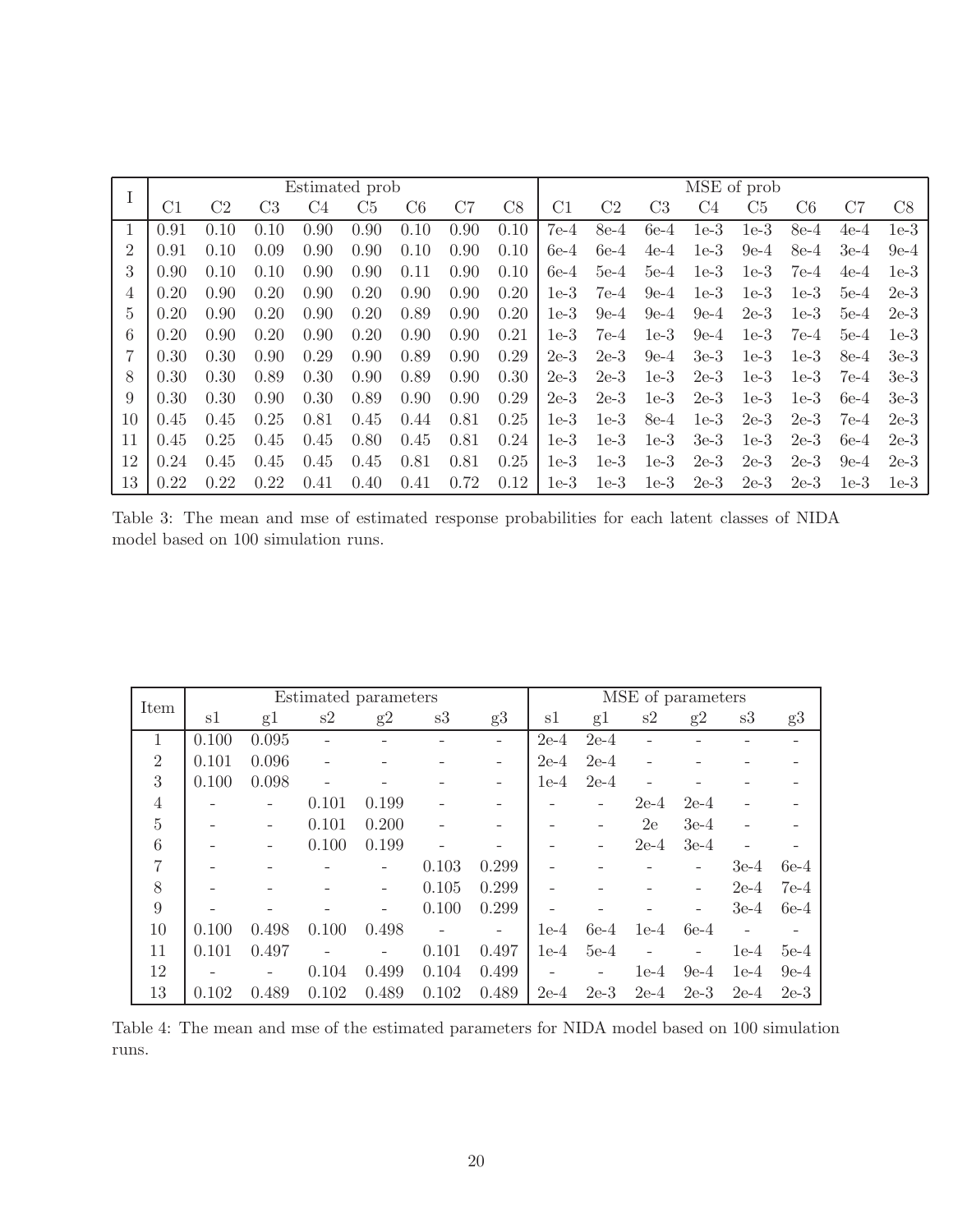| Item           |          | Q-matrix       |                |     |     | G and S parameters |     |
|----------------|----------|----------------|----------------|-----|-----|--------------------|-----|
|                |          |                |                | φ   | r1  | r2                 | r3  |
| 1              | 1        | $\theta$       | $\overline{0}$ | 0.9 | 0.2 |                    |     |
| $\overline{2}$ | 1        | $\overline{0}$ | $\overline{0}$ | 0.9 | 0.2 |                    |     |
| 3              | 1        | $\theta$       | $\overline{0}$ | 0.9 | 0.2 |                    |     |
| $\overline{4}$ | $\theta$ | 1              | $\overline{0}$ | 0.9 |     | 0.3                |     |
| $\overline{5}$ | $\theta$ | 1              | $\overline{0}$ | 0.9 |     | 0.3                |     |
| 6              | $\theta$ | 1              | $\overline{0}$ | 0.9 |     | 0.3                |     |
| $\overline{7}$ | $\theta$ | $\overline{0}$ | $\mathbf 1$    | 0.9 |     |                    | 0.4 |
| 8              | $\theta$ | $\theta$       | $\mathbf 1$    | 0.9 |     |                    | 0.4 |
| 9              | $\theta$ | $\theta$       | $\mathbf{1}$   | 0.9 |     |                    | 0.4 |
| 10             | 1        | 1              | $\overline{0}$ | 0.9 | 0.5 | 0.7                |     |
| 11             | 1        | 1              | $\overline{0}$ | 0.9 | 0.5 | 0.7                |     |
| 12             | 1        | $\theta$       | $\mathbf{1}$   | 0.9 | 0.6 |                    | 0.4 |
| 13             | 1        | $\theta$       | 1              | 0.9 | 0.6 |                    | 0.4 |
| 14             | 0        | 1              | $\mathbf 1$    | 0.9 |     | $0.5\,$            | 0.5 |
| 15             | 0        | 1              | 1              | 0.9 |     | $\rm 0.5$          | 0.5 |

<span id="page-20-0"></span>Table 5: Q-matrix and parameters setting for reduced NC-RUM model simulation

#### 5.2 Reduced NC-RUM model simualtion

In our second simulation setting, we consider a three-attribute NIDA model. The response probability is

$$
p_{j,\alpha} = \phi_j \prod_{k=1}^K (r_{jk})^{q_{jk}(1-\alpha_k)}.
$$

The Q-matrix and parameters  $\phi_j, r_{jk}$  are listed in Table [5.](#page-20-0) We consider sample size 2000. The latent class of attribute profile  $(1, 0, 0)$  has probability  $\pi_1$ ,  $(0, 1, 0)$  has probability  $\pi_2$ ,  $(0, 0, 1)$  has probability  $\pi_3$ ,  $(1, 1, 0)$  has probability  $\pi_4$  and  $(1, 1, 1)$  has probability  $\pi_5$ . We set the probabilities for classes  $(1, 0, 1)$ ,  $(0, 1, 1)$ , and  $(0, 0, 0)$  to zero. Hence, there are five classes in total.  $\pi_1 = \pi_2 =$  $\pi_3 = \pi_4 = 1/6, \pi_5 = 1/3$ . This model setup satisfies the identifiability condition.

The estimated mixture probabilities (averaging over 100 independent replications) and their mean squared errors are listed in Table [7.](#page-21-0) The estimated response probabilities for each class and their mean squared errors are listed in Table [6.](#page-21-1) We see that the estimated probabilities of the remaining classes other than these 5 classes are very small (below 4e-3). This suggests that the model identifies exactly 5 classes.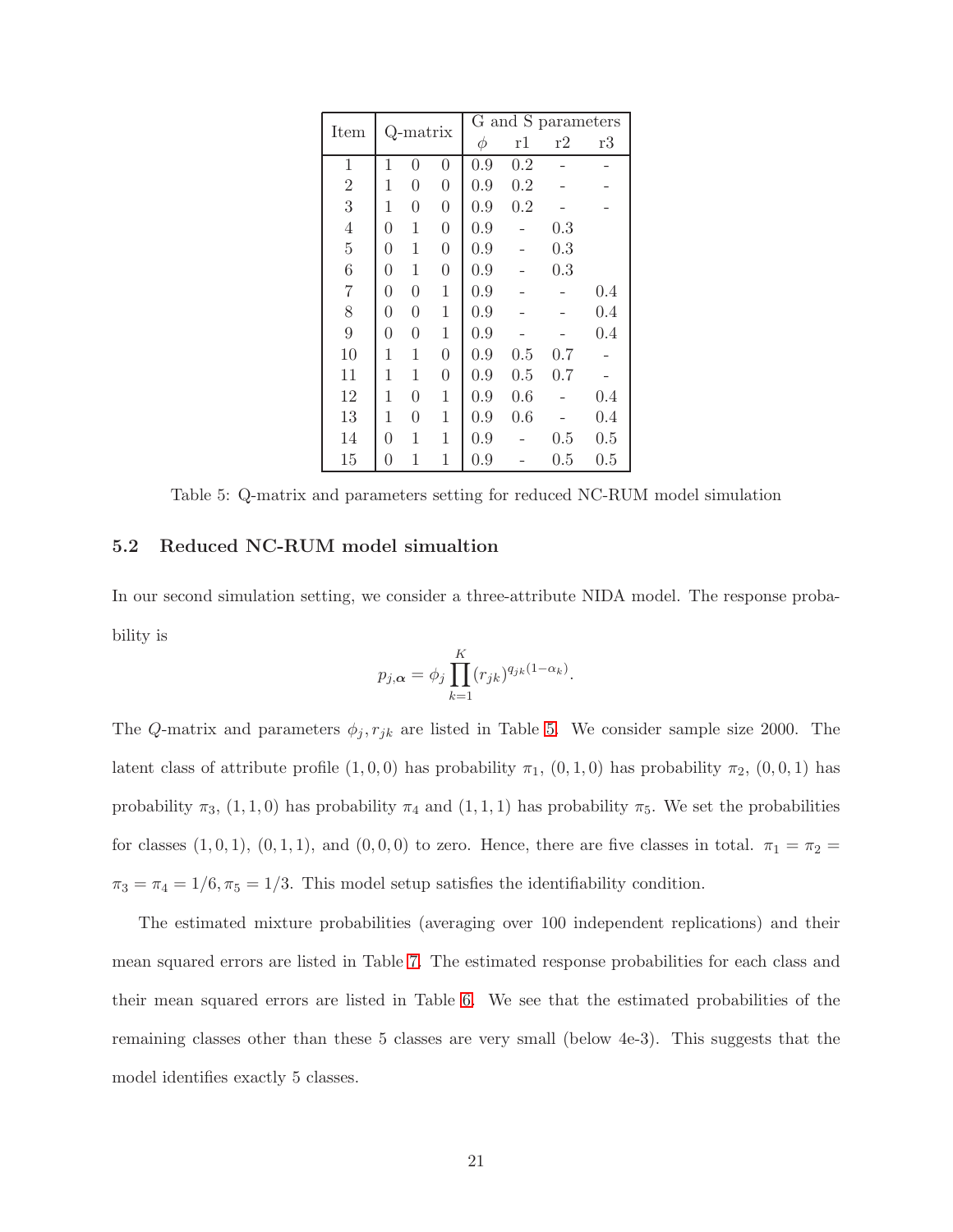| Item           |      |                | Estimated prob |      |      |        |                | MSE of prob |        |        |
|----------------|------|----------------|----------------|------|------|--------|----------------|-------------|--------|--------|
|                | C1   | C <sub>2</sub> | C <sub>3</sub> | C4   | C5   | C1     | C <sub>2</sub> | C3          | C4     | C5     |
| $\mathbf{1}$   | 0.91 | 0.17           | 0.17           | 0.90 | 0.90 | $4e-4$ | $7e-4$         | $5e-4$      | $6e-4$ | $6e-4$ |
| $\overline{2}$ | 0.91 | 0.17           | 0.17           | 0.90 | 0.90 | $4e-4$ | 8e-4           | 7e-4        | $5e-4$ | $2e-3$ |
| 3              | 0.90 | 0.17           | 0.18           | 0.90 | 0.90 | $4e-4$ | $6e-4$         | $7e-4$      | $5e-4$ | $4e-4$ |
| $\overline{4}$ | 0.26 | 0.90           | 0.27           | 0.90 | 0.90 | $1e-3$ | $4e-4$         | $6e-4$      | $6e-4$ | 8e-3   |
| $\overline{5}$ | 0.27 | 0.90           | 0.27           | 0.90 | 0.90 | $1e-3$ | $3e-4$         | $9e-4$      | $6e-4$ | $3e-4$ |
| $\!6\,$        | 0.26 | 0.90           | 0.27           | 0.90 | 0.90 | $1e-3$ | $4e-4$         | $9e-4$      | $6e-4$ | 8e-4   |
| $\overline{7}$ | 0.36 | 0.36           | 0.90           | 0.36 | 0.90 | $1e-3$ | $7e-4$         | $3e-4$      | $1e-3$ | $2e-3$ |
| 8              | 0.36 | 0.36           | 0.90           | 0.36 | 0.90 | 8e-4   | $9e-4$         | $5e-4$      | $1e-3$ | $4e-3$ |
| 9              | 0.35 | 0.36           | 0.90           | 0.36 | 0.90 | $1e-3$ | 7e-4           | $3e-4$      | $1e-3$ | $4e-4$ |
| 10             | 0.63 | 0.45           | 0.31           | 0.90 | 0.90 | 8e-4   | $1e-3$         | $7e-4$      | $5e-4$ | $4e-4$ |
| 11             | 0.63 | 0.45           | 0.31           | 0.90 | 0.90 | $1e-3$ | $1e-3$         | 8e-4        | $5e-4$ | $1e-3$ |
| 12             | 0.36 | 0.21           | 0.54           | 0.36 | 0.90 | $7e-4$ | $6e-4$         | 8e-4        | $1e-3$ | $2e-3$ |
| 13             | 0.35 | 0.21           | 0.54           | 0.36 | 0.90 | $1e-3$ | $6e-4$         | $9e-4$      | $9e-4$ | 8e-4   |
| 14             | 0.22 | 0.45           | 0.45           | 0.45 | 0.90 | 7e-4   | 8e-4           | 8e-4        | $1e-4$ | 8e-3   |
| 15             | 0.22 | 0.44           | 0.45           | 0.45 | 0.90 | 7e-4   | $1e-3$         | 7e-4        | $1e-3$ | $6e-3$ |

<span id="page-21-1"></span>Table 6: The mean and mse of estimated response probabilities for each latent classes of NC-RUM model based on 100 simulation runs.

| C1 | C2 | C3 | $C4$ $C5$                                      |
|----|----|----|------------------------------------------------|
|    |    |    | mean   $0.147$ $0.153$ $0.153$ $0.163$ $0.336$ |
|    |    |    | mse   7e-4 $4e-4$ $4e-4$ $2e-4$ $3e-4$         |

<span id="page-21-0"></span>Table 7: The mean and mse of the estimated class probabilities based on 100 simulation runs.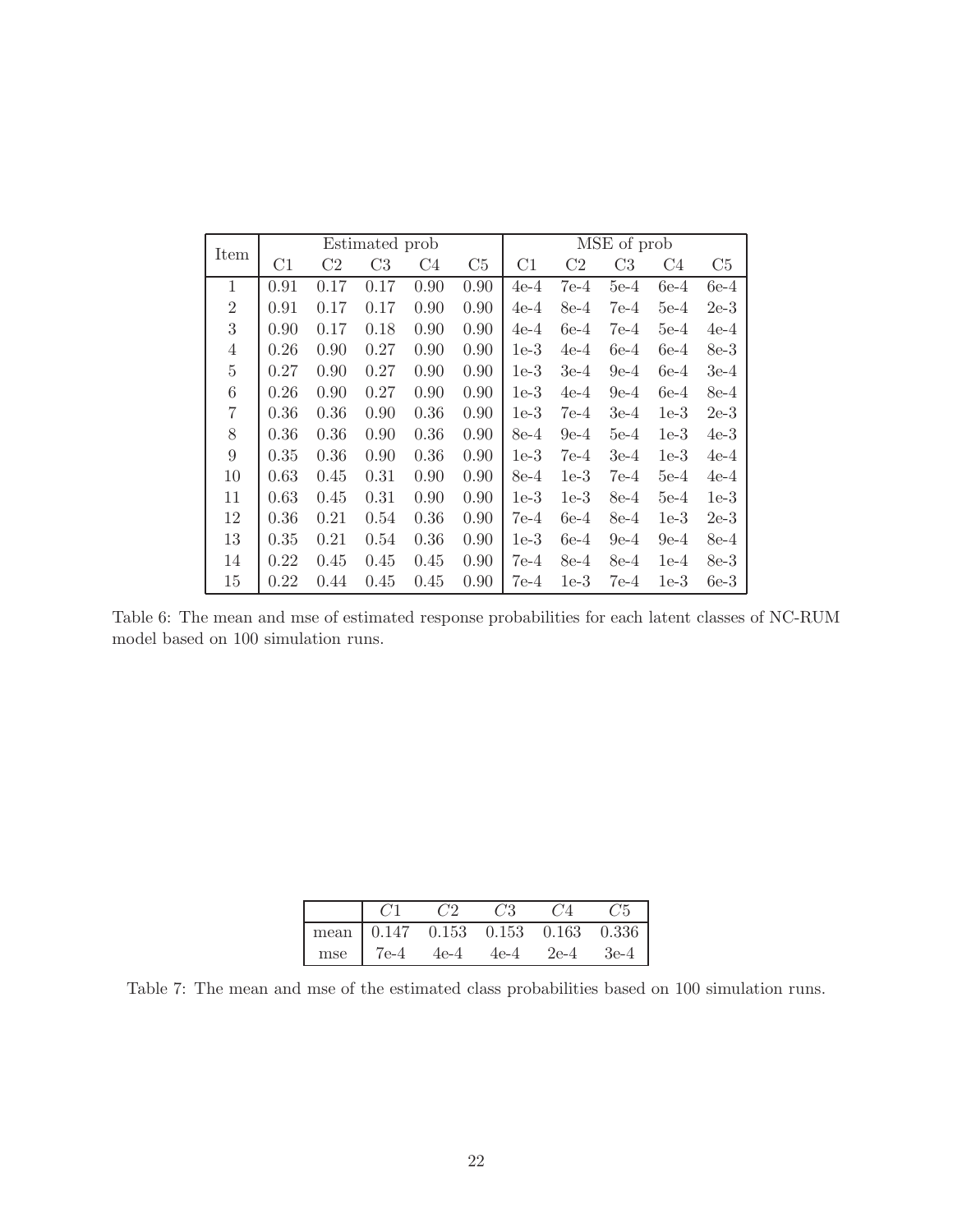| Item           |        | G and S estimates |       |       |        |       | mse of G and S |       |
|----------------|--------|-------------------|-------|-------|--------|-------|----------------|-------|
|                | $\phi$ | r1                | r2    | r3    | $\phi$ | r1    | r2             | r3    |
| $\mathbf{1}$   | 0.900  | 0.189             |       |       | $1e-4$ | 0.001 |                |       |
| $\overline{2}$ | 0.902  | 0.194             |       |       | $2e-4$ | 0.001 |                |       |
| 3              | 0.904  | 0.192             |       |       | $2e-4$ | 0.001 |                |       |
| $\overline{4}$ | 0.900  |                   | 0.300 |       | $2e-4$ |       | 0.001          |       |
| $\overline{5}$ | 0.900  |                   | 0.291 |       | $2e-4$ |       | 0.001          |       |
| 6              | 0.902  |                   | 0.294 |       | $3e-4$ |       | 0.001          |       |
| $\overline{7}$ | 0.901  |                   |       | 0.395 | $3e-4$ |       |                | 0.001 |
| 8              | 0.901  |                   |       | 0.398 | $3e-4$ |       |                | 0.001 |
| 9              | 0.901  |                   |       | 0.396 | $3e-4$ |       |                | 0.001 |
| 10             | 0.899  | 0.491             | 0.710 |       | $2e-4$ | 0.002 | 0.003          |       |
| 11             | 0.896  | 0.500             | 0.701 |       | $2e-4$ | 0.002 | 0.002          |       |
| 12             | 0.896  | 0.602             |       | 0.398 | $3e-4$ | 0.002 |                | 0.002 |
| 13             | 0.897  | 0.597             |       | 0.400 | $3e-4$ | 0.002 |                | 0.002 |
| 14             | 0.899  |                   | 0.500 | 0.494 | $3e-4$ |       | 0.002          | 0.002 |
| 15             | 0.896  |                   | 0.498 | 0.497 | $3e-4$ |       | 0.002          | 0.002 |

<span id="page-22-0"></span>Table 8: The mean and mse of the estimated parameters for reduced NC-RUM model based on 100 simulations.

We also use the Silhouette method to cluster item responses probabilities for each item  $j$ . The proportion of the correctly estimated item's partial information structure is 88.0%. We also calculate the frequentist properties of parameters of reduced NU-RUM model. The result is listed in Table [8.](#page-22-0)

### 5.3 LCDM model simulation

In our third simulation setting, we consider a three-attribute LCDM model which is defined as

$$
p_{j,\alpha} = \frac{\exp(\boldsymbol{\lambda}_j^T h(\boldsymbol{\alpha}, \mathbf{q}_j) - \eta)}{1 + \exp(\boldsymbol{\lambda}_j^T h(\boldsymbol{\alpha}, \mathbf{q}_j) - \eta_j)},
$$

where

$$
\boldsymbol{\lambda}_{j}^{T}h(\boldsymbol{\alpha},\mathbf{q}_{j})=\sum_{k=1}^{K}\lambda_{jk}(\alpha_{k}q_{jk})+\sum_{k=1}^{K}\sum_{\tilde{k}>k}\lambda_{jk\tilde{k}}(\alpha_{k}\alpha_{\tilde{k}}q_{jk}q_{j\tilde{k}})+\cdots,
$$

and  $\lambda_j, \eta_j$  are prespecified parameters.

The Q-matrix and parameters are listed in Table [9.](#page-23-0) We generate date sets containing 2000 observations. The latent class of attribute profile  $(1, 0, 0)$  has mixture probability  $\pi_1$ ,  $(0, 1, 0)$  has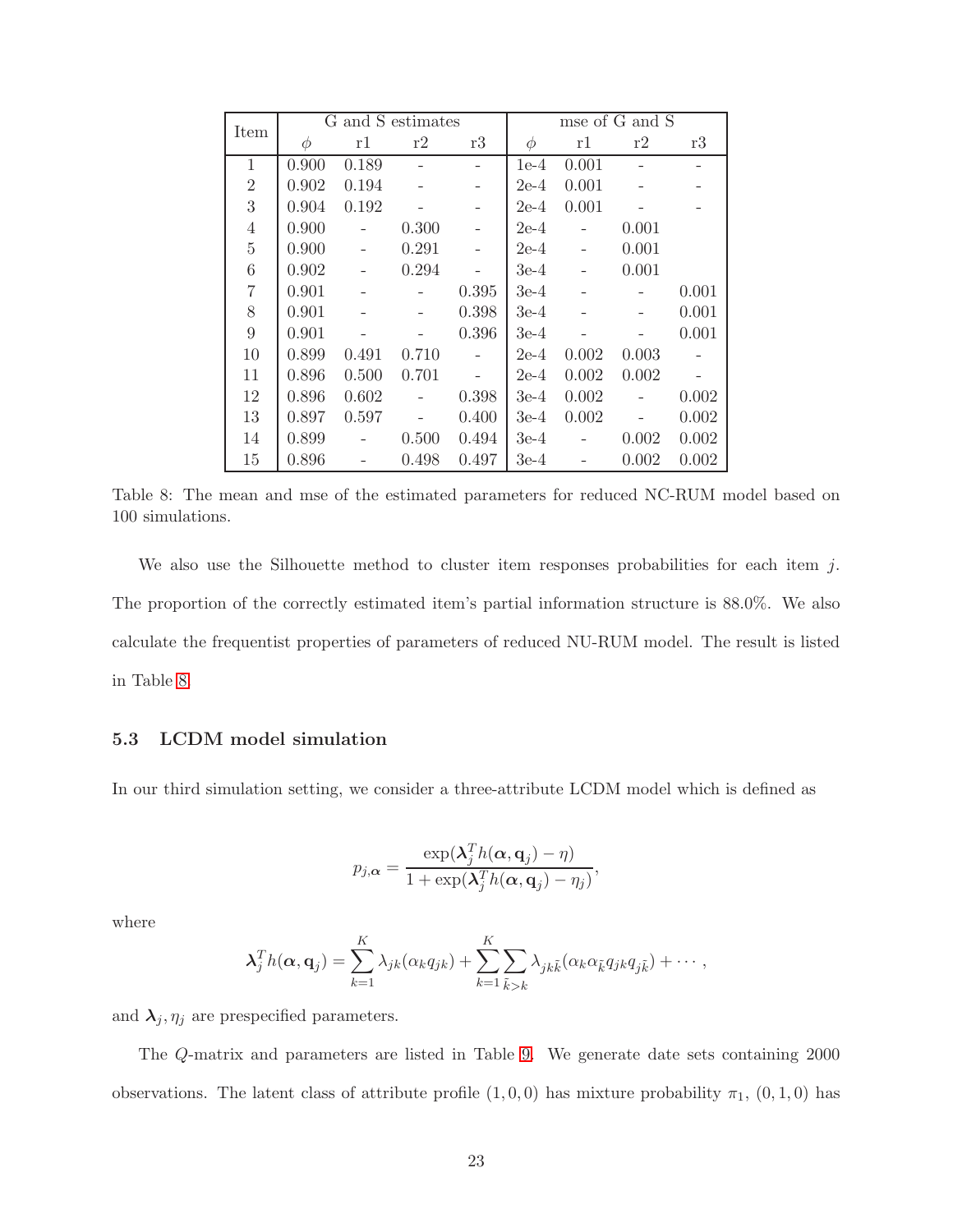| Item           |                | Q-matrix |   | Parameters<br>$\boldsymbol{\lambda}, \eta$                                                                                           |
|----------------|----------------|----------|---|--------------------------------------------------------------------------------------------------------------------------------------|
| 1              | 1              | $\theta$ | 0 | $\lambda_1 = 4, \eta = -2$                                                                                                           |
| $\overline{2}$ | 1              | $\theta$ | 0 | $\lambda_1 = 4, \eta = -2$                                                                                                           |
| 3              | 1              | 0        | 0 | $\lambda_1 = 4, \eta = -2$                                                                                                           |
| 4              | $\theta$       | 1        | 0 | $\lambda_2=4, \eta=-2$                                                                                                               |
| $\overline{5}$ | $\theta$       | 1        | 0 | $\lambda_2 = 4, \eta = -2$                                                                                                           |
| 6              | $\theta$       | 1        | 0 | $\lambda_2 = 4, \eta = -2$                                                                                                           |
| 7              | $\overline{0}$ | $\theta$ | 1 | $\lambda_3=4, \eta=-2$                                                                                                               |
| 8              | 0              | 0        | 1 | $\lambda_3 = 4, \eta = -2$                                                                                                           |
| 9              | $\theta$       | 0        | 1 | $\lambda_3=4, \eta=-2$                                                                                                               |
| 10             | 1              | 1        | 0 | $\lambda_1 = 2, \lambda_2 = 2, \lambda_{1,2} = 0, \eta = -2$                                                                         |
| 11             | 1              | 1        | 0 | $\lambda_1 = 2, \lambda_2 = 2, \lambda_{1,2} = 0, \eta = -2$                                                                         |
| 12             | 1              | $\Omega$ | 1 | $\lambda_1 = 2, \lambda_3 = 2, \lambda_{1,3} = 0, \eta = -2$                                                                         |
| 13             | 1              | 0        | 1 | $\lambda_1 = 2, \lambda_3 = 2, \lambda_{1,3} = 0, \eta = -2$                                                                         |
| 14             | 0              | 1        | 1 | $\lambda_2 = 2, \lambda_3 = 2, \lambda_{2,3} = 0, \eta = -2$                                                                         |
| 15             | $\theta$       | 1        | 1 | $\lambda_2 = 2, \lambda_3 = 2, \lambda_{2,3} = 0, \eta = -2$                                                                         |
| 16             | 1              | 1        | 1 | $\lambda_1 = 1, \lambda_2 = 1, \lambda_3 = 1, \eta = -2$<br>$\lambda_{1,2} = \lambda_{1,3} = \lambda_{2,3} = 0, \lambda_{1,2,3} = 1$ |

<span id="page-23-0"></span>Table 9: Q-matrix and parameter setting for LCDM model simulation.

probability  $\pi_2$ ,  $(0, 0, 1)$  has probability  $\pi_3$ ,  $(1, 1, 0)$  has probability  $\pi_4$ ,  $(1, 0, 1)$  has probability  $\pi_5$ ,  $(0, 1, 1)$  has probability  $\pi_6$ ,  $(1, 1, 1)$  has probability  $\pi_7$ , and  $(0, 0, 0)$  has probability  $\pi_8$ . There are eight classes in total.  $\pi_1 = \pi_2 = \pi_3 = \pi_4 = \pi_5 = \pi_6 = \pi_7 = \pi_8 = 1/8$ . This model setup satisfies the identifiability condition.

The estimated mixture probabilities (averaging over 100 independent replications) and their mean squared errors are given in Table [10.](#page-23-1) The estimated probabilities of the remaining classes other than these 8 classes are all less than 3e-3. Also, the estimated response probabilities for each item are listed in Table [11](#page-24-1)

| $\begin{array}{cccccc} \mid & C1 & & C2 & & C3 & & C4 & & C5 & & C6 & & C7 & & C8 \end{array}$ |  |  |  |  |
|------------------------------------------------------------------------------------------------|--|--|--|--|
| $\boxed{\text{mean}$ 0.123 0.121 0.122 0.119 0.121 0.121 0.125 0.125                           |  |  |  |  |
| mse   1.1e-4 1.1e-4 1.7e-4 1.1e-4 1.0e-4 1.3e-4 1.1e-4 1.0e-4                                  |  |  |  |  |

<span id="page-23-1"></span>Table 10: The mean and mse of the estimated class probability of each class based on 100 simulation runs.

We use the Silhouette method to cluster item response probabilities for each item  $j$  to estimate the partial information structure. The proportion of correctly estimated item partial information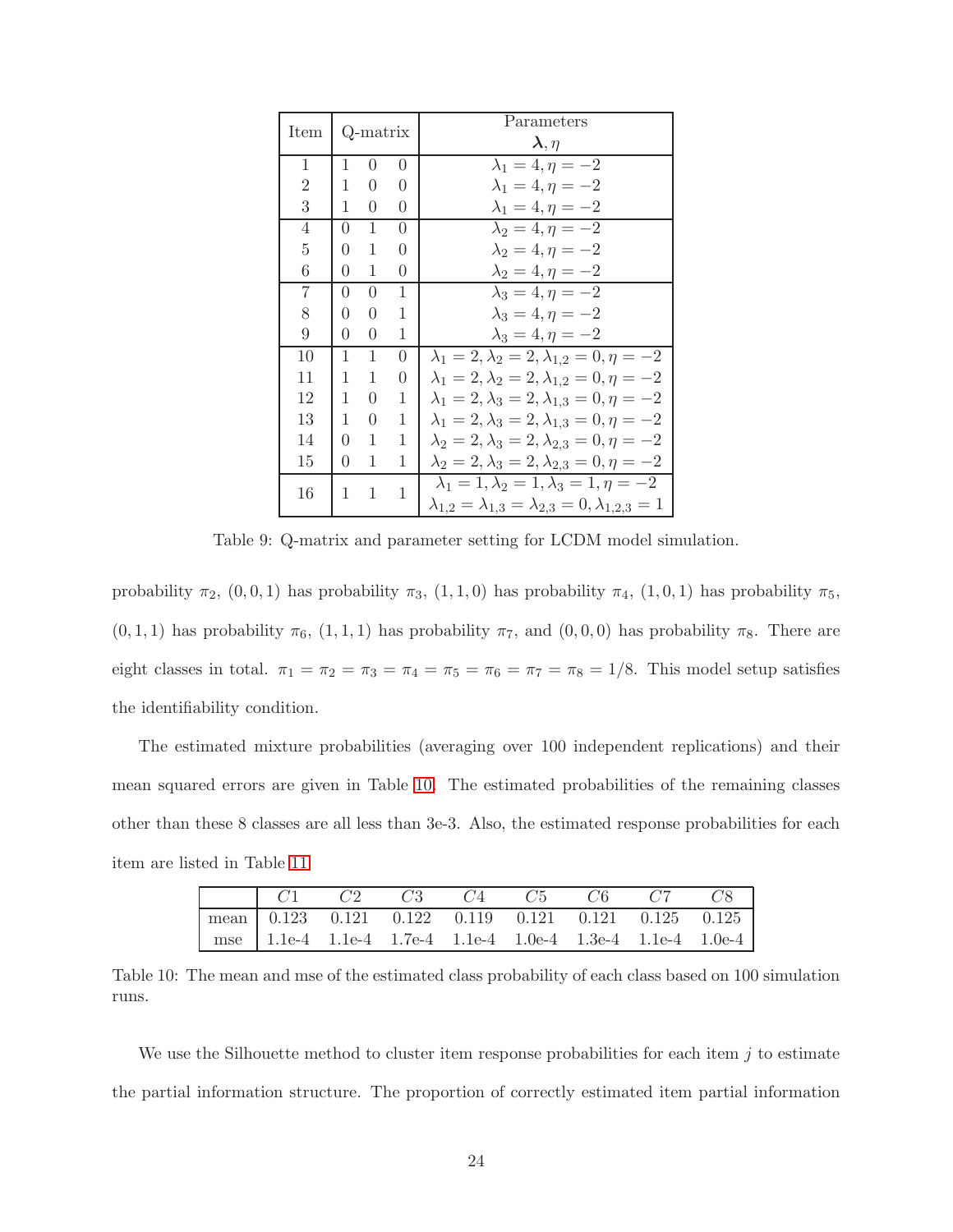| I  |      |                |                | Estimated prob |                |      |      |      |                     |                |                |        | MSE of prob |        |        |        |
|----|------|----------------|----------------|----------------|----------------|------|------|------|---------------------|----------------|----------------|--------|-------------|--------|--------|--------|
|    | C1   | C <sub>2</sub> | C <sub>3</sub> | C <sub>4</sub> | C <sub>5</sub> | C6   | C7   | C8   | $\overline{\rm C1}$ | C <sub>2</sub> | C <sub>3</sub> | C4     | C5          | C6     | C7     | C8     |
| 1  | 0.88 | 0.12           | 0.12           | 0.88           | 0.88           | 0.12 | 0.88 | 0.12 | $6e-4$              | $7e-4$         | $5e-4$         | $6e-4$ | $5e-4$      | $4e-4$ | $1e-2$ | $7e-4$ |
| 2  | 0.88 | 0.12           | 0.12           | 0.88           | 0.88           | 0.12 | 0.87 | 0.13 | $6e-4$              | $7e-4$         | $6e-4$         | $6e-4$ | $6e-4$      | $7e-4$ | $3e-3$ | $9e-4$ |
| 3  | 0.88 | 0.12           | 0.12           | 0.88           | 0.88           | 0.12 | 0.88 | 0.12 | $6e-4$              | $5e-4$         | $6e-4$         | $5e-4$ | $5e-4$      | $6e-4$ | $7e-4$ | $7e-4$ |
| 4  | 0.12 | 0.88           | 0.12           | 0.88           | 0.12           | 0.88 | 0.88 | 0.12 | $7e-4$              | $6e-4$         | $6e-4$         | $6e-4$ | 8e-4        | $6e-4$ | $3e-3$ | $9e-4$ |
| 5  | 0.12 | 0.88           | 0.12           | 0.88           | 0.12           | 0.88 | 0.88 | 0.12 | $6e-4$              | $7e-4$         | $5e-4$         | $6e-4$ | 8e-4        | $7e-4$ | $1e-3$ | $9e-4$ |
| 6  | 0.12 | 0.88           | 0.12           | 0.88           | 0.12           | 0.88 | 0.87 | 0.13 | $5e-4$              | $6e-4$         | $6e-4$         | $5e-4$ | $6e-4$      | $6e-4$ | $2e-3$ | $6e-4$ |
|    | 0.12 | 0.12           | 0.88           | 0.12           | 0.88           | 0.88 | 0.88 | 0.12 | $6e-4$              | $5e-4$         | 7e-4           | 7e-4   | $7e-4$      | $6e-4$ | $3e-3$ | $3e-3$ |
| 8  | 0.12 | 0.12           | 0.88           | 0.12           | 0.88           | 0.88 | 0.88 | 0.13 | $8e-4$              | $4e-4$         | $6e-4$         | $6e-4$ | $5e-4$      | $6e-4$ | $8e-4$ | $4e-3$ |
| 9  | 0.12 | 0.12           | 0.88           | 0.12           | 0.88           | 0.88 | 0.87 | 0.12 | $7e-4$              | $5e-4$         | $6e-4$         | 8e-4   | $7e-4$      | $6e-4$ | $1e-2$ | $1e-2$ |
| 10 | 0.50 | 0.51           | 0.12           | 0.88           | 0.50           | 0.49 | 0.88 | 0.12 | $8e-4$              | $1e-3$         | $6e-4$         | $5e-4$ | $1e-3$      | $1e-3$ | $8e-4$ | $1e-3$ |
| 11 | 0.50 | 0.50           | 0.12           | 0.88           | 0.50           | 0.50 | 0.87 | 0.12 | $1e-3$              | $1e-3$         | $6e-4$         | $7e-4$ | $1e-3$      | $1e-3$ | $5e-3$ | $4e-3$ |
| 12 | 0.50 | 0.12           | 0.50           | 0.49           | 0.88           | 0.50 | 0.88 | 0.12 | $1e-3$              | $6e-4$         | $1e-3$         | $1e-3$ | $6e-4$      | $1e-3$ | $2e-3$ | $8e-3$ |
| 13 | 0.50 | 0.12           | 0.50           | 0.50           | 0.88           | 0.49 | 0.88 | 0.12 | $1e-3$              | $4e-4$         | $9e-4$         | $1e-3$ | $5e-4$      | $1e-3$ | $2e-3$ | $4e-3$ |
| 14 | 0.12 | 0.50           | 0.50           | 0.49           | 0.50           | 0.88 | 0.88 | 0.12 | $6e-4$              | $1e-3$         | $2e-3$         | $1e-3$ | $1e-3$      | $6e-4$ | $3e-3$ | $3e-3$ |
| 15 | 0.12 | 0.50           | 0.50           | 0.50           | 0.50           | 0.88 | 0.88 | 0.12 | $6e-4$              | $1e-3$         | $1e-3$         | $1e-3$ | $1e-3$      | $6e-4$ | $9e-4$ | $1e-3$ |
| 16 | 0.27 | 0.27           | 0.27           | 0.50           | 0.50           | 0.50 | 0.87 | 0.12 | $1e-3$              | $1e-3$         | $9e-4$         | $1e-3$ | $1e-3$      | $1e-3$ | $1e-2$ | $9e-4$ |

<span id="page-24-1"></span>Table 11: The mean and mse of estimated response probabilities for each latent classes of LCDM model based on 100 simulation runs.

<span id="page-24-0"></span>structure is 96.5%. We calculate the mean and mean square error of the estimators of the LCDM model. The results are listed in Table [12.](#page-25-0)

# 6 Real data analysis

We apply the proposed method to a subset of the National Epidemiological Survey on Alcohol and Related Conditions (NESARC) (Grant et al., 2003 [\[10\]](#page-31-8)) concerning social phobia. There are in total 13 questions that are presented in Table [13.](#page-27-0) We fit the latent Dirichlet allocation model and estimate the partial information structure via the procedure in Section 4. The results are summarized as follows.

To obtain meaningful and stable estimates, we consider large latent classes whose probabilities are over 2%. According to the fitted model, there are five such latent classes, each of which is over 2% of the population. The estimated posterior probability of each class is  $\pi_1 = 0.11$ ,  $\pi_2 = 0.37$ ,  $\pi_3 = 0.10, \pi_4 = 0.20, \text{ and } \pi_5 = 0.15.$  They add up to 93% of the population. The estimated probabilities are presented in Table [14.](#page-27-1)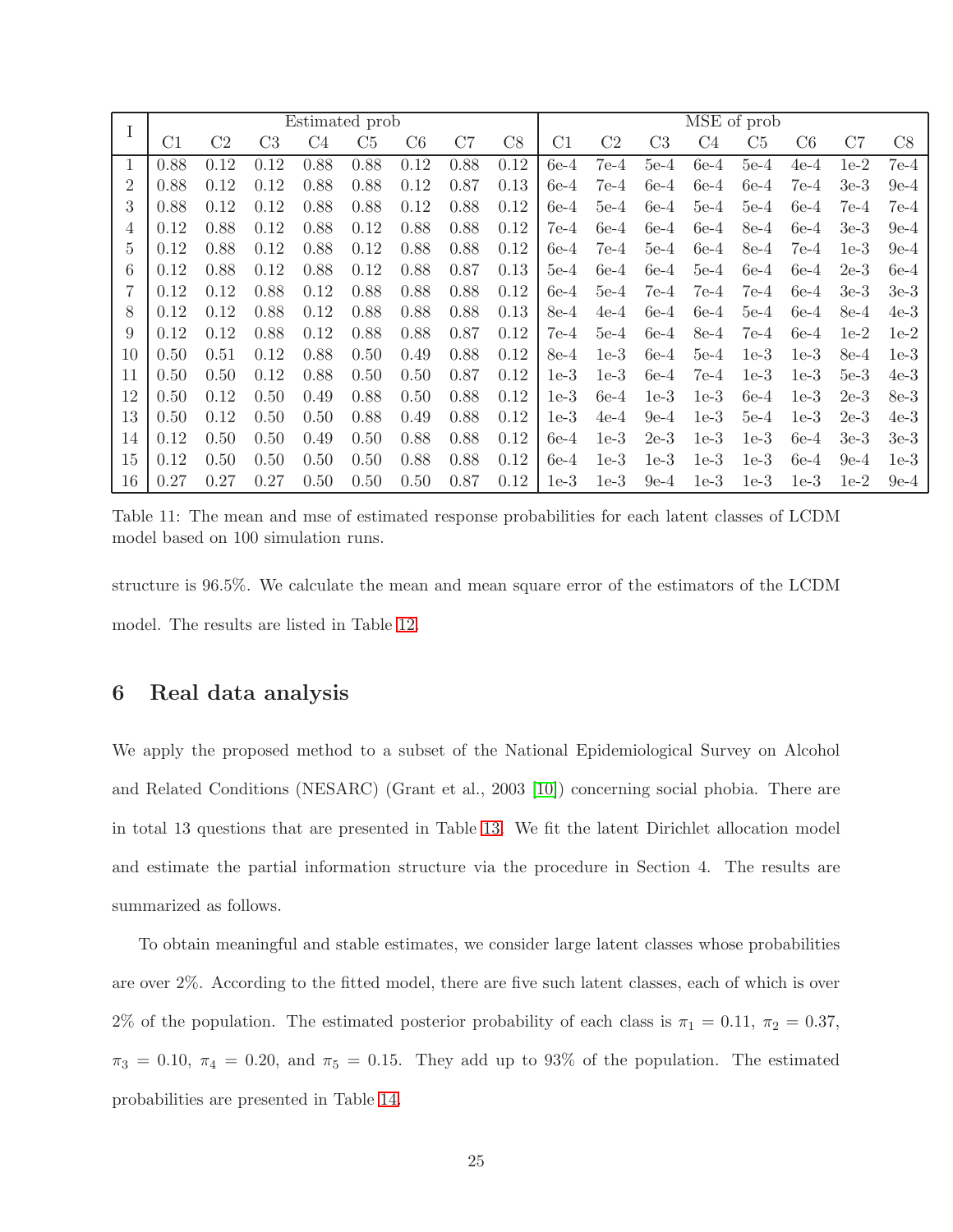| Item           | Estimates                                                                              | MSE of Estimates                                                                                       |
|----------------|----------------------------------------------------------------------------------------|--------------------------------------------------------------------------------------------------------|
|                | $\boldsymbol{\lambda}, \eta$                                                           | $mse_{\lambda}, mse_{\eta}$                                                                            |
| $\mathbf{1}$   | $\lambda_1 = 4.00, \eta = -1.99$                                                       | $m_{\lambda_1} = 0.03, m_{\eta} = 0.01$                                                                |
| $\overline{2}$ | $\lambda_1 = 3.97, \eta = -1.97$                                                       | $m_{\lambda_1} = 0.03, m_{\eta} = 0.01$                                                                |
| 3              | $\lambda_1 = 3.99, \eta = -1.99$                                                       | $m_{\lambda_1} = 0.03, m_{\eta} = 0.02$                                                                |
| $\overline{4}$ | $\overline{\lambda_2} = 3.97, \eta = -1.98$                                            | $\overline{m_{\lambda_2}} = 0.03, m_{\eta} = 0.02$                                                     |
| 5              | $\lambda_2 = 3.99, \eta = -1.99$                                                       | $m_{\lambda_2} = 0.03, m_{\eta} = 0.02$                                                                |
| $\,6\,$        | $\lambda_2 = 3.98, \eta = -1.99$                                                       | $m_{\lambda_2} = 0.04, m_{\eta} = 0.02$                                                                |
| $\overline{7}$ | $\overline{\lambda_3} = 4.00, \eta = -2.01$                                            | $m_{\lambda_3}=0.04, m_{\eta}=0.02$                                                                    |
| 8              | $\lambda_3 = 3.98, \eta = -1.99$                                                       | $m_{\lambda_3}=0.03, m_{\eta}=0.01$                                                                    |
| 9              | $\lambda_3 = 3.96, \eta = -1.99$                                                       | $m_{\lambda_3}=0.03, m_{\eta}=0.01$                                                                    |
| 10             | $\lambda_1 = 2.00, \lambda_2 = 2.00, \lambda_{1,2} = -0.03, \eta = -2.00$              | $m_{\lambda_1} = .05, m_{\lambda_2} = .05, m_{\lambda_{1,2}} = .11, m_{\eta} = .03$                    |
| 11             | $\lambda_1 = 2.02, \lambda_2 = 2.00, \lambda_{1,2} = -0.01, \eta = -2.01$              | $m_{\lambda_1} = .03, m_{\lambda_2} = .04, m_{\lambda_{1,2}} = .08, m_{\eta} = .02$                    |
| 12             | $\lambda_1 = 1.98, \lambda_3 = 1.96, \lambda_{1,3} = 0.01, \eta = -1.97$               | $m_{\lambda_1} = .03, m_{\lambda_3} = .04, m_{\lambda_{1.3}} = .08, m_{\eta} = .02$                    |
| 13             | $\lambda_1 = 1.97, \lambda_3 = 1.96, \lambda_{1,3} = 0.02, \eta = -1.96$               | $m_{\lambda_1} = .04, m_{\lambda_3} = .04, m_{\lambda_{1,3}} = .10, m_{\eta} = .03$                    |
| 14             | $\lambda_2 = 2.00, \lambda_3 = 1.99, \lambda_{2,3} = 0.03, \eta = -2.00$               | $m_{\lambda_2} = .05, m_{\lambda_3} = .05, m_{\lambda_{2,3}} = .09, m_{\eta} = .03$                    |
| 15             | $\lambda_2 = 1.96, \lambda_3 = 1.96, \lambda_{2,3} = 0.03, \eta = -1.97$               | $m_{\lambda_2} = .05, m_{\lambda_3} = .05, m_{\lambda_{2,3}} = .09, m_{\eta} = .03$                    |
| 16             | $\lambda_1 = 0.97, \lambda_2 = 0.95, \lambda_3 = 0.96, \eta = -1.98$                   | $m_{\lambda_1} = .05, m_{\lambda_2} = .07, m_{\lambda_3} = .08, m_{\eta} = .07$                        |
|                | $\lambda_{1,2} = 0.06\lambda_{1,3} = 0.06\lambda_{2,3} = 0.08, \lambda_{1,2,3} = 0.86$ | $m_{\lambda_{1,2}} = .15, m_{\lambda_{1,3}} = .16, m_{\lambda_{2,3}} = .11, m_{\lambda_{1,2,3}} = .31$ |

<span id="page-25-0"></span>Table 12: The mean and mse of the estimated parameters for LCDM model based on 100 simulations.

We apply the K-means method to the item response probabilities of each item. The number of clusters are selected by the silhouette method. The partial information is then obtained via this cluster analysis. The results are summarized in Table [15.](#page-28-0) From Table [15,](#page-28-0) we can see the 13 items may be divided into three groups according to their functioning. Items 1-4 can differentiate between classes 1,2,3,5 and class 4. Items 5-8 differentiate classes 1,5 and classes 2,3,4. Items 9-13 differentiate classes 3,5 and classes 1,2,4. Furthermore, we can see that items 2,3,7,8,12,13 differentiate multiple groups, indicating that these items may be more informative.

We further construct a parametrization of the item response function based on the estimated partial information. It turns out to be the Reduced NC-RUM model with number of attributes  $K = 3$  whose item response function is defined as

$$
p_{j,\alpha} = \phi_j \prod_{k=1}^{K} (r_{jk})^{q_{jk(1-\alpha_k)}},
$$
\n(10)

where  $\phi_j$  is the correct response probability for subjects who possess all required attributes and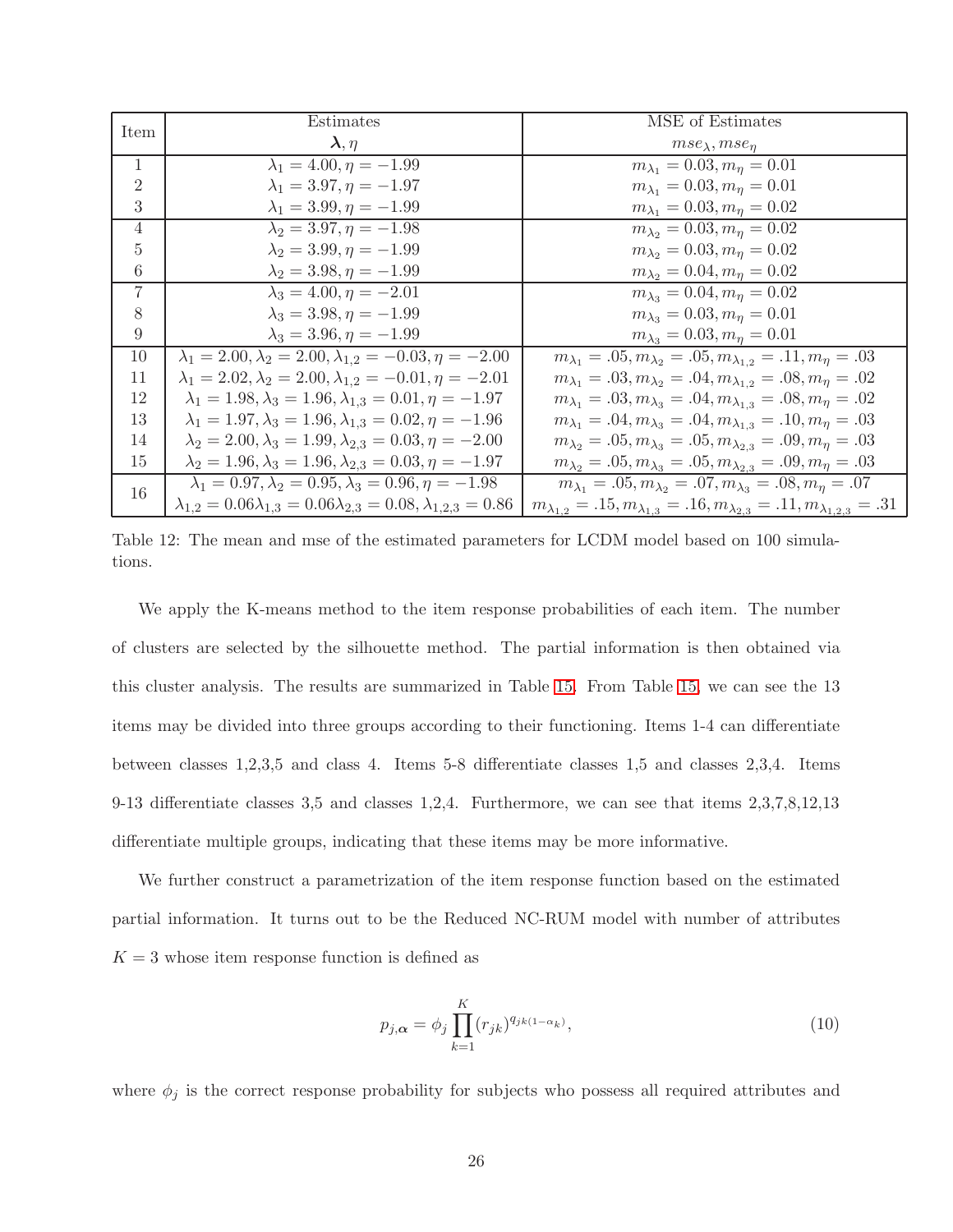$r_{jk}$ ,  $0 < r_{jk} < 1$ , is the penalty parameter for not possessing the k-th attribute. The corresponding item parameters are  $\theta = {\phi_j, r_{jk} : j = 1, \cdots, J, k = 1, \cdots, K}$ . Based on Table [15,](#page-28-0) we could parameterize each class,  $C1 = (1, 1, 0)$ ,  $C2 = (1, 0, 0)$ ,  $C3 = (1, 0, 1)$ ,  $C4 = (0, 0, 0)$ , and  $C5 =$  $(1, 1, 1)$ . Also, an estimated Q-matrix under this parameterization is provided in Table [16.](#page-28-1) The estimated parameters for the reduced NC-RUM model under estimated Q-matrix are given in Table [17.](#page-29-0) In this parameterization, we obtain an approximate interpretation that attribute 1 corresponds to "public performance", attribute 2 to "scrutiny", and attribute 3 to "interaction".

Table [14](#page-27-1) presents posterior mean of the response probability for each item under each class. Based on the loadings in this table, we may interpret these latent classes as follows. Class 1 is strongly associated with items 1-4 which are related to public performance and items 5-8 which are related to close scrutiny. Thus, this group is characterized by strong fear of public performance and close scrutiny. Class 2 has high response probabilities of items 1-4. This shows that it possesses attribute 1 only, i.e. those people in this class are afraid of public performance, but not close scrutiny and interaction. Class 3 has relatively high response probabilities of items 1-4 and 9-13 and relatively low response probability of items 5-8, which means that this class is more likely related with attributes 1 and 3. In other words, people from group 3 may have "fears" of public performance and interaction with other people. Class 4 is loosely associated with all items. The all item response probabilities are low which indicates that this class may not be connected with any attributes. Class 5 has the highest response probabilities among all items. This shows that class 5 is associated with all items. Hence, people from class 5 are likely to possess 3 attributes. In other words, class 5 corresponds to, using a technical term, the generalized social anxiety disorder subtype ("fears most social situations"; American Psychiatric Association, 1994 [\[2\]](#page-30-8)).

### 7 Discussion

This paper deals with certain fundamental issues in latent class models under a general framework. In particular, it does not require the usual Q-matrix structure which is commonly assumed in most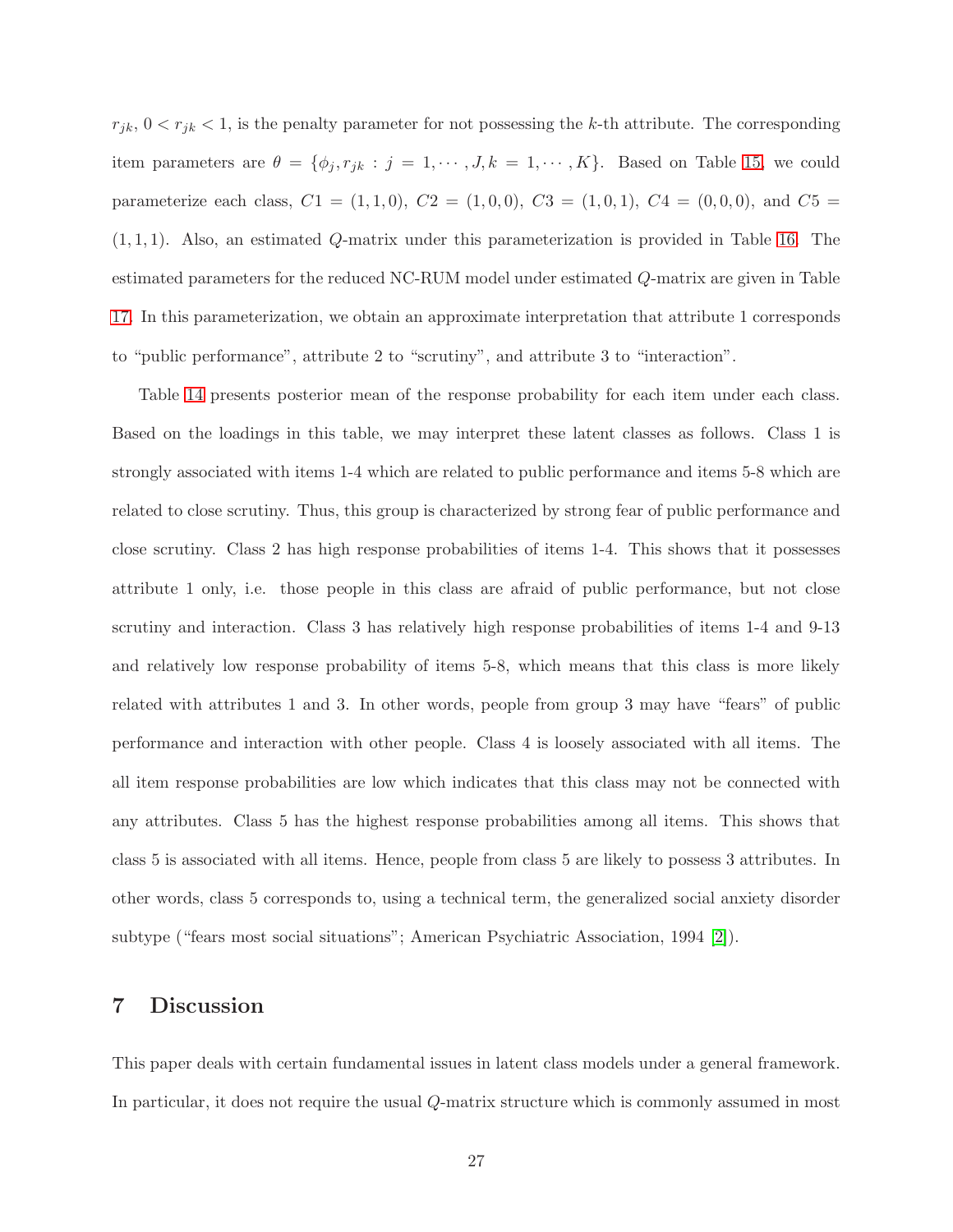| ID           | Have you ever had a strong fear or avoidance of       |
|--------------|-------------------------------------------------------|
| $\mathbf{1}$ | speaking in front of other people?                    |
| 2            | taking part or speaking in class?                     |
| 3            | taking part or speaking at a meeting?                 |
| 4            | performing in front of other people?                  |
| 5            | being interviewed?                                    |
| 6            | writing when someone watches?                         |
|              | taking an important exam?                             |
| 8            | speaking to an authority Lgure?                       |
| 9            | eating or drinking in front of other people?          |
| 10           | having conversations with people you don't know well? |
| 11           | going to parties and social gatherings?               |
| 12           | dating?                                               |
| 13           | being in a small group situation?                     |

<span id="page-27-0"></span>Table 13: The content of 13 items for the social anxiety disorder data.

| item           | C1   | C2   | C <sub>3</sub> | C <sub>4</sub> | C5   |
|----------------|------|------|----------------|----------------|------|
| 1              | 0.93 | 0.93 | 0.95           | 0.25           | 0.97 |
| $\overline{2}$ | 0.95 | 0.78 | 0.7            | 0.07           | 0.97 |
| 3              | 0.85 | 0.55 | 0.59           | 0.02           | 0.96 |
| 4              | 0.86 | 0.56 | 0.82           | 0.11           | 0.94 |
| 5              | 0.73 | 0.15 | 0.34           | 0.12           | 0.71 |
| 6              | 0.25 | 0.06 | 0.07           | 0.05           | 0.4  |
| 7              | 0.65 | 0.18 | 0.34           | 0.12           | 0.74 |
| 8              | 0.65 | 0.18 | 0.37           | 0.15           | 0.78 |
| 9              | 0.03 | 0.01 | 0.37           | 0.04           | 0.39 |
| 10             | 0.23 | 0.17 | 0.88           | 0.12           | 0.93 |
| 11             | 0.25 | 0.18 | 0.87           | 0.14           | 0.91 |
| 12             | 0.33 | 0.18 | 0.33           | 0.13           | 0.60 |
| 13             | 0.10 | 0.01 | 0.11           | 0.01           | 0.43 |

<span id="page-27-1"></span>Table 14: The estimated probability matrix based on latent Dirichlet allocation model for the social anxiety disorder data. Each row corresponding to the item response probability for each class.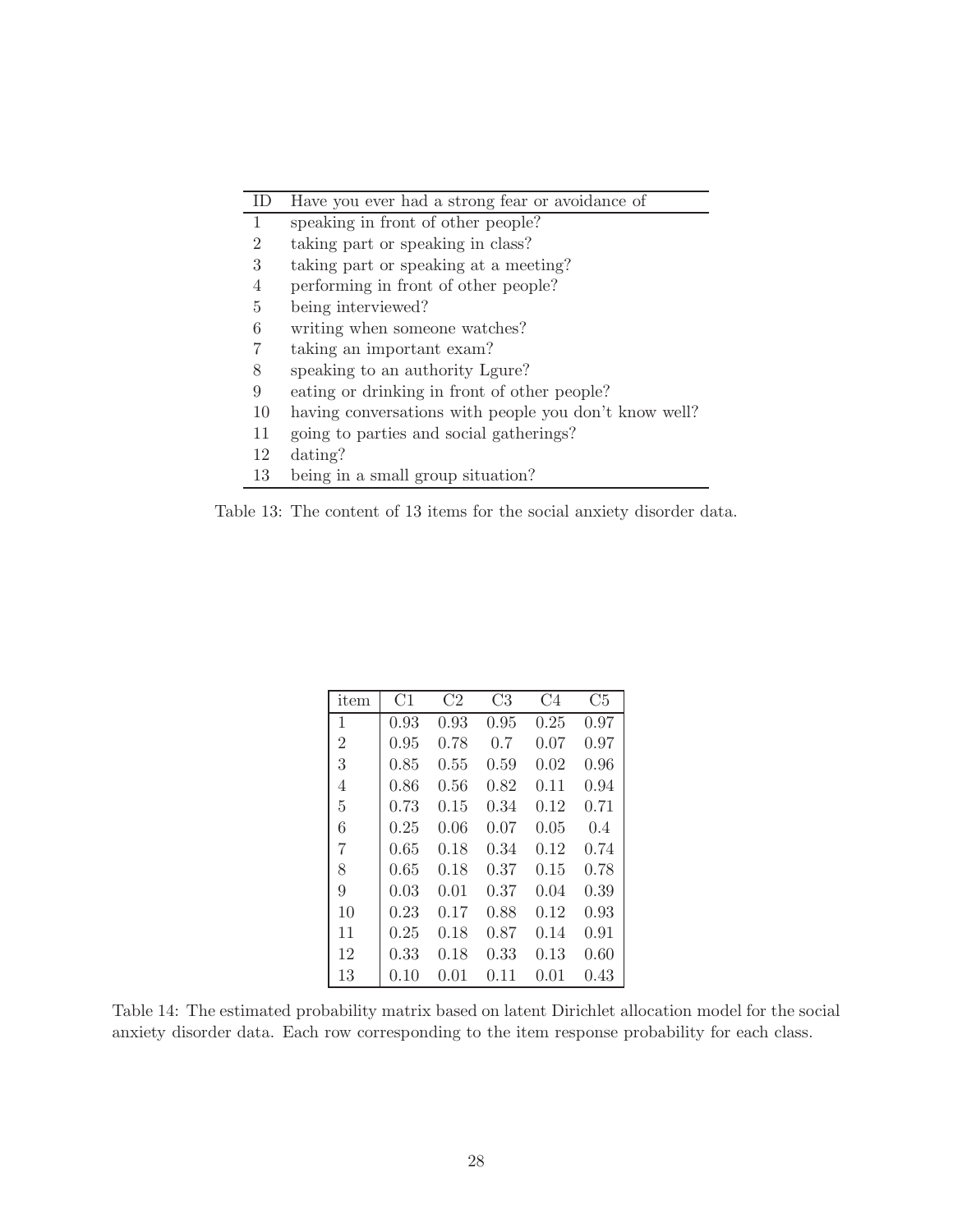| item           | $\overline{\text{C1}}$ | $\overline{\text{C2}}$ | $\overline{\text{C3}}$ | $\overline{C4}$ | $\overline{\text{C5}}$ |
|----------------|------------------------|------------------------|------------------------|-----------------|------------------------|
| 1              |                        |                        |                        | $\circ$         |                        |
| $\overline{2}$ | $\dagger$              |                        |                        | $\circ$         | t                      |
| 3              | t                      |                        |                        | $\circ$         | $\dagger$              |
| $\overline{4}$ | $\dagger$              |                        | $\dagger$              | $\circ$         | $\frac{1}{\bullet}$    |
| $\overline{5}$ |                        | $\circ$                | O                      | O               |                        |
| 6              |                        | $\circ$                | $\circ$                | $\circ$         |                        |
| $\overline{7}$ | $\dagger$              | $\circ$                |                        | $\circ$         |                        |
| 8              | $\dagger$              | $\circ$                |                        | $\circ$         | $\ddagger$             |
| 9              | $\circ$                | $\circ$                |                        | $\circ$         | ė                      |
| 10             | $\circ$                | $\circ$                |                        | $\circ$         |                        |
| 11             | $\circ$                | $\circ$                |                        | $\circ$         |                        |
| 12             |                        | $\circ$                |                        | $\circ$         |                        |
| 13             |                        | O                      |                        | O               |                        |

<span id="page-28-0"></span>Table 15: The estimated cluster matrix based on estimated posterior probability matrix by using k-means method. Here we use symbol  $\circ$ ,  $\bullet$ ,  $\dagger$ ,  $\dagger$  to represent the level 1 to 4 respectively. Level 1 represents the lowest probability level, the level 4 represent the highest probability level.

$$
Q = \left(\begin{array}{cccc} 1 & 0 & 0 \\ 1 & 1 & 0 \\ 1 & 1 & 0 \\ 1 & 1 & 1 \\ 0 & 1 & 0 \\ 0 & 1 & 0 \\ 0 & 1 & 1 \\ 0 & 0 & 1 \\ 0 & 0 & 1 \\ 0 & 0 & 1 \\ 0 & 1 & 1 \\ 0 & 1 & 1 \\ 0 & 1 & 1 \\ 0 & 1 & 1 \\ 0 & 1 & 1 \\ \end{array}\right)
$$

<span id="page-28-1"></span>Table 16: The estimated Q-matrix based on the three dimensional Reduced NC-RUM model for the social anxiety disorder data.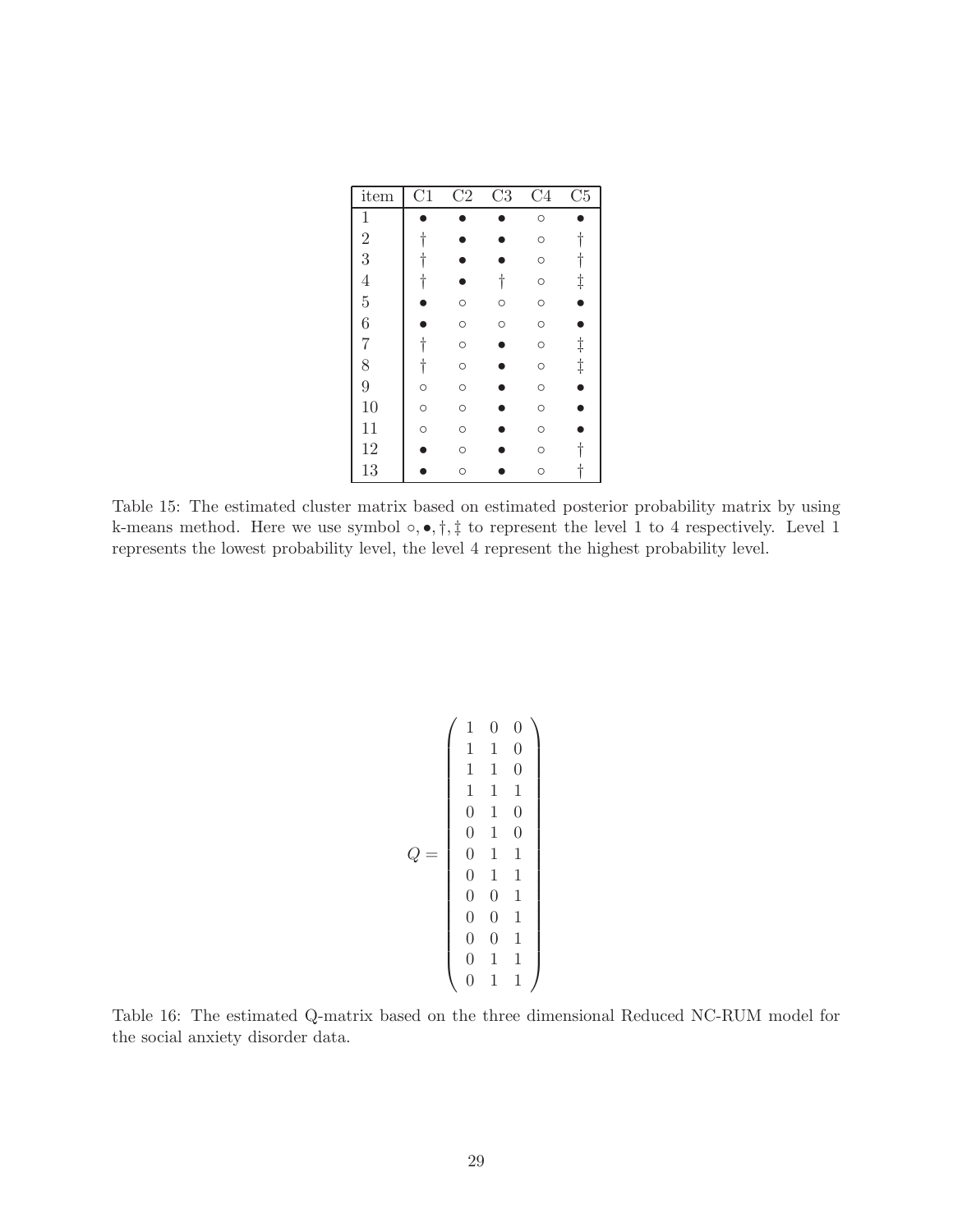| Item           | φ.                 | $r_{\cdot,1}$    | $r_{\cdot,2}$    | $r_{\cdot,3}$     |
|----------------|--------------------|------------------|------------------|-------------------|
| $\mathbf{1}$   | $\phi_1 = 0.95$    | $r_{1,1} = 0.26$ |                  |                   |
| $\overline{2}$ | $\phi_2 = 0.95$    | $r_{2,1} = 0.10$ | $r_{2,2}=0.79$   |                   |
| 3              | $\phi_3 = 0.9$     | $r_{3,1} = 0.03$ | $r_{3,2}=0.67$   |                   |
| 4              | $\phi_4 = 0.95$    | $r_{4,1} = 0.16$ | $r_{4,2}=0.80$   | $r_{4,3} = 0.80$  |
| $\overline{5}$ | $\phi_5 = 0.7$     |                  | $r_{5,2}=0.21$   |                   |
| 6              | $\phi_6 = 0.3$     |                  | $r_{6,2}=0.20$   |                   |
| 7              | $\phi_7 = 0.75$    |                  | $r_{7,2} = 0.40$ | $r_{7,3} = 0.80$  |
| 8              | $\phi_8 = 0.8$     |                  | $r_{8,2}=0.37$   | $r_{8,3} = 0.75$  |
| 9              | $\phi_9 = 0.4$     |                  |                  | $r_{9,3} = 0.08$  |
| 10             | $\phi_{10} = 0.9$  |                  |                  | $r_{10,3} = 0.22$ |
| 11             | $\phi_{11} = 0.9$  |                  |                  | $r_{11,3} = 0.17$ |
| 12             | $\phi_{12} = 0.6$  |                  | $r_{12,2}=0.55$  | $r_{13,3} = 0.55$ |
| 13             | $\phi_{13} = 0.45$ |                  | $r_{13,2}=0.20$  | $r_{13,3} = 0.20$ |

<span id="page-29-0"></span>Table 17: The table of parameters for the three dimensional Reduced NC-RUM model for the social anxiety disorder data. Some parameters in model could not be estimated due to structure of Reduced NC-RUM model.

diagnostic classification models. We established four theorems on identifiability under various model settings including binary response case, multi-categorical response case and multi-level attribute case. In particular, we provide easy-to-check sufficient conditions in Theorem 4 that are applicable to a general class of latent class models. Further in Theorem 5, we show the existence of a consistent estimator which can asymptotically identify partial information structure of items. We construct an appropriate estimator by using latent Dirichlet allocation method, which does not require prespecification of the number of latent classes. The simulation results show the proposed method works well under a variety of settings.

There are some recent works on identifiability for certain latent class models. Xu, Shang, Zhang (2016) [\[37,](#page-33-5) [36,](#page-33-6) [38\]](#page-33-7) give several identifiability results for Q-matrix and parameters under the restricted latent class setting with binary item responses. Their main result provides a slightly weaker sufficient condition version of our corollary 1. This is because that our results are applicable to general latent class models with multi-categorical responses and diagnostic classification models with multi-level attributes.

Because the existing methods require specification of a particular Q-matrix based model, it is of interest to develop model checking methods for any departure from the model specifications.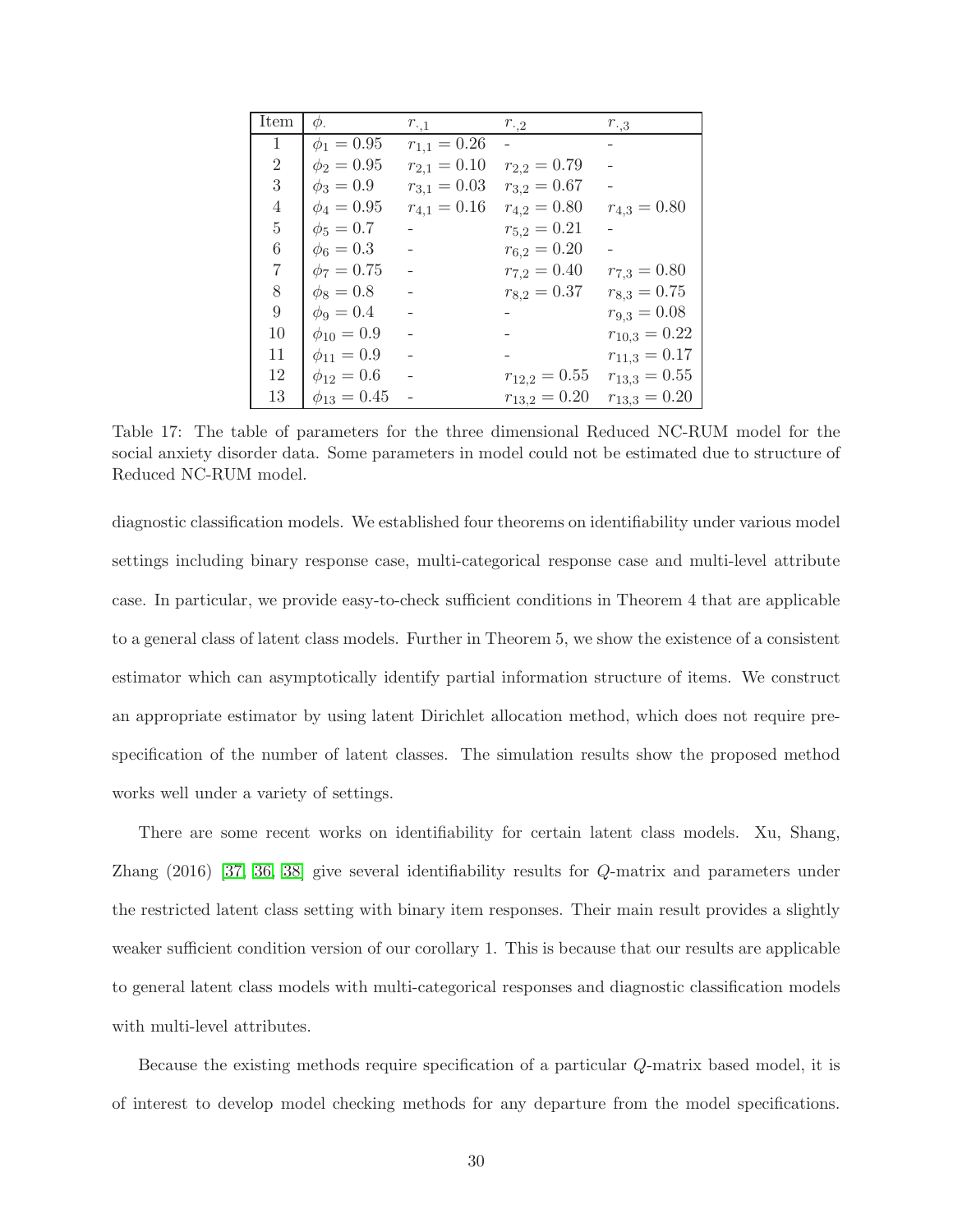Identifiability and estimation methods in this paper are applicable to the more general settings and, therefore, could be useful for developing such model checking methods.

# <span id="page-30-6"></span>References

- <span id="page-30-8"></span>[1] E.S. Allman, C. Matias, and J.A. Rhodes. Identifiablity of parameters in latent structure models with many observed variables. *The Annals of Statistics*, 37(6A):3099–3132, 2009.
- <span id="page-30-4"></span>[2] American Psychiatric Association. *Diagnostic and statistical manual of mental disorders, fourth edition*. Washington, DC: American Psychiatric Association, 1994.
- <span id="page-30-5"></span>[3] Y. Chen, J. Liu, G. Xu, and Z. Ying. Statistical analysis of Q-matrix based diagnostic classification models. *Journal of the American Statistical Association*, 110(510):850–866, 2015.
- <span id="page-30-2"></span>[4] Y. Chen, J. Liu, and Z. Ying. Online item calibration for Q-matrix in CD-CAT. *Applied Psychological Measurement*, 39(1):5–15, 2015.
- <span id="page-30-3"></span>[5] C.Y. Chiu, J.A. Douglas, and X. Li. Cluster analysis for cognitive diagnosis: Theory and applications. *Psychometrika*, 74(4):633–665, 2009.
- <span id="page-30-1"></span>[6] J. de la Torre. The generalized dina model framework. *Psychometrika*, 76:179–199, 2011.
- <span id="page-30-0"></span>[7] J. de la Torre and J.A. Douglas. Higher order latent trait models for cognitive diagnosis. *Psychometrika*, 69:333–353, 2004.
- [8] L.V. DiBello, W.F. Stout, and L. Roussos. Unified cognitive psychometric assessment likelihood-based classification techniques. *Cognitively diagnostic assessment. Hillsdale, NJ: Erlbaum*, pages 361–390, 1995.
- <span id="page-30-7"></span>[9] D.B. Dunson and C. Xing. Nonparametric bayes modeling of multivariate categorical data. *Journal of the American Statistical Association*, 104(487):1042–1051, 2009.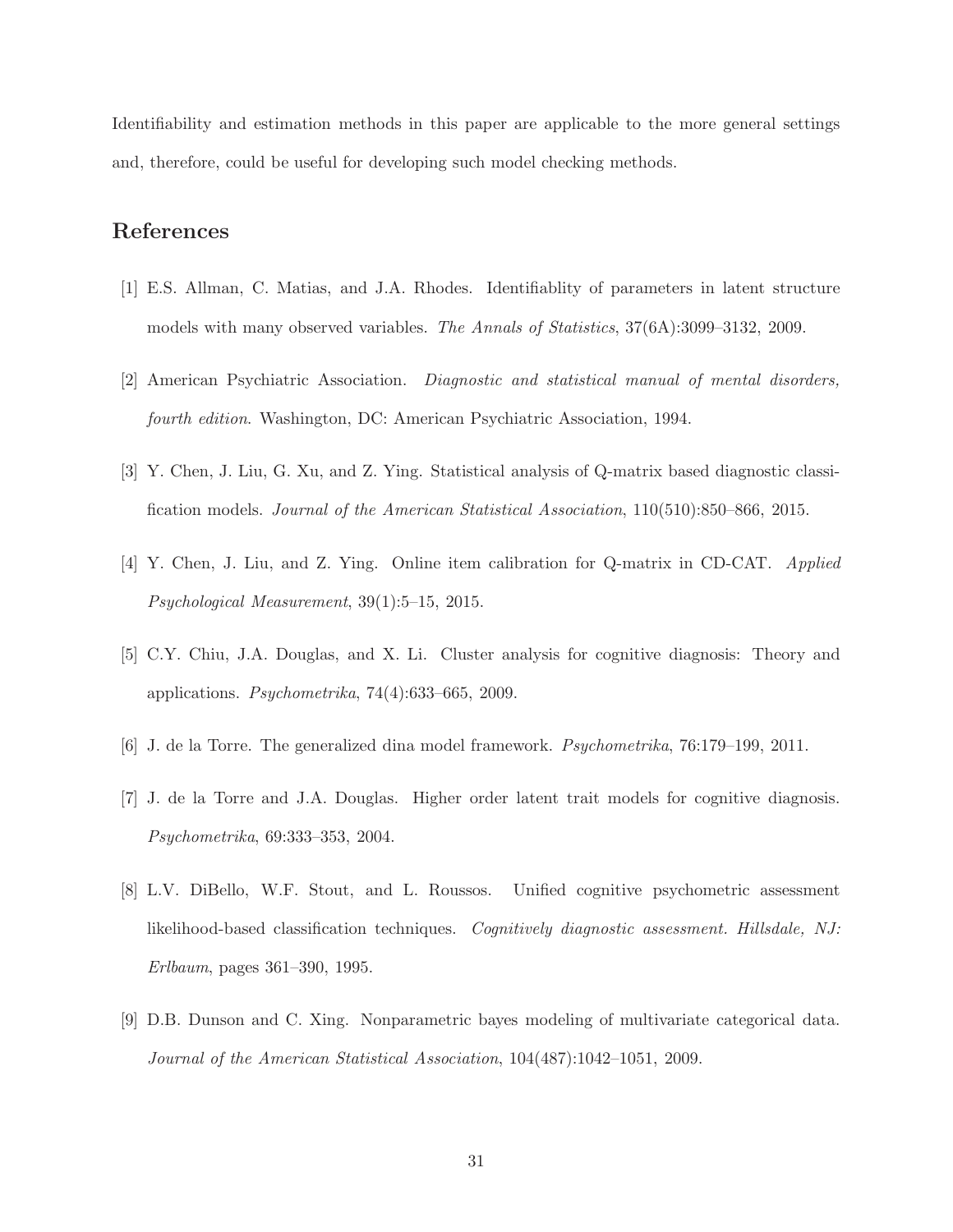- <span id="page-31-8"></span><span id="page-31-0"></span>[10] B. F. Grant, K. Kaplan, J. Shepard, and T. Moore. Source and accuracy statement for wave 1 of the 2001-2002 national epidemiologic survey on alcohol and related conditions. *Bethesda, MD: National Institute on Alcohol Abuse and Alcoholism*, 2003.
- <span id="page-31-5"></span>[11] S.M. Hartz. A Bayesian framework for the unified model for assessing cognitive abilities: Blending theory with practicality. *Doctoral Dissertation, University of Illinois, Urbana-Champaign*, 2002.
- <span id="page-31-3"></span>[12] K.G. Joreskog. A general appraoch to confirmatory maximum likelihood factor analysis. *Psychometrica*, 34:183–202, 1969.
- [13] B.W. Junker. Some statistical models and computational methods that may be useful for cognitively-relevant assessment. *Technical Report, available from http://www.stat.cmu.edu/* ∼ *brian/nrc/cfa/documents/final.pdf*, 1999.
- <span id="page-31-6"></span><span id="page-31-1"></span>[14] B.W. Junker and K. Sijtsma. Cognitive assessment models with few assumptions, and connections with nonparametric item response theory. *Applied Psychological Measurement*, 25:258– 272, 2001.
- [15] J.B. Kruskal. Three-way arrays: Rank and uniqueness of trilinear decompositions, with application to arithmetic complexity and statistics. *Linear Algebra and its Application*, 18(2):95– 138, 1977.
- <span id="page-31-7"></span><span id="page-31-2"></span>[16] S. Kullback and R. A. Leibler. On information and sufficiency. *Annals of Mathematical Statistics*, 22(1):79–86, 1951.
- [17] J. P. Leighton, M. J. Gierl, and S. M. Hunka. The attribute hierarchy model for cognitive assessment: A variation on tatsuoka's rule-space approach. *Journal of Educational Measurement*, 41:205–237, 2004.
- <span id="page-31-4"></span>[18] J. Liu, G. Xu, and Z. Ying. Data-driven learning of q-matrix. *Applied Psychological Measurement*, 36(7):609–618, 2012.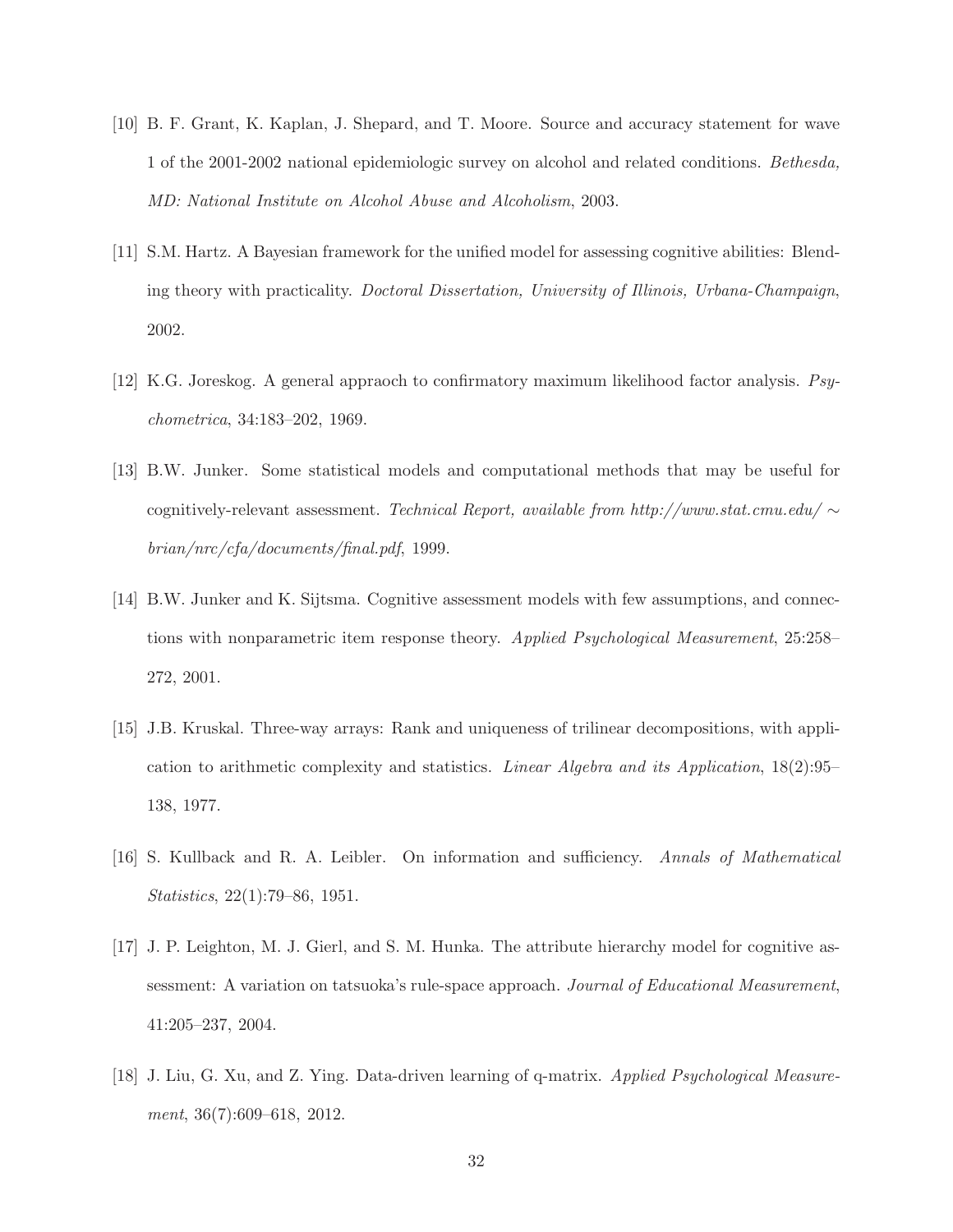- <span id="page-32-8"></span><span id="page-32-6"></span>[19] J. Liu, G. Xu, and Z. Ying. Theory of self-learning of q-matrix. *Applied Psychological Measurement*, 19(5A):1790–1817, 2013.
- <span id="page-32-5"></span>[20] Louis A. Roussos, Jonathan L. Templin, and Robert A. Henson. Skills diagnosis using IRTbased latent class models. *Journal of Educational Measurement*, 44:293–311, 2007.
- <span id="page-32-4"></span>[21] A.A. Rupp and J.L. Templin. Unique characteristics of diagnostic classification models: A comprehensive review of the current state-of-the-art. *Measurement: Interdisciplinary Research and Perspective*, 6:219–262, 2008.
- <span id="page-32-9"></span>[22] A.A. Rupp, J.L. Templin, and R. A. Henson. *Diagnostic Measurement: Theory, Methods, and Applications*. Guilford Press, 2010.
- <span id="page-32-7"></span>[23] J. Sethuraman. A constructive definition of dirichlet priors. *Statistica Sinica*, 4:639–650, 1994.
- <span id="page-32-10"></span>[24] W. Stout. Skills diagnosis using IRT-based continuous latent trait models. *Journal of Educational Measurement*, 44:313–324, 2007.
- <span id="page-32-3"></span>[25] H Strasser. The asymptotic equivalence of bayes and maximum likelihood estimation. *Journal of Multivariate Analysis*, 5(2):206–226, 1975.
- <span id="page-32-0"></span>[26] C. Tatsuoka. Data-analytic methods for latent partially ordered classification models. *Applied Statistics (JRSS-C)*, 51:337–350, 2002.
- <span id="page-32-1"></span>[27] K.K. Tatsuoka. A probabilistic model for diagnosing misconceptions in the pattern classification approach. *Journal of Educational Statistics*, 12:55–73, 1985.
- <span id="page-32-2"></span>[28] K.K. Tatsuoka. *Cognitive assessment: an introduction to the rule space method*. CRC Press, 2009.
- [29] J. Templin, X. He, L. Roussos, and W. Stout. The pseudo-item method: a simple technique for analysis of polytomous data with the fusion model. *External Diagnostic Research Group Technical Report*, 2003.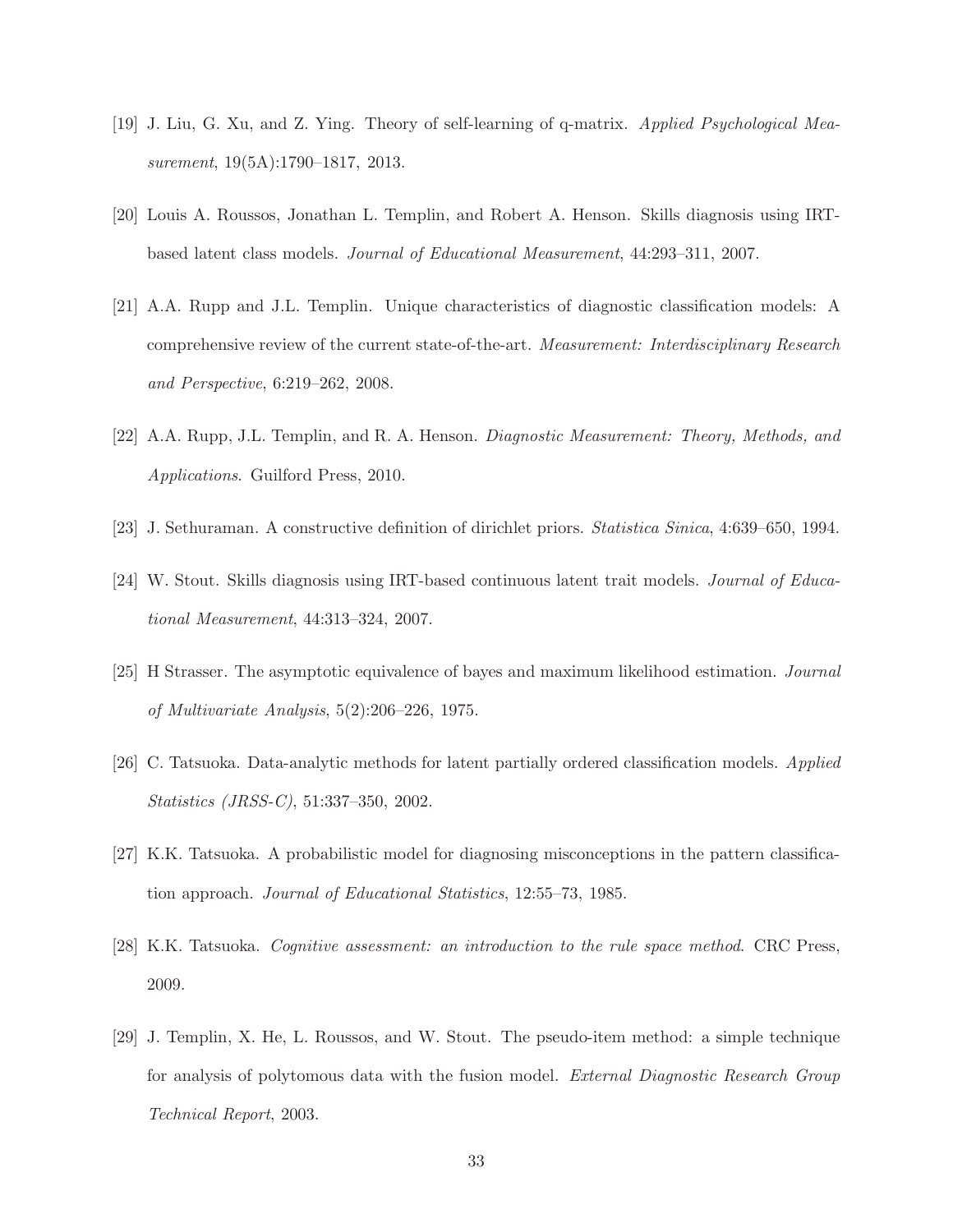- <span id="page-33-1"></span><span id="page-33-0"></span>[30] J.L. Templin. CDM: cognitive diagnosis modeling with Mplus [computer software]. (available from http://jtemplin.myweb.uga.edu/cdm/cdm.html). 2006.
- <span id="page-33-8"></span>[31] J.L. Templin and R.A. Henson. Measurement of psychological disorders using cognitive diagnosis models. *Psychological Methods*, 11:287–305, 2006.
- <span id="page-33-2"></span>[32] A.W. Van Der Vaart. *Asymptotic statistics*. Cambridge University Press, 1998.
- <span id="page-33-3"></span>[33] M. von Davier. *A general diagnosis model applied to language testing data*. Educational Testing Service, Research Report, 2005.
- <span id="page-33-4"></span>[34] E. F. Vonesh and V. G. Chinchilli. *Linear and Nonlinear Models for the Analysis of Repeated Measurements*. London: Chapman and Hall, 1997.
- <span id="page-33-6"></span>[35] S.G. Walker. Sampling the dirichlet mixture model with slices. *Communications in Statistics-Simulation and Computation*, 36(1):45–54, 2007.
- <span id="page-33-5"></span>[36] G. Xu. Identifiability of restricted latent class models with binary responses. *Annals of Statistics*, Accepted, 2016.
- <span id="page-33-7"></span>[37] G. Xu and Z. Shang. Identifying latent structures in restricted latent class models. *Archive*, 2016.
- [38] G. Xu and S. Zhang. Identifiability of diagnostic classification models. *Psychometrika*, 81(3):625–649, 2016.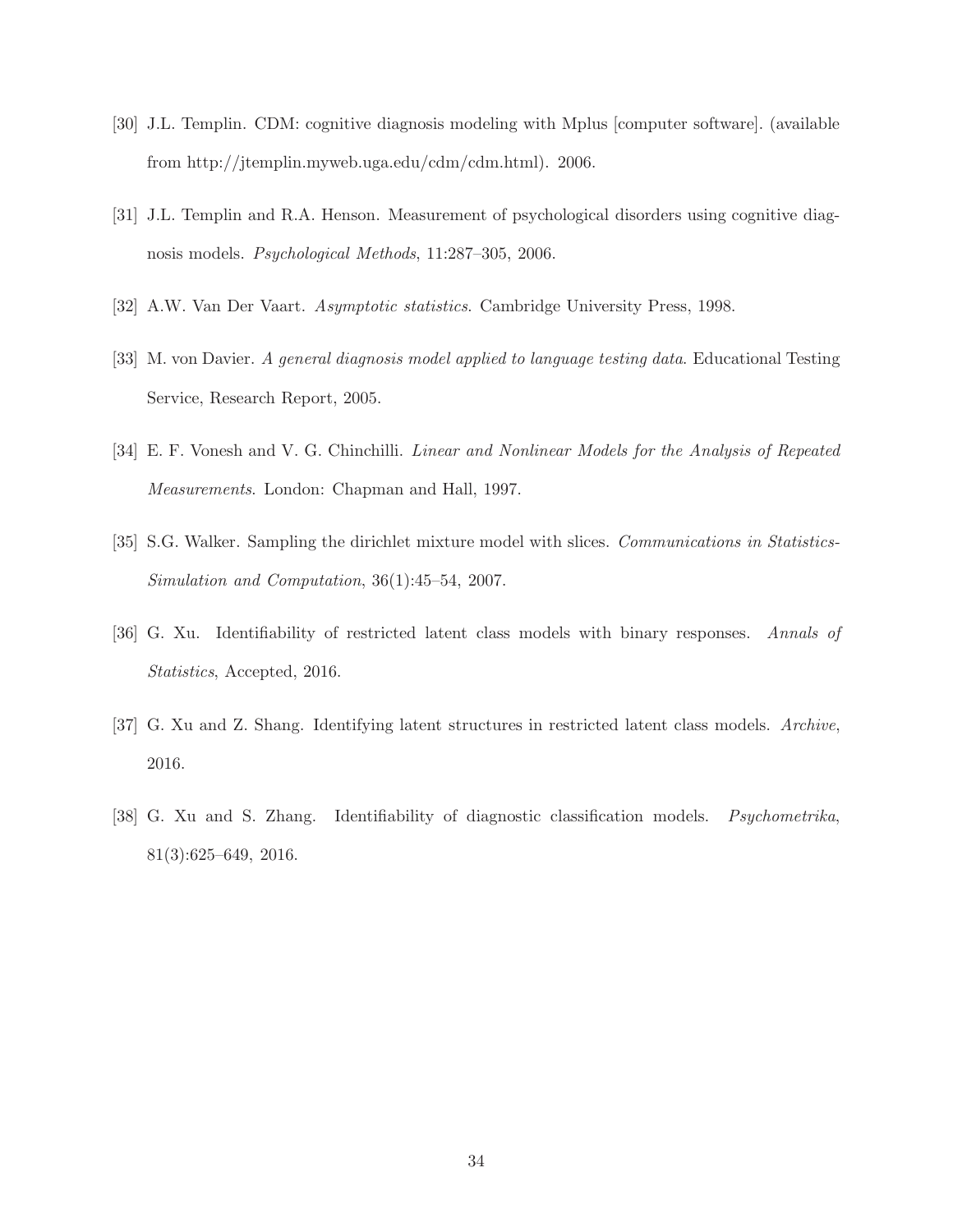# <span id="page-34-0"></span>A Technical proofs

**Lemma 1 (Kruskal [\[15\]](#page-31-6))** *Suppose*  $A, B, C, \overline{A}, \overline{B}, \overline{C}$  *are six matrices with* R *columns. There exist integers*  $I_0$ ,  $J_0$ , and  $K_0$  *such that*  $I_0 + J_0 + K_0 \geq 2R + 2$ . In addition, every  $I_0$  *columns of* A are *linearly independent, every*  $J_0$  *columns of*  $B$  *are linearly independent, and every*  $K_0$  *columns of*  $C$ *are linearly independent. Define a triple product to be a three-way array*  $[A, B, C] = (d_{ijk})$  *where*  $d_{ijk} = \sum_{r=1}^{R} a_{ir} b_{ir} c_{kr}$ *. Suppose that the following two triple products are equal*  $[A, B, C] = [\bar{A}, \bar{B}, \bar{C}]$ *. Then, there exists a column permutation matrix* P, we have  $\overline{A} = AP\Lambda, \overline{B} = BPM, \overline{C} = CPN$ , *where* Λ, M, N *are diagonal matrices such that* ΛMN = *identity. Column permutation matrix is a matrix acts on the righthand side of another matrix and permutes the columns of that matrix.*

**Proof of Theorem [1.](#page-9-1)** For each item j, let  $p_{j\alpha} = P(Y_j = 1 | \alpha)$ . that takes two possible values. Let  $p_{j-}$  or  $p_{j+}$  be these two values. According to Lemma [1,](#page-34-0) it is sufficient to show that the T-matrices corresponding to the three subsets of items  $T_{I_1}$ ,  $T_{I_2}$ , and  $T_{I_3}$  are all of full column rank.

Suppose that there are  $n_i$  items in  $I_i$ . For each item  $j \in I_i$ , define

$$
\mathbf{P}_{j} = \left( \begin{array}{cc} p_{j-} & p_{j+} \\ 1 - p_{j-} & 1 - p_{j+} \end{array} \right).
$$

We further define

$$
\mathcal{P}_i = \bigotimes_{j \in I_i} \mathbf{P}_j
$$

which is a  $2^{n_i}$  by  $2^{n_i}$  matrix. Because  $p_{j-} \neq p_{j+}$ , each  $P_j$  is a full-rank matrix and is of rank 2. Thus,  $\mathcal{P}_c$  is rank  $2^{n_i}$  matrix and is a full-rank matrix. Each column of  $T_{I_i}$  is precisely one of the column vector in  $\mathcal{P}_i$ . In addition, there is no identical columns in  $T_{I_i}$ , thus its columns vectors are linearly independent. Thus,  $T_{I_i}$  is of full column rank.

We construct three groups of items  $\tilde{I}_1 = I_1$ ,  $\tilde{I}_2 = I_2$  and  $\tilde{I}_3 = \{1, ..., J\} \setminus (I_1 \cup I_2)$ . These three groups are non-overlapping and  $I_3 \subset \tilde{I}_3$ . Notice that  $T_{\tilde{I}_1} = T_{I_1}, T_{\tilde{I}_2} = T_{I_2}$  and  $T_{I_3}$  is a submatrix of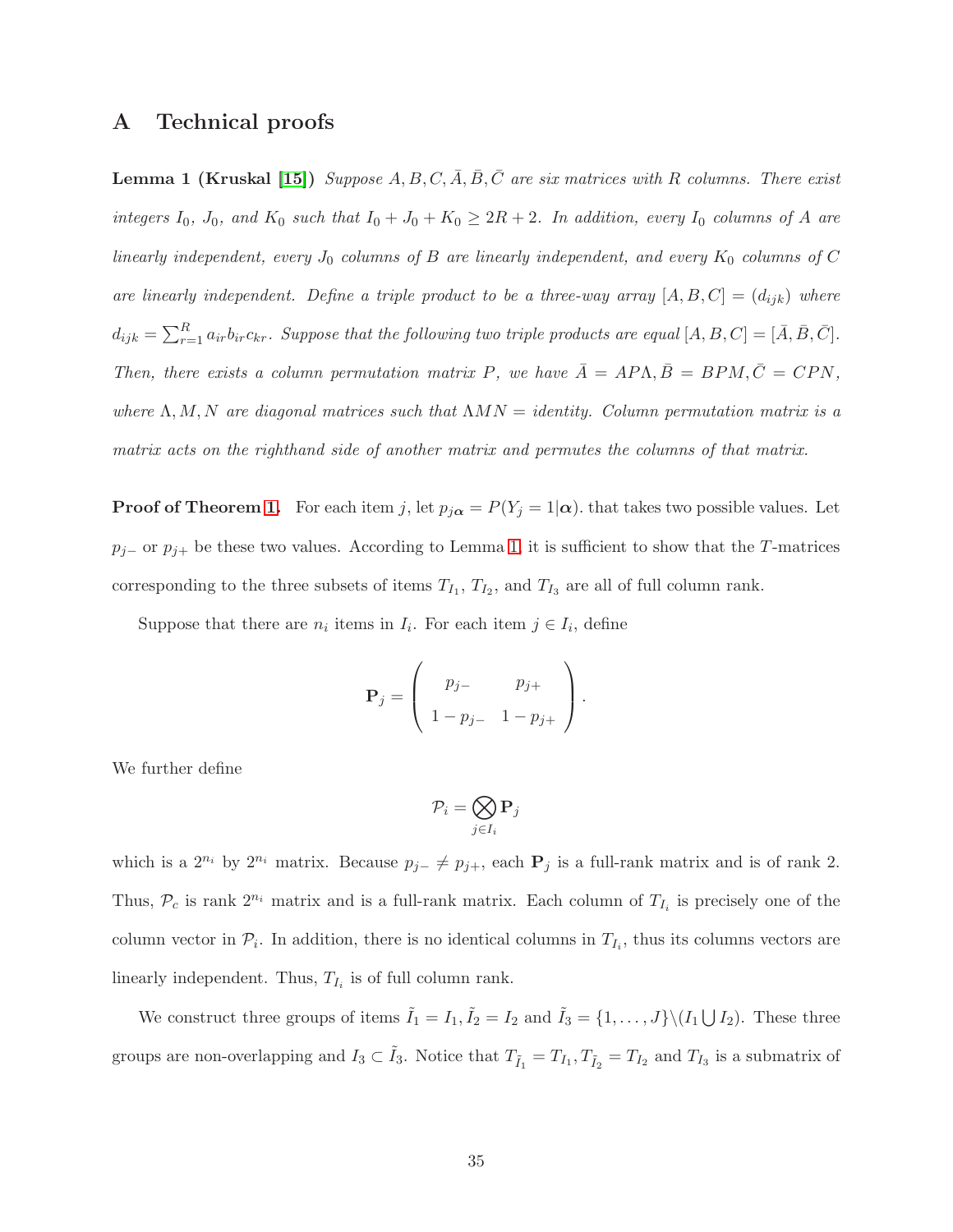$T_{\tilde{I}_3}$ . Therefore,  $T_{\tilde{I}_1}, T_{\tilde{I}_2}$  and  $T_{\tilde{I}_3}$  are all full column rank. We define

$$
W = [T_{\tilde{I}_1} \Lambda, T_{\tilde{I}_2}, T_{\tilde{I}_3}],
$$

where  $\Lambda$  is a M by M diagonal matrix with  $\pi_{\alpha}$  being its  $\alpha$ -th element. It is not hard to see that every entry of array W corresponds to a probability  $P(Y^1 = y^1, \ldots, Y^J = y^J)$ .

Suppose that there is another decomposition of W say  $W = [T'_i]$  $T_{\tilde{I}_1} \Lambda', T'_{\tilde{I}_2}, T'_{\tilde{I}_3}$ . Notice that each  $T_{\tilde{I}_i}$  has rank M and  $M + M + M \ge 2M + 2$  provided  $M \ge 2$ . Then we apply Lemma [1](#page-34-0) and obtain that  $T_{\tilde{I}_1} \Lambda = T'_{\tilde{I}}$  $\tilde{I}_1^{\prime} \Lambda^{\prime} PA, T_{\tilde{I}_2} = T_{\tilde{I}}^{\prime}$  $I_{\tilde{I}_2}^{'P}BB$ , and  $T_{\tilde{I}_3} = T_{\tilde{I}}^{'}$  $\int_{\tilde{I}_3}$  PC. Here, A, B, and C are all diagonal matrix with  $ABC = I$  and I is an identity and P is a column permutation matrix. Each column of  $T_{\tilde{I}_i}$ and  $T_i'$  $\tilde{I}_i$  corresponds to a probability distribution and thus sums up to one. It means  $A, B$  and  $C$ must be identity matrix. Hence, we conclude that  $T_{\tilde{I}_1}\Lambda=T_{\tilde{I}}'$  $\tilde{I}_1 \Lambda' P$  which implies  $\Lambda = P' \Lambda' P$ . Then, we have  $T_{\tilde{I}_1} = T_{\tilde{I}}'$  $T_{\tilde{I}_1}^{'P}$ ,  $T_{\tilde{I}_2} = T_{\tilde{I}}^{'P}$  $I_{\tilde{I}_2}^{'P} P$  and  $T_{\tilde{I}_3} = T_{\tilde{I}}'$  $\tilde{I}_3^{'P}$ . This is equivalent that the item parameters  $p_{j\alpha}^k$ and the latent class population  $\pi_{\alpha}$  are identifiable up to a permutation of the class label.

**Proof of Corollary [1.](#page-10-0)** Without loss of generality, we assume that the first, second, and third K rows of  $Q$  each form an identity matrix. The attributes are binary and each of the first  $3K$  items only depends on one attribute. Thus, their item response function  $p_{j\alpha}$  can only take two possible values. Furthermore, we divide these 3K items into 3 groups  $I_1 = \{1, ..., K\}$ ,  $I_2 = \{K+1, ..., 2K\}$ , and  $I_3 = \{2K + 1, \dots, 3K\}$ . It is straightforward to check that these three subsets of items satisfy condition A1 in Theorem [1.](#page-9-1) The corollary is an application of Theorem 1.  $\blacksquare$ 

**Proof of Theorem [2.](#page-11-0)** Under condition  $B1$ , we define

$$
\mathbf{P}_{j} = \begin{pmatrix} p_{j-}^{1} & p_{j+}^{1} \\ p_{j-}^{2} & p_{j+}^{2} \\ \vdots & \vdots \\ p_{j-}^{k_{j}} & p_{j+}^{k_{j}} \end{pmatrix},
$$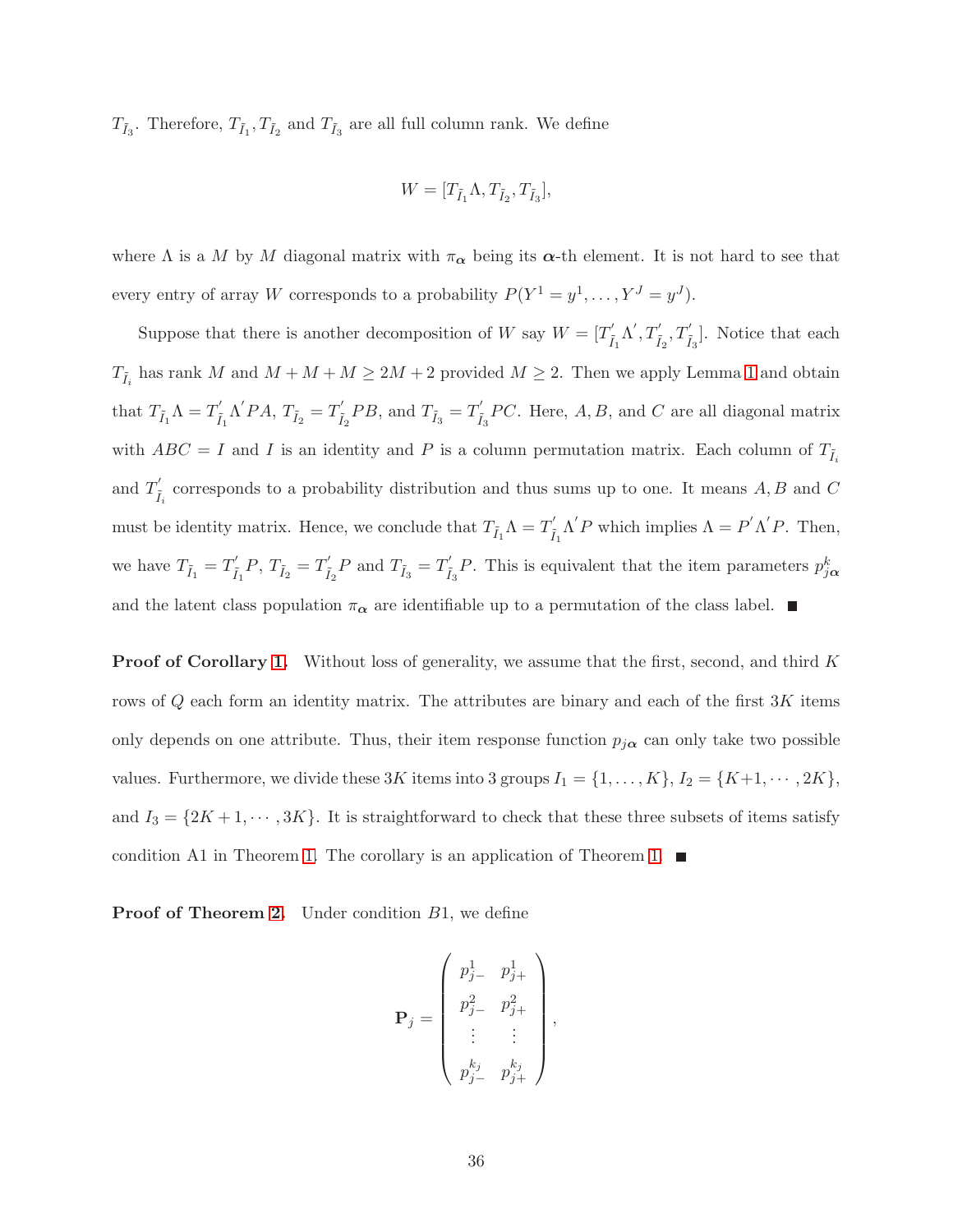whose column vectors are the two positive  $P_{j\alpha}$ . For each  $I_i$ , we define

$$
\mathcal{P}_i = \bigotimes_{j \in I_i} \mathbf{P}_j
$$

which is a  $\prod$  $j \in I_i$  $k_j$  by  $2^{n_i}$  matrix.  $n_i$  is the number of items in  $I_i$ . Each  $P_j$  is a full column rank matrix of rank 2. Thus,  $P_i$  is rank of  $2^{n_i}$  matrix and is a full column rank matrix.

Each column vector of  $T_{I_i}$  is a column vector of  $\mathcal{P}_i$ . We can show that for two classes  $\alpha_1 \neq \alpha_2$ ,  $\alpha_1$ -th and  $\alpha_2$ -th columns of  $T_{I_i}$  are not identical. We prove this by contradiction. Suppose that they are the same. It is easy to see that the  $\alpha_l$ -th column in  $T_{I_i}$  has the form

$$
\bigotimes_{j\in I_i}\begin{pmatrix}p_{j\alpha_l}^1\\p_{j\alpha_l}^2\\\vdots\\p_{j\alpha_l}^{k_j}\end{pmatrix},
$$

 $l = 1, 2$ . So

<span id="page-36-0"></span>
$$
\bigotimes_{j\in I_i}\begin{pmatrix}p_{j\alpha_1}^1\\p_{j\alpha_1}^2\\ \vdots\\p_{j\alpha_1}^{k_j} \end{pmatrix} = \bigotimes_{j\in I_i}\begin{pmatrix}p_{j\alpha_2}^1\\p_{j\alpha_2}^2\\ \vdots\\p_{j\alpha_2}^{k_j} \end{pmatrix}.
$$
\n(11)

However, we can find item  $j^* \in I_i$  such that

$$
p_{j^*\pmb{\alpha}_1}^1 + \ldots + p_{j^*\pmb{\alpha}_1}^k \neq p_{j\pmb{\alpha}_2}^1 + \ldots + p_{j^*\pmb{\alpha}_2}^k
$$

for all  $k = 1, ..., k_{j^*} - 1$  which means

$$
\begin{pmatrix} p_{j^*\alpha_1}^1 \\ p_{j^*\alpha_1}^2 \\ \vdots \\ p_{j^*\alpha_1}^{k_{j^*}} \end{pmatrix} \neq \begin{pmatrix} p_{j^*\alpha_2}^1 \\ p_{j^*\alpha_2}^2 \\ \vdots \\ p_{j^*\alpha_2}^{k_{j^*}} \end{pmatrix}.
$$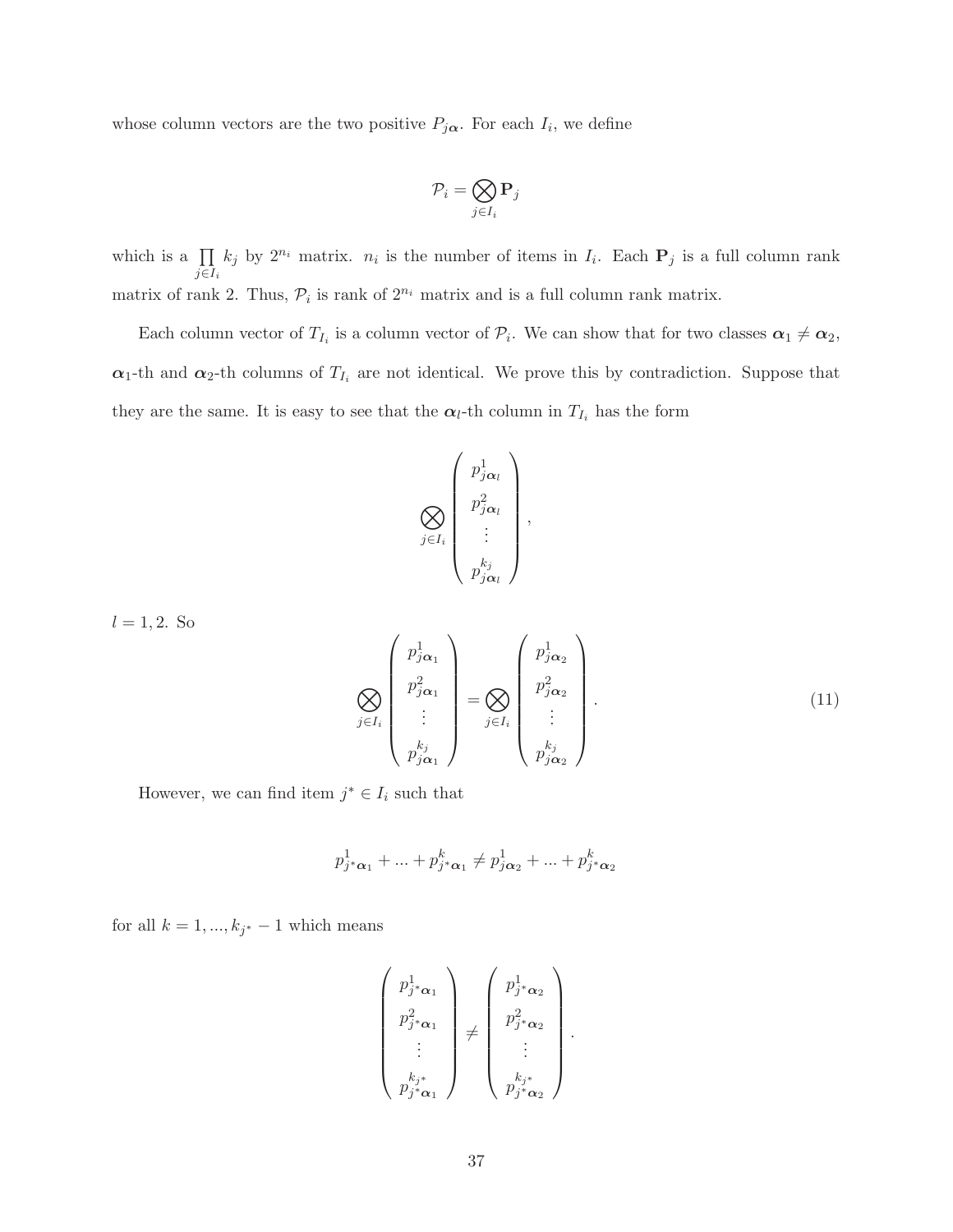It contradicts with equation [\(11\)](#page-36-0) due to the fact that two different marginal distributions of item  $j^*$  leads to the two different joint distributions. Hence, each column of  $T_{I_i}$  is precisely one column of  $P_i$ .  $T_{I_i}$  is of full column rank with rank M as a result. Then  $M + M + M \ge 2M + 2$  whenever  $M \geq 2$ . We apply Lemma [1](#page-34-0) and use the same argument as in the proof of Theorem [1.](#page-9-1)

**Proof of Theorem [3.](#page-12-0)** There exist three non-overlapp subsets of items  $I_1$ ,  $I_2$ , and  $I_3$  such that  $I_1 \bigcup I_2 \bigcup I_3 = \{1, \ldots, J\}$ . We write the three-way array  $W = [T_{I_1} \Lambda, T_{I_2}, T_{I_3}]$ , where  $T_{I_1}, T_{I_2}$ , and  $T_{I_3}$  are the T-matrices of subsets  $I_1, I_2$ , and  $I_3$  respectively and  $\Lambda$  is a  $\prod_{j=1}^J k_j$  by  $\prod_{j=1}^J k_j$  diagonal matrix with  $\alpha$ -th diagonal element being  $\pi_{\alpha}$ . Thus W is a  $\prod_{j\in I_1} k_j$  by  $\prod_{j\in I_2} k_j$  by  $\prod_{j\in I_3} k_j$  array. It is not hard to see that  $W(\mathbf{y}_1, \mathbf{y}_2, \mathbf{y}_3) = \sum_{\alpha} t_{\mathbf{y}_1 \alpha}^1 t_{\mathbf{y}_2 \alpha}^2 t_{\mathbf{y}_3 \alpha}^3$ , where  $t_{\mathbf{y}_i \alpha}^i$  is the  $(\mathbf{y}_i, \alpha)$ -th element of matrix  $T_{I_i}$ . In other words,  $W(\mathbf{y}_1, \mathbf{y}_2, \mathbf{y}_3) = P(\mathbf{Y} = (\mathbf{y}_1, \mathbf{y}_2, \mathbf{y}_3)).$ 

Suppose that there exists another set of parameters of the model giving the same distribution; that is, another decomposition of  $W = [T]$  $T_{I_1} \Lambda', T_{I_2}, T_{I_3}'$ ]. Because  $T_{I_i}$  are all full column rank. By applying the Lemma [1,](#page-34-0) we have that  $T_{I_1}\Lambda = T_I'$  $T_{I_1}^{\prime} \Lambda^{\prime} PA, T_{I_2} = T_I^{\prime}$  $T'_{I_2}PB$ , and  $T_{I_3} = T'_I$  $I_3$ PC. Here,  $A, B$ , and C are all diagonal matrix with  $ABC = I$  and I is an identity and P is a column permutation matrix.

The sum of each column of  $T_{I_2}, T_{I_3}, T_{I_2}^{\prime}$  , and  $T_I^{\prime}$  $I<sub>13</sub>$  equals 1. Then, B and C must be both identity matrices. As a result, A is identity too. Due to the same reason that the sum of each column of  $T_{I_1}$  and  $T_I'$  $I'_{I_1}$  is 1, we have  $\Lambda = P' \Lambda' P$  and  $T_{I_1} = T'_I$  $T_{I_1}P$ . Besides,  $T_{I_2}=T_I'$  $T_{I_2}P$  and  $T_{I_3}=T_I'$  $I_3^{\prime}P$ . We conclude that all parameters are identifiable up to a permutation of the columns.

Proof of Theorem [4.](#page-12-1) According to Theorem [3,](#page-12-0) it is sufficient to find three non-overlap subsets of items  $I_1, I_2$ , and  $I_3$  such that  $I_1 \bigcup I_2 \bigcup I_3 = \{1, ..., J\}$  and their corresponding T-matrices  $T_{I_1}, T_{I_2}, T_{I_3}$  are all full column rank.

We construct the three subsets as follows:  $I_1 = \bigcup_{k=1}^K I_{1,k}, I_2 = \bigcup_{k=1}^K I_{2,k}, I_3 = J \setminus (I_1 \bigcup I_2).$ Then we need to show that  $I_1, I_2, I_3$  are non-overlap and their T-matrix  $T_{I_1}, T_{I_2}, T_{I_3}$  are of full column rank.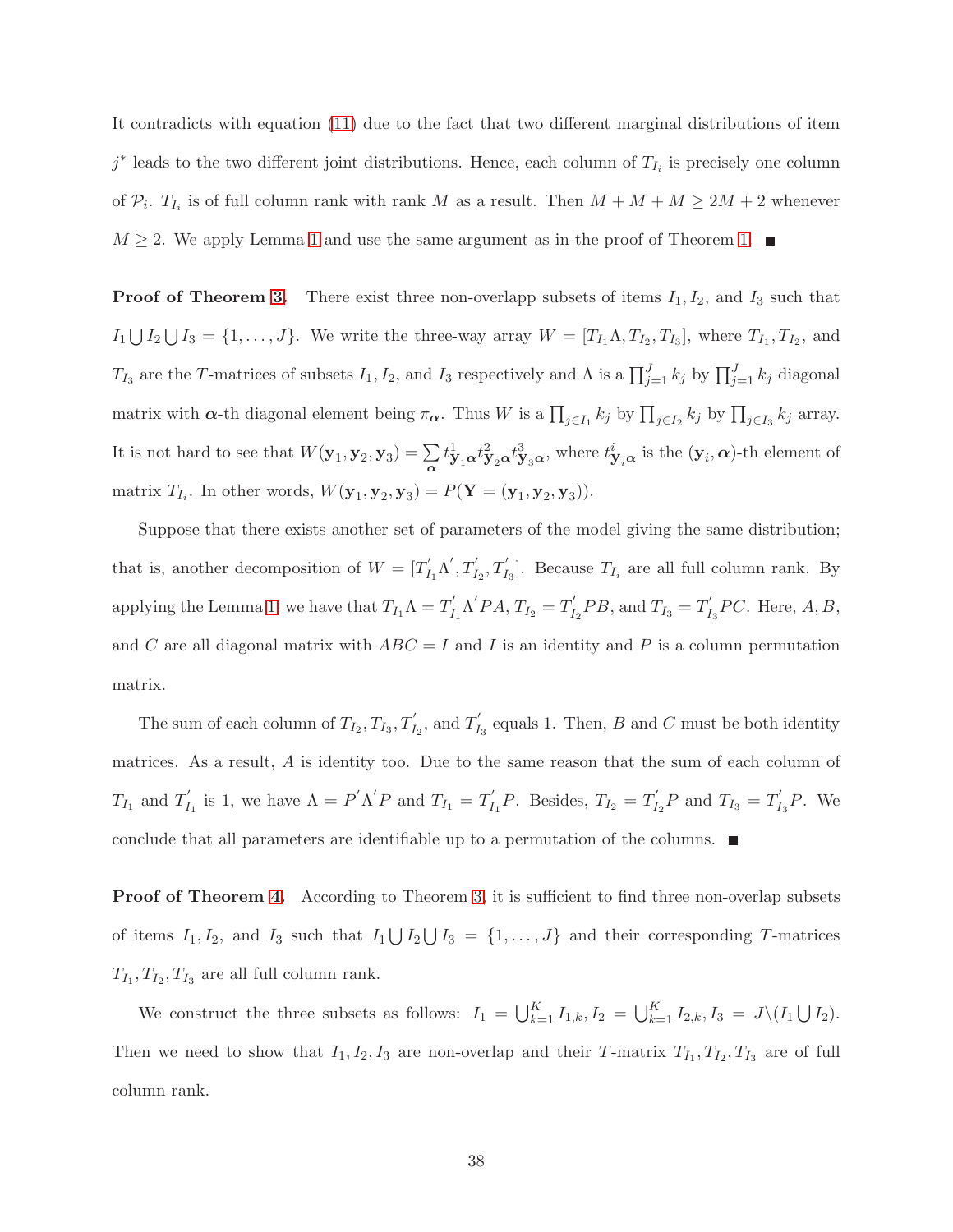We know that  $I_{i,k} \bigcap I_{j,l} = \emptyset$  for all  $i \neq j$ ,  $k \neq l, k, l \in \{1, ..., K\}$  and therefore  $(\bigcup_{k=1}^{K} I_{i,k}) \bigcap I_{j,l}$  $\left(\bigcup_{k=1}^K I_{j,k}\right) = \emptyset$ . This also implies that  $\bigcup_{k=1}^K I_{3,k} \subset I_3$  and  $I_1 \cap I_2 = \emptyset = I_3 \cap I_1 = I_3 \cap I_2 = \emptyset$ . Hence,  $I_1, I_2$  and  $I_3$  are non-overlap.

Next, we need to prove  $T_{I_i}$ ,  $i = 1, 2, 3$  are of full column rank. Notice that  $\bigcup_{k=1}^{K} I_{i,k} \subset I_i$ . Thus the rank of  $T_{\bigcup_{k=1}^K I_{i,k}}$  is less than or equals the rank of  $T_{I_3}$ . Thus if we can prove  $T_{\bigcup_{k=1}^K I_{i,k}}$  is of full column rank then  $T_{I_3}$  is also of full column rank. As a result, we only need to show  $T_{\bigcup_{k=1}^K I_{i,k}}$  are of full column rank.

Recall that the class label  $\boldsymbol{\alpha} = (\alpha^1, \dots, \alpha^K)$  and  $\alpha^k \in \{1, \dots, d_k\}$ . It is straightforward to see that  $T_{\bigcup_{k=1}^K I_{i,k}} = \bigotimes_{k=1}^K T_{i,k}$  since each column of  $\bigotimes_{k=1}^K T_{i,k}$  is indexed by  $(\alpha^1, \dots, \alpha^K)$  and each row in  $\bigotimes_{k=1}^K T_{i,k}$  is indexed by all the possible values  $(y^1, \ldots, y^K)$ . By the property of tensor product, the rank of  $\bigotimes_{k=1}^{K} T_{i,k}$  equals the product of the rank of  $T_{i,k}$ . That is rank $(\bigotimes_{k=1}^{K} T_{i,k}) = \prod_{k=1}^{K} d_k$ . The number of columns in  $\bigotimes_{k=1}^{K} T_{i,k}$  is also  $\prod_{k=1}^{K} d_k$ . Thus  $T_{\bigcup_{k=1}^{K} I_{i,k}}$  is of full column rank.

Proof of Theorem [5.](#page-14-0) It is sufficient to construct a consistent estimator of the partial information. Notice that the estimator does not have to be practically implementable. The strategy is to first consider the maximum likelihood estimator and merge the estimated item response probabilities based on their asymptotic properties.

Recall that  $p_{j\alpha}^y = P(Y^j = y | \alpha)$  is the response probability to item j for latent class  $\alpha$ . Let

$$
L(\mathbf{y}; \mathbf{p}, \pi) = \sum_{\alpha \in \mathcal{A}} \Big\{ \prod_{j=1}^{J} p_{j\alpha}^{y^j} \pi_{\alpha} \Big\}.
$$
 (12)

be the likelihood of a single observation, where

$$
\mathbf{p} = (p_{j\alpha}^{y^j} : 1 \leq j \leq J, \alpha \in \mathcal{M}, y^j \in \{1, ..., k_j\})
$$

and  $\pi = (\pi_{\alpha} : \alpha \in \mathcal{M})$ . Then, the maximum likelihood estimator is defined as

$$
(\hat{\mathbf{p}}, \hat{\pi}) = \arg \max_{\mathbf{p}, \pi} \prod_{i=1}^{n} L(\mathbf{y}_i; \mathbf{p}, \pi).
$$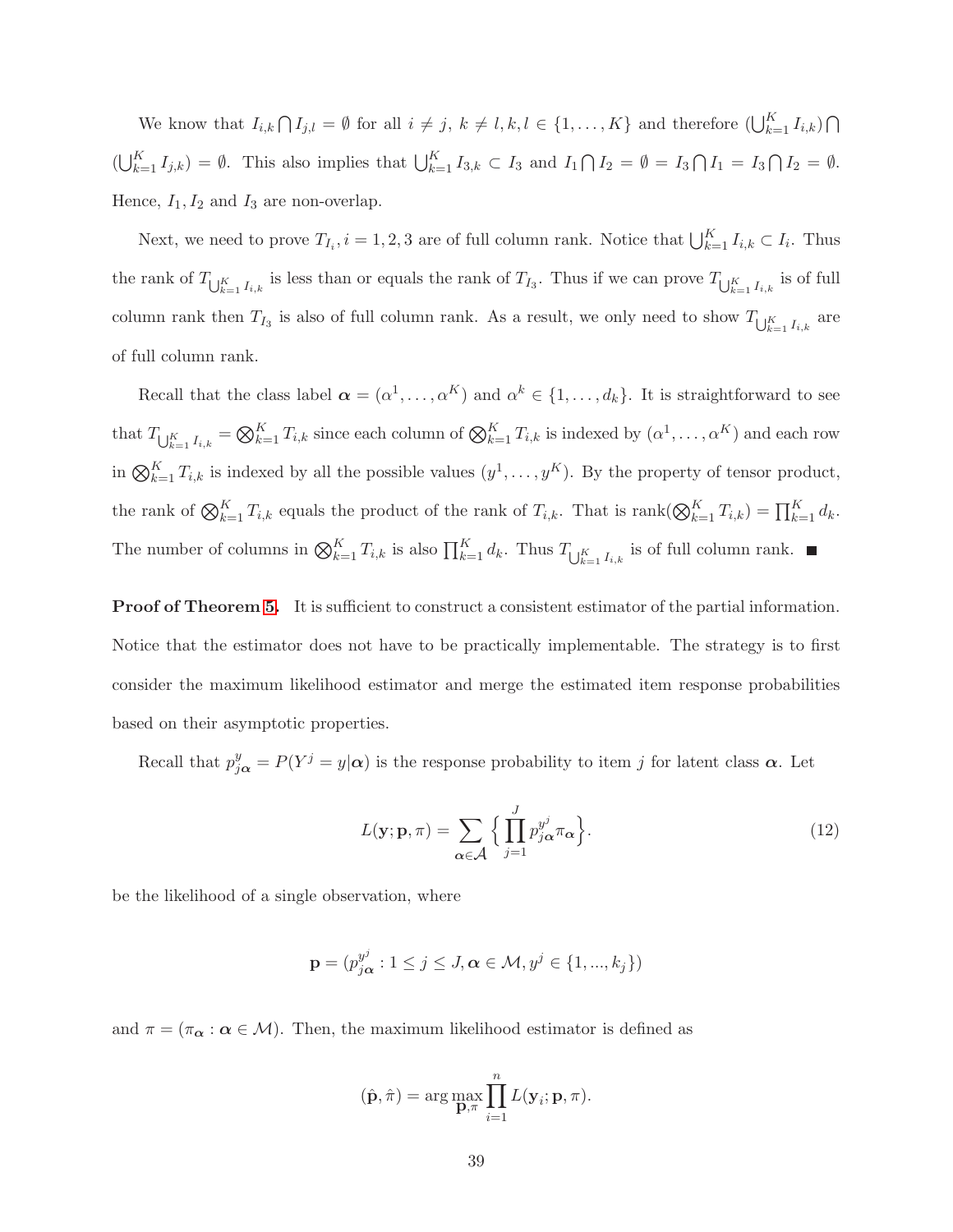According to the identifiability results in theorems and the asymptotic property of the M-estimator (Chapter 5.1 of [\[32\]](#page-33-8)),  $(\hat{\mathbf{p}}, \hat{\pi})$  converges weakly to the true parameter. Furthermore, according to chapter 5.3 [\[32\]](#page-33-8), the MLE is asymptotically normally distributed. Thus, for each j,  $\alpha$ , and y, we have

<span id="page-39-0"></span>
$$
\hat{p}_{j\alpha}^y - p_{j\alpha}^y = O_p(n^{-1/2}).\tag{13}
$$

We say a random sequence  $a_n = O_p(n^{-1/2})$  if  $\sqrt{n}a_n$  is tight. Notice that the identifiability is subject to a permutation of the latent class labels. To simplify notation, we assume that the class labels of  $\hat{p}_{j\alpha}^y$  have been arranged in an appropriate order. Otherwise, we need to write  $\hat{p}_{j\alpha}^y - p_{j\alpha}^y = O_p(n^{-1/2})$ . Thus, we proceed assuming that the permutation  $\lambda$  is identity.

We now construct an estimator of the partial information for each item. The basic idea is that if  $[\alpha_1]_j = [\alpha_2]_j$ , then  $p_{j\alpha_1}^y = p_{j\alpha_2}^y$  for all y. Together with [\(13\)](#page-39-0), we have that

<span id="page-39-1"></span>
$$
d_j(\alpha_1, \alpha_2) = \sum_{y=1}^{k_j} (\hat{p}_{j\lambda(\alpha_1)}^y - \hat{p}_{j\lambda(\alpha_2)}^y)^2 = O_p(n^{-1}).
$$
\n(14)

Based on this fact, we define an equivalent class such that

<span id="page-39-2"></span>
$$
\alpha_1 \stackrel{j}{=} \alpha_2 \quad \text{if} \quad d_j(\alpha_1, \alpha_2) \le n^{-1/2}.\tag{15}
$$

Based on [\(14\)](#page-39-1), we have that

$$
P(\alpha_1 \stackrel{j}{=} \alpha_2) \to 1
$$

as  $n \to \infty$ . If  $[\alpha_1]_j \neq [\alpha_2]_j$ , then there exists an  $\varepsilon$  and y such that  $(\hat{p}_{j\lambda(\alpha_1)}^y - \hat{p}_{j\lambda(\alpha_2)}^y)^2 > \varepsilon$  and thus

$$
P(\boldsymbol{\alpha}_1 \neq \boldsymbol{\alpha}_2) \to 1
$$

as  $n \to \infty$ . Let " $\langle \rangle_j$ " be the canonical map of the estimated equivalence class as in [\(15\)](#page-39-2). Based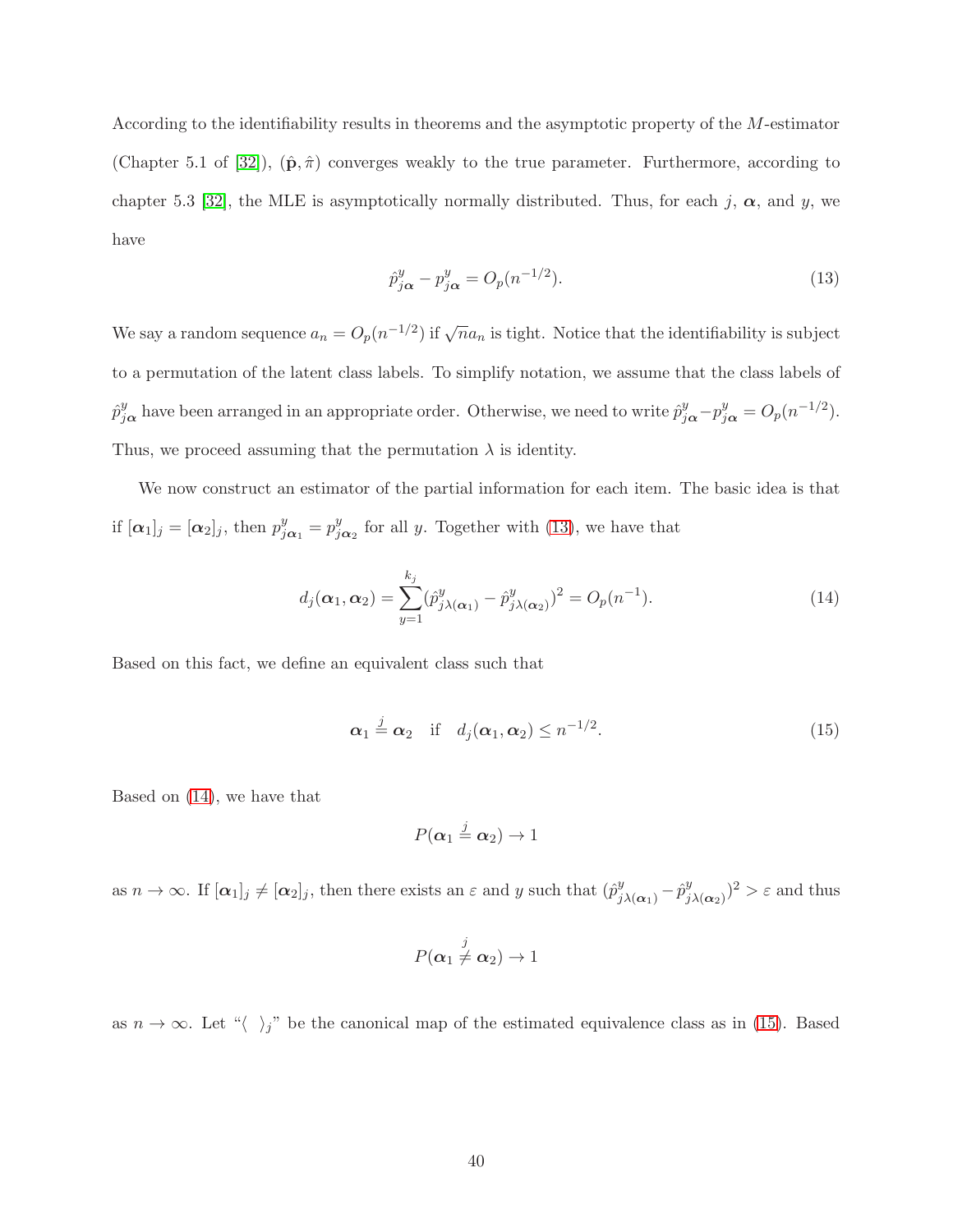on the above argument, we have that for each  $j$ ,

$$
P(\langle \boldsymbol{\alpha} \rangle_j = [\boldsymbol{\alpha}]_j) \to 1
$$

as the sample size  $n \to \infty$ . Hence, the estimation of equivalence classes is the same as the true one up to a permutation.  $\blacksquare$ 

# A Sliced sampler for latent class model

We now present the sliced sampler for the simulation from the posterior distribution of model  $(7)$ , [\(8\)](#page-15-2), and [\(9\)](#page-16-0). The likelihood function is

$$
\prod_{i=1}^n\Big\{\sum_{\alpha=1}^\infty\pi_\alpha\prod_{j=1}^J\prod_{y=1}^{k_j}(p_{j\alpha}^y)^{I(y_{ij}=y)}\Big\}.
$$

For each observation, we augment an independent index  $u_i$  following the uniform distribution in [0, 1]. Thus, the complete data likelihood is

$$
L(\mathbf{p}, \pi; \mathbf{y}_1, ..., \mathbf{y}_n, \alpha_1, ..., \alpha_n, \mathbf{u}) = \prod_{i=1}^n \Big\{ I(u_i < \pi_{\alpha_i}) \prod_{j=1}^J \prod_{y=1}^{k_j} (p_{j\alpha}^y)^{I(y_{ij}=y)} \Big\}.
$$

With this augmentation scheme, a Gibbs sampler iterates according the following conditional distributions.

- 1. Update  $u_i$ , for  $i = 1, ..., n$ , by sampling from the conditional posterior,  $U(0, \pi_{\alpha_i})$ .
- 2. For  $h = 1, ..., M$  where  $M = \max{\{\alpha_1, ..., \alpha_n\}}$ , update  $p_{j\alpha}$  from the full conditional posterior distribution

Dirichlet 
$$
\left(1 + \sum_{i:\alpha_i=\alpha} I(y_{ij}=1),..., 1 + \sum_{i:\alpha_i=\alpha} I(y_{ij}=k_j)\right)
$$

3. For  $h = 1, ..., M$ , update  $V_{\alpha}$  from the conditional distribution that is Beta $(1, \beta)$  truncated to